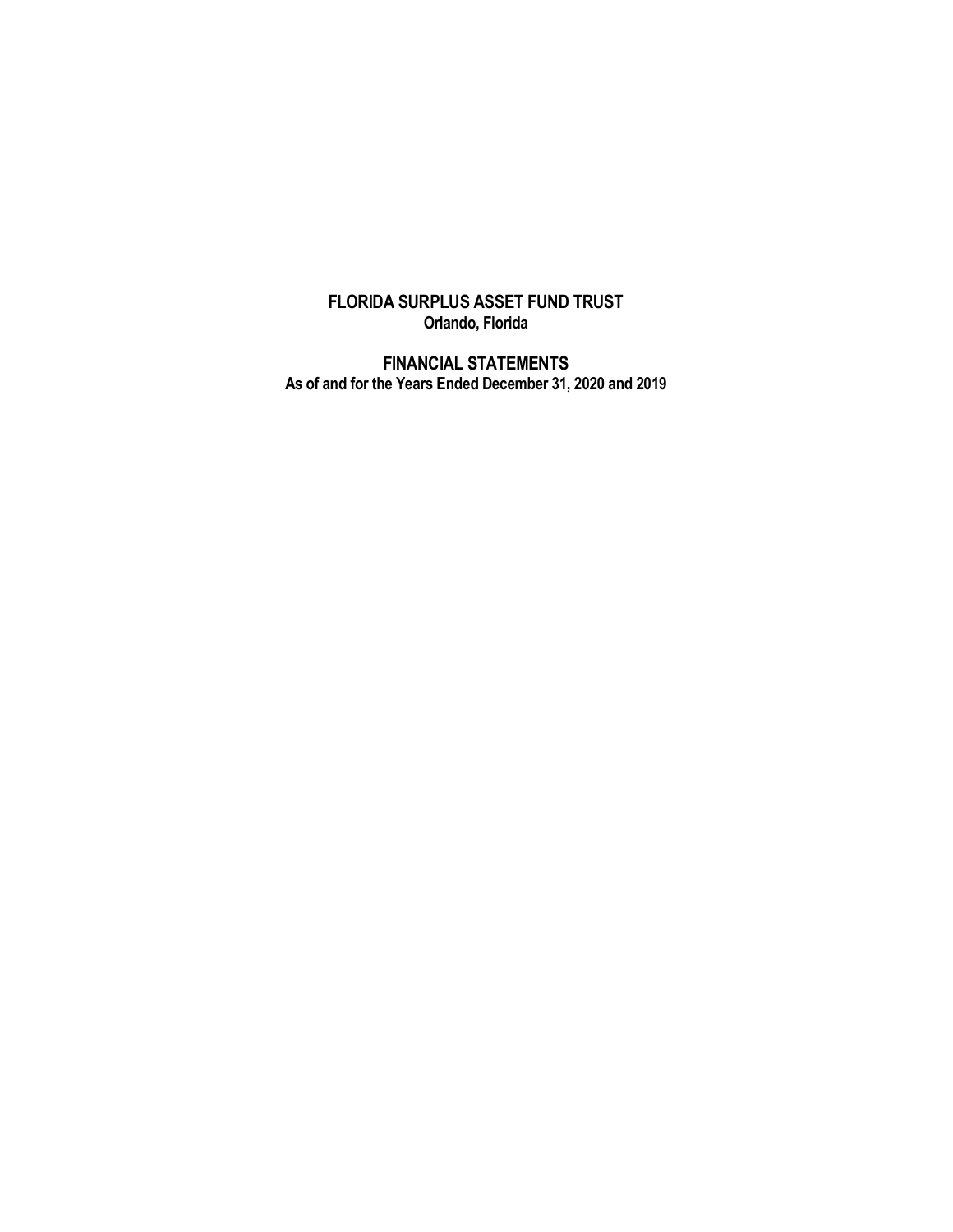# **TABLE OF CONTENTS**

# **PAGE**

| <b>BASIC FINANCIAL STATEMENTS</b> |     |
|-----------------------------------|-----|
|                                   |     |
|                                   |     |
|                                   |     |
|                                   | .36 |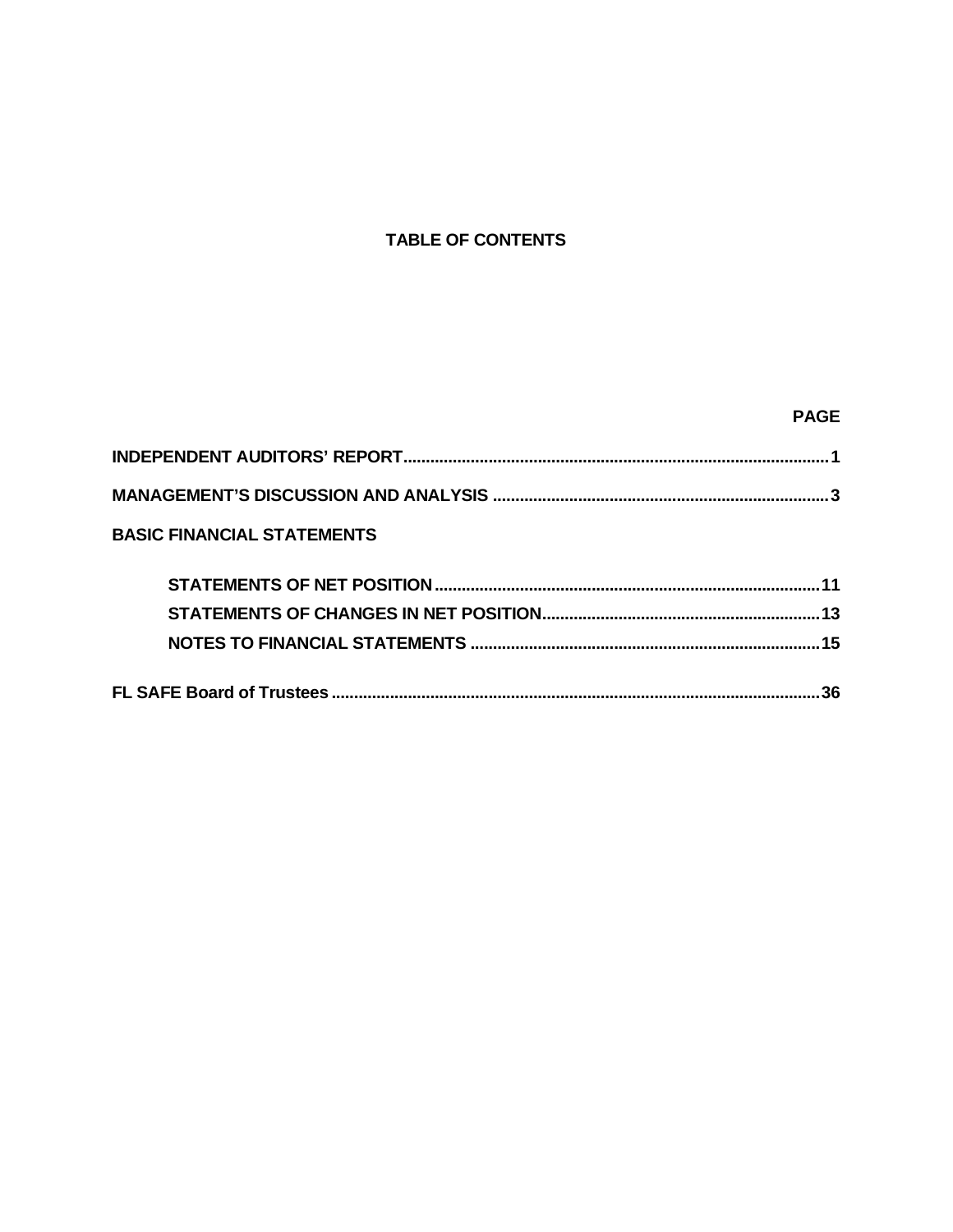

## **INDEPENDENT AUDITORS' REPORT**

Board of Trustees Florida Surplus Asset Fund Trust Orlando, Florida

We have audited the accompanying financial statements of the Florida Surplus Asset Fund Trust (FL SAFE) as of and for the years ended December 31, 2020 and 2019, and the related notes to the financial statements, which collectively comprise FL SAFE's basic financial statements as listed in the table of contents. We have also audited the Stable NAV Fund, the Variable NAV Fund and the Term Series, as of and for the years ended December 31, 2020 and 2019, as displayed in the FL SAFE's basic financial statements.

## *Management's Responsibility for the Financial Statements*

Management is responsible for the preparation and fair presentation of these financial statements in accordance with accounting principles generally accepted in the United States of America; this includes the design, implementation, and maintenance of internal control relevant to the preparation and fair presentation of financial statements that are free from material misstatement, whether due to fraud or error.

### *Auditors' Responsibility*

Our responsibility is to express opinions on these financial statements based on our audits. We conducted our audits in accordance with auditing standards generally accepted in the United States of America. Those standards require that we plan and perform the audit to obtain reasonable assurance about whether the financial statements are free from material misstatement.

An audit involves performing procedures to obtain audit evidence about the amounts and disclosures in the financial statements. The procedures selected depend on the auditors' judgment, including the assessment of the risks of material misstatement of the financial statements, whether due to fraud or error. In making those risk assessments, the auditor considers internal control relevant to the entity's preparation and fair presentation of the financial statements in order to design audit procedures that are appropriate in the circumstances, but not for the purpose of expressing an opinion on the effectiveness of the entity's internal control. Accordingly, we express no such opinion. An audit also includes evaluating the appropriateness of accounting policies used and the reasonableness of significant accounting estimates made by management, as well as evaluating the overall presentation of the financial statements.

We believe that the audit evidence we have obtained is sufficient and appropriate to provide a basis for our audit opinions.

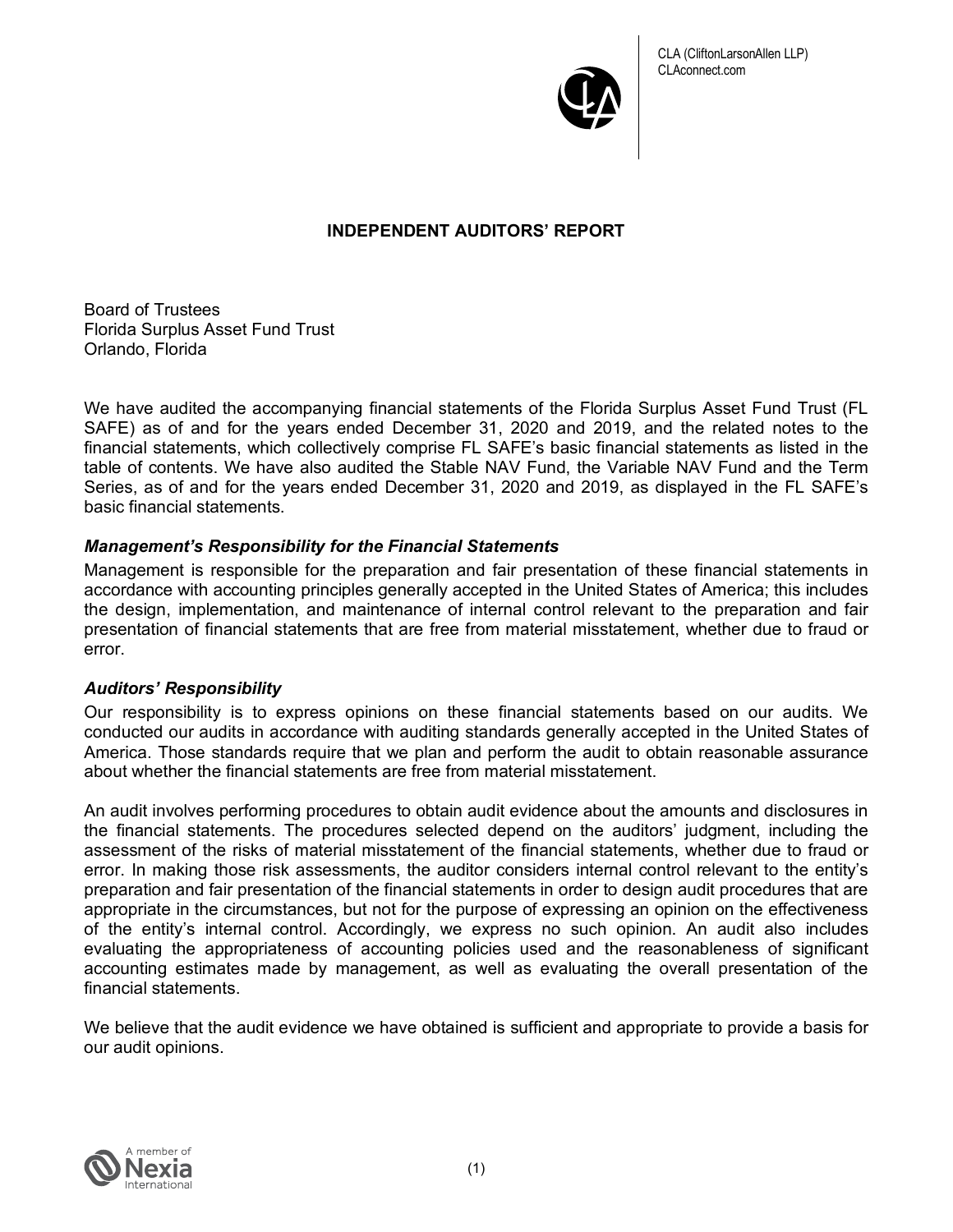### *Opinions*

In our opinion, the financial statements referred to above present fairly, in all material respects, the financial position of the Florida Surplus Asset Fund Trust, as well as the Stable NAV Fund, the Variable NAV Fund and the Term Series as of December 31, 2020 and 2019, and the respective changes in financial position for the years then ended in accordance with accounting principles generally accepted in the United States of America.

## *Other Matters*

### *Required Supplementary Information*

Accounting principles generally accepted in the United States of America require that the management's discussion and analysis on pages 3 through 10 be presented to supplement the basic financial statements. Such information, although not a part of the basic financial statements, is required by the Governmental Accounting Standards Board who considers it to be an essential part of financial reporting for placing the basic financial statements in an appropriate operational, economic, or historical context. We have applied certain limited procedures to the required supplementary information in accordance with auditing standards generally accepted in the United States of America, which consisted of inquiries of management about the methods of preparing the information and comparing the information for consistency with management's responses to our inquiries, the basic financial statements, and other knowledge we obtained during our audit of the basic financial statements. We do not express an opinion or provide any assurance on the information because the limited procedures do not provide us with sufficient evidence to express an opinion or provide any assurance.

Vifton Larson Allen LLP

**CliftonLarsonAllen LLP**

Denver, Colorado May 19, 2021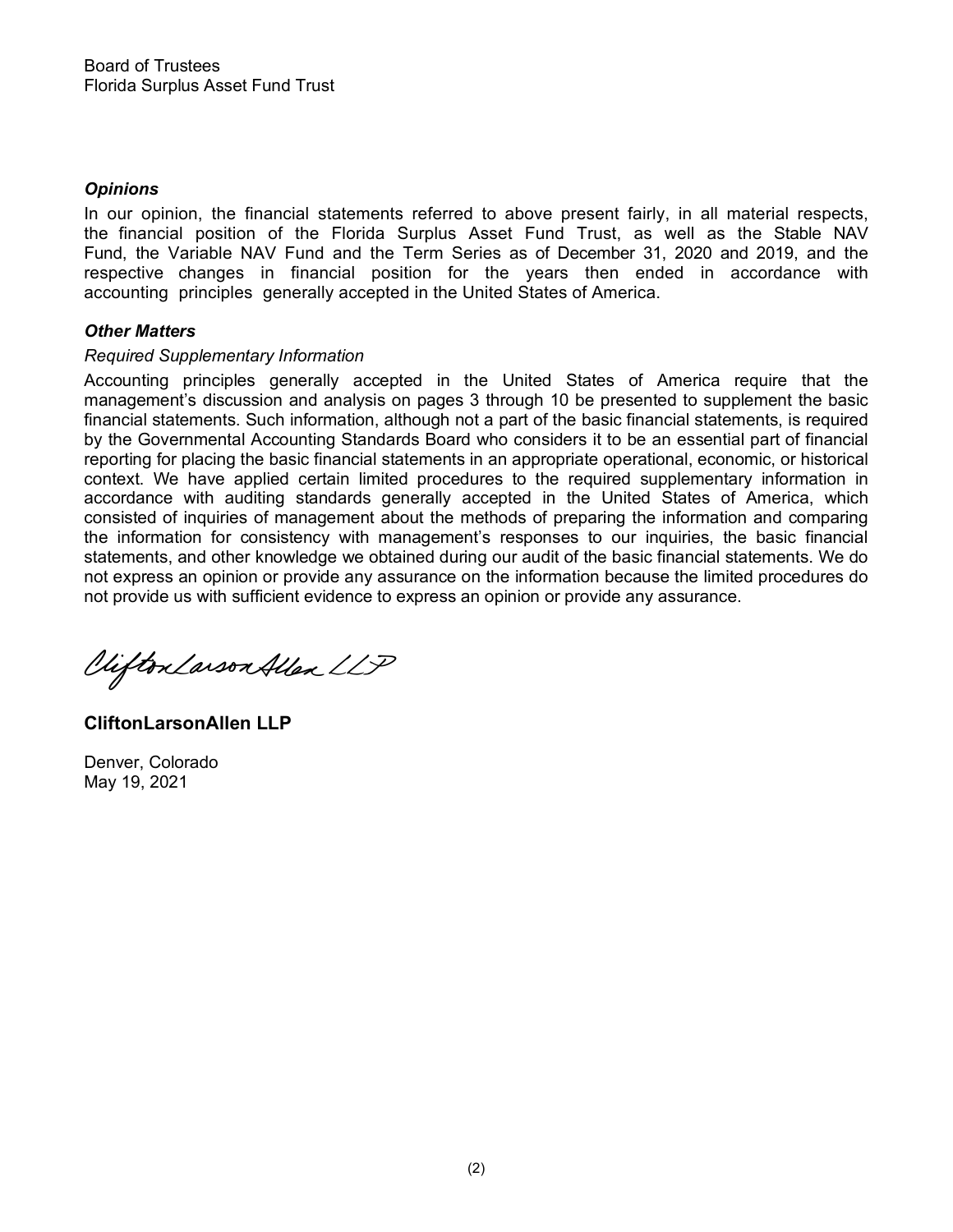Florida Surplus Asset Fund Trust (FL SAFE) is a local government investment pool (LGIP) trust fund which began operations on February 5, 2008. FL SAFE is organized under Florida Statutes §163-01, et seq. As such a LGIP trust, FL SAFE pools and invests the funds of its Florida local government participants within the Investment Policy, established by the FL SAFE Board, and limitations set forth in the Indenture of Trust, as amended, and Florida Statutes §218-415, et seq. See flsafe.org for further information.

FL SAFE includes a stable net asset value fund ("Stable NAV Fund" or "SNAV") (previously known as FL SAFE Fund), a variable net asset value fund ("Variable NAV Fund" or "VNAV") and one or more Term Series portfolios (collectively, FL SAFE). The FL SAFE Board has also arranged for a Fixed Income Investment Program (FIIP) to be offered to the participants in FL SAFE, and additional investment support services. These financial statements and related notes encompass the Stable NAV, Variable NAV and Term Series.

FL SAFE is overseen by a Board of Trustees comprised of Florida local government officials, who are themselves participants in FL SAFE as the investment officer or designee for their own local government. Investment securities are held in a trust custody account at BMO Harris Bank N.A. CliftonLarsonAllen LLP serves as the independent auditor. Florida Management and Administration Services, LLC (FMAS), Orlando, Florida serves as Administrator. Prudent Man Advisors LLC, an investment adviser registered with the U.S. Securities and Exchange Commission, serves as investment adviser (Advisor), PMA Financial Network LLC serves as operational manager and PMA Securities LLC serves as the distributor.

The primary objectives of FL SAFE are to provide safety, liquidity, transparency and yield for Florida government entities. Eligible participants include all Florida governments, including but not limited to, school districts, higher education institutions, counties, municipalities and special districts. In addition, FL SAFE's SNAV is rated AAAm and FL SAFE's VNAV is rated AAAf with a volatility rating of S1 by S&P Global Ratings (S&P). S&P has requirements that further govern the composition of investments, the average maturity of the investments, and the types of investments. FL SAFE provides reporting to S&P on a weekly basis for FL SAFE's SNAV Fund and on a monthly basis for FL SAFE's VNAV Fund and are subject to an annual rating review.

## **FINANCIAL HIGHLIGHTS**

## **Stable NAV (SNAV) Fund**

- � The FL SAFE SNAV Fund's net position totaled \$704.40 million as of December 31, 2020, up from \$544.44 million on December 31, 2019. The increase is attributed to existing and new participant subscriptions in excess of redemptions for the year.
- � As of December 31, 2020, approximately 4.9% of SNAV's assets were invested in bank notes, 38.9% in certificates of deposit, 24.2% in commercial paper, 5.7% in corporate notes, 19.6% in overnight repurchase agreement, 1.0% in collateralized bank deposits, and 5.7% in uncollateralized bank deposits.
- Net investment income for the FL SAFE SNAV Fund decreased in 2020 totaling \$3.94 million compared to 2019, totaling \$11.55 million. The average net yield of an investment in the FL SAFE SNAV Fund was 0.67% for 2020 and 2.25% for 2019. The net yield of an investment in FL SAFE SNAV Fund at December 31, 2020 and 2019 was 0.15% and 1.50%, respectively.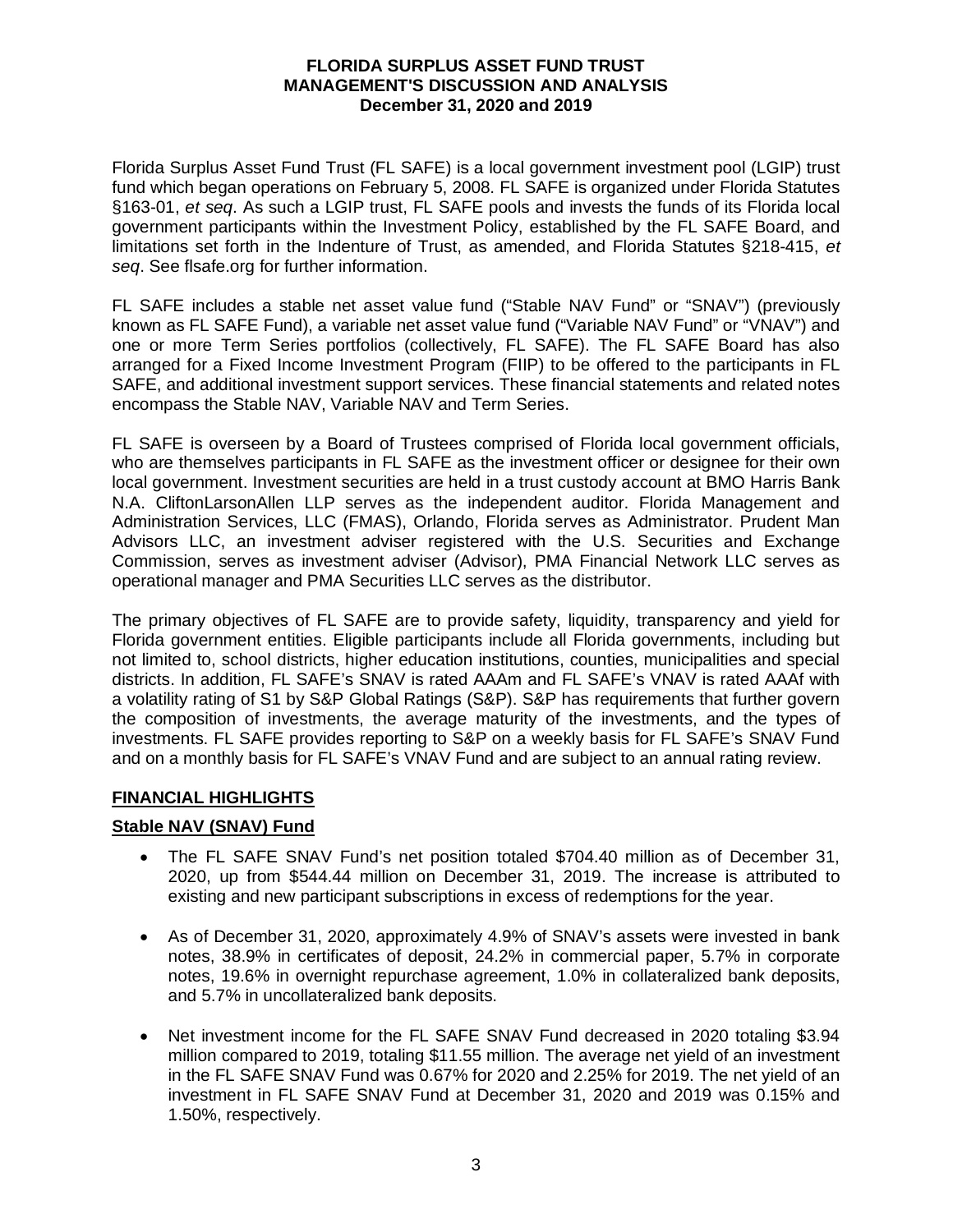### **Variable NAV (VNAV) Fund**

- � The FL SAFE VNAV Fund's net position totaled \$64.47 million as of December 31, 2020, up from \$53.47 million on December 31, 2019. The increase is attributed to existing and new participant subscriptions in excess of redemptions for the year.
- � As of December 31, 2020, approximately 13.4% of VNAV's assets were invested in U.S government agency securities, 1.6% in bank notes, 3.3% in certificates of deposit, 80.7% in corporate notes, and 1.0% in a money market fund.
- Net investment income for the FL SAFE VNAV Fund decreased in 2020 totaling \$1.14 million compared to 2019, totaling \$1.21 million. The net asset value of an investment in FL SAFE VNAV Fund at December 31, 2020 and 2019 was \$10.69 and \$10.49, respectively.

## **Term Series**

- � There was one FL SAFE Term Series with a net position totaling \$20.0 million that opened during the year that remained outstanding as of December 31, 2020. There were three FL SAFE Term Series with a net position totaling \$86.62 million that were opened during the year that remained outstanding as of December 31, 2019.
- � As of December 31, 2020 and 2019, all of the Term Series' assets were invested in certificates of deposit that are 100% collateralized.
- � Net investment income for Term Series decreased in 2020 when compared to 2019, totaling \$0.69 and \$2.13 million, respectively. The net asset value of an investment in FL SAFE Term Series at December 31, 2020 and 2019 was \$1.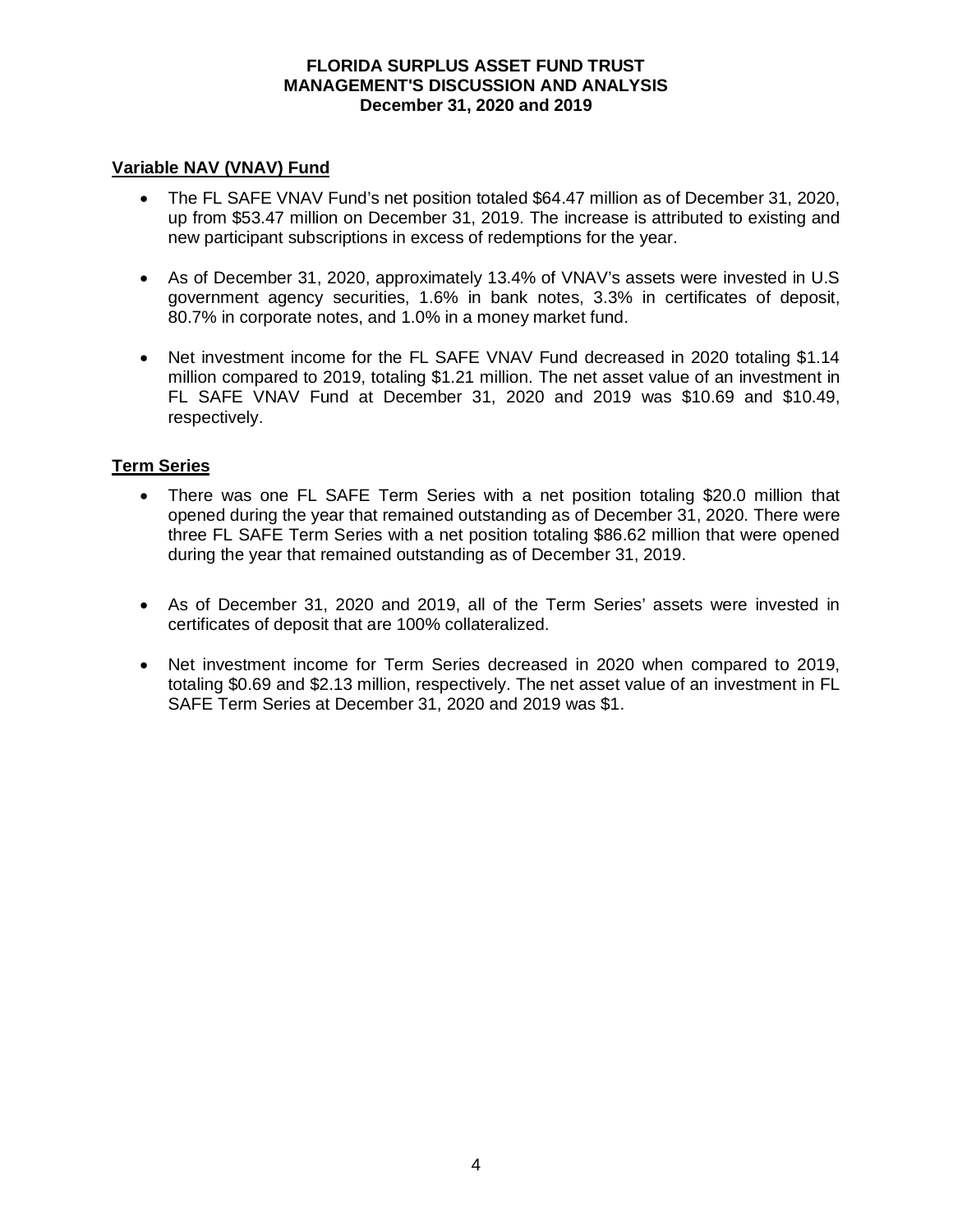## **Stable NAV (SNAV) Fund Asset Summary**

The changes in the FL SAFE SNAV Funds' net position are the result of investment earnings, combined with purchases and redemptions of shares by participants. Assets as of December 31, 2020 were up 29% when compared to December 31, 2019 and assets as of December 31, 2019 were up 49% when compared to December 31, 2018. The FL SAFE SNAV Fund primarily invests in highly rated commercial paper, bank deposits, certificates of deposit, corporate notes, bankers acceptances and repurchase agreements.

The FL SAFE SNAV Fund maintained a per share value of \$1.00 per share throughout 2020, 2019 and 2018. Shown below is a summary of the net position of the FL SAFE SNAV Fund.

|                                                | 2020   | 2019   | 2018   |
|------------------------------------------------|--------|--------|--------|
| Assets                                         | \$     | 405.92 | 291.28 |
| Total investments                              | 656.56 | \$     | S      |
| Cash and other assets                          | 47.95  | 138.63 | 74.61  |
| <b>Total assets</b>                            | 704.51 | 544.55 | 365.90 |
| <b>Total liabilities</b>                       | 0.11   | 0.11   | 0.58   |
| Net position restricted for trust participants | 704.40 | 544.44 | 365.32 |
|                                                | S      | S      | \$     |
| Net asset value per share                      | \$     | \$     | \$     |
|                                                | 1.00   | 1.00   | 1.00   |

## **(in Millions) Net Position Stable NAV**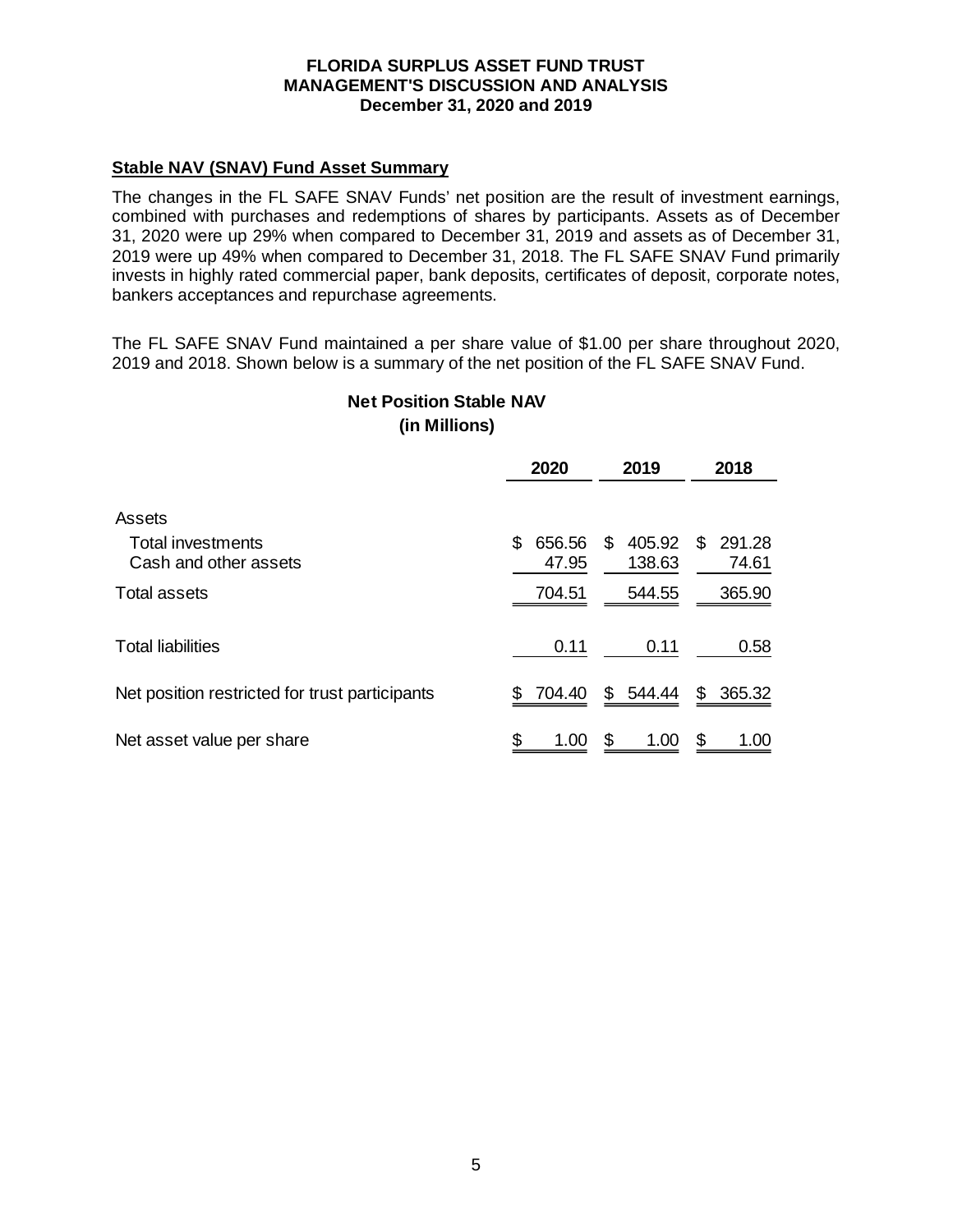### **Variable NAV (VNAV) Fund Asset Summary**

The changes in the FL SAFE VNAV Funds' net position are the result of investment earnings, combined with purchases and redemptions of shares by participants. Assets as of December 31, 2020 were up 21% when compared to December 31, 2019 and assets as of December 31, 2019 were up 61% when compared to December 31, 2018. The FL SAFE VNAV Fund primarily invests in U.S. government agency securities, certificates of deposit, asset backed securities, corporate notes and bankers acceptances.

Shown below is a summary of the net position of the FL SAFE VNAV Fund for 2020, 2019 and 2018.

# **(in Millions) Table 1 Net Position Variable NAV**

|                                                      |    | 2020          | 2019                |     | 2018          |
|------------------------------------------------------|----|---------------|---------------------|-----|---------------|
| Assets<br>Total investments<br>Cash and other assets | \$ | 64.39<br>0.09 | \$<br>53.38<br>0.10 | \$. | 33.20<br>0.06 |
| Total assets                                         |    | 64.48         | 53.47               |     | 33.26         |
| <b>Total liabilities</b>                             |    | 0.01          | 0.00                |     | 0.00          |
| Net position restricted for trust participants       | S  | 64.47         | \$<br>53.47         | \$  | 33.26         |
| Net asset value per share                            |    | 10.69         | \$<br>10.49         | \$  | 10.18         |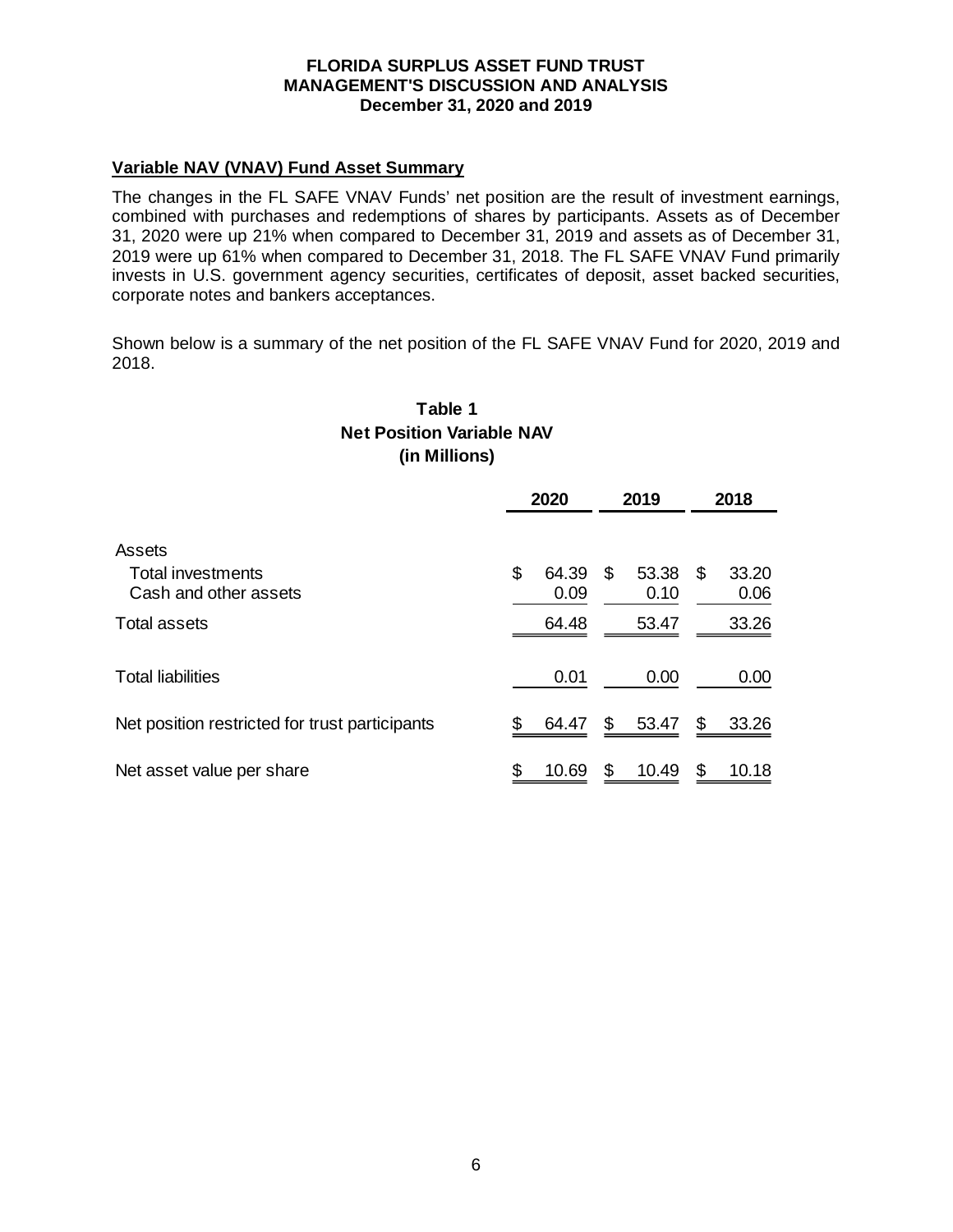### **Term Series Asset Summary**

The Term Series net position is the result of investment earnings, combined with purchases and redemptions of shares by participants. Term Series primarily invests in certificates of deposit.

Term Series maintained a per share value of \$1.00 per share throughout 2020, 2019 and 2018. Shown below is a summary of the net position of Term Series.

# **Table 1 Net Position Term Series (in Millions)**

|                                                             |    | 2020          | 2019                | 2018                 |
|-------------------------------------------------------------|----|---------------|---------------------|----------------------|
| Assets<br><b>Total investments</b><br>Cash and other assets | \$ | 19.96<br>0.04 | \$<br>86.58<br>0.16 | \$<br>185.68<br>0.32 |
| <b>Total assets</b>                                         |    | 20.00         | 86.73               | 186.00               |
| <b>Total liabilities</b>                                    |    | 0.00          | 0.11                | 0.22                 |
| Net position restricted for trust participants              | \$ | 20.00         | \$<br>86.62         | \$<br>185.77         |
| Net asset value per share                                   | \$ | 1.00          | \$<br>1.00          | \$<br>1.00           |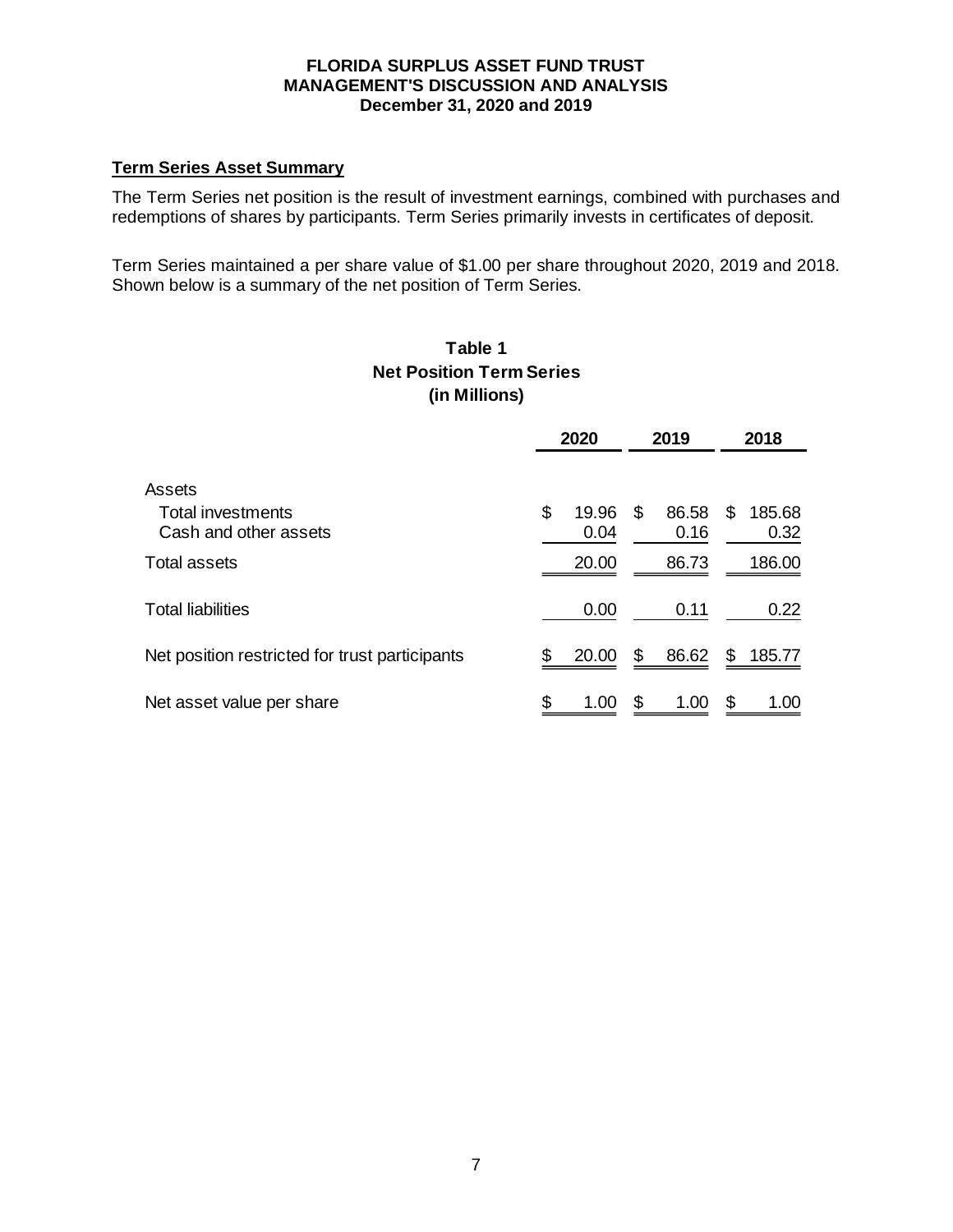The FL SAFE SNAV Fund's ending net position is the result of investment earnings combined with purchases and redemptions of shares by participants. Changes in the net position for the year ended December 31, 2020 were mostly the result of participant transactions comprised of \$996.76 million of purchases, \$840.74 million of redemptions and \$3.94 million in net investment income resulting in a net position of \$704.40 million. The FL SAFE SNAV Fund's net position increased by \$159.96 million as of December 31, 2020 compared to December 31, 2019. Changes in the net position for the year ended December 31, 2019 were mostly the result of participant transactions comprised of \$1,265.96 million of purchases, \$1,098.39 million of redemptions and \$11.55 million of net investment income resulting in a net position of \$544.44 million. The FL SAFE SNAV Fund's net position increased by \$179.12 million as of December 31, 2019 compared to December 31, 2018.

# **Table 2 Changes in Net Position Stable NAV (in Millions)**

|                                                          | 2020         | 2019         | 2018         |
|----------------------------------------------------------|--------------|--------------|--------------|
| Total Investment income                                  | \$<br>5.11   | \$<br>12.50  | \$<br>6.17   |
| Total expenses                                           | 1.17         | 0.95         | 0.51         |
| Investment income, net                                   | 3.94         | 11.55        | 5.66         |
| Share transactions                                       |              |              |              |
| Net proceeds from sales of shares                        | 996.76       | 1,265.96     | 1,621.23     |
| Cost of shares redeemed                                  | (840.74)     | (1,098.39)   | (1,498.26)   |
| Net Increase (decrease) from share transactions          | 156.02       | 167.57       | 122.97       |
| Change in net position restricted for trust participants | 159.96       | 179.12       | 128.63       |
| Net position beginning of year                           | 544.44       | 365.32       | 236.69       |
| Net position end of year                                 | \$<br>704.40 | \$<br>544.44 | \$<br>365.32 |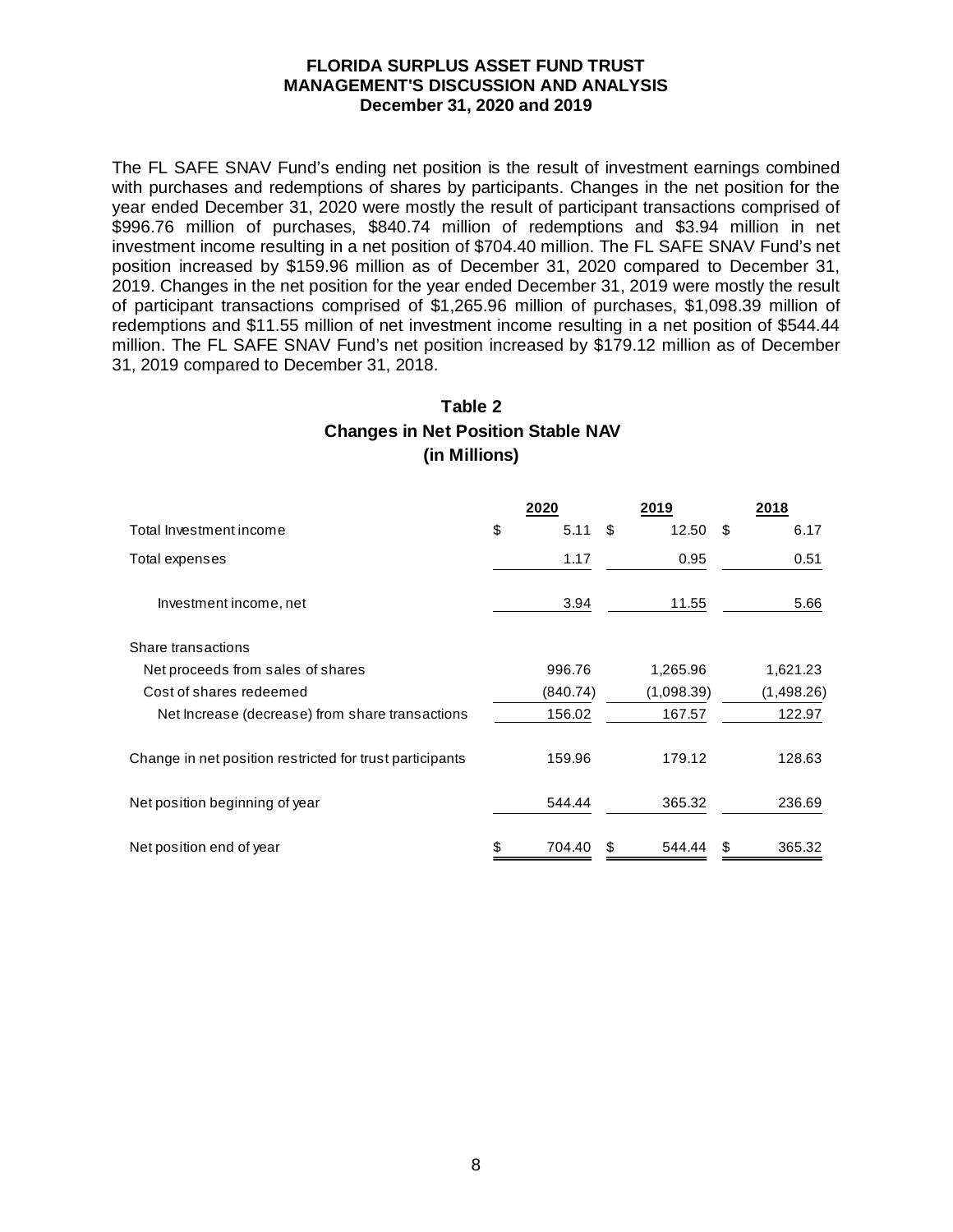The FL SAFE VNAV Fund's ending net position is the result of investment earnings combined with purchases and redemptions of shares by participants. Changes in the net position for the year ended December 31, 2020 were mostly the result of participant transactions comprised of \$9.86 million of purchases, no redemptions and \$1.14 million in net investment income resulting in a net position of \$64.47 million. The FL SAFE VNAV Fund's net position increased by \$11 million as of December 31, 2020 compared to December 31, 2019. Changes in the net position for the year ended December 31, 2019 were mostly the result of participant transactions comprised of \$20.00 million of purchases, \$1 million of redemptions and \$1.21 million in net investment income resulting in a net position of \$53.47 million. The FL SAFE VNAV Fund's net position increased by \$20.21 million as of December 31, 2019 compared to December 31, 2018.

# **Table 2 Changes in Net Position Variable NAV (in Millions)**

|                                                          | 2020        | 2019        | 2018        |
|----------------------------------------------------------|-------------|-------------|-------------|
| Total Investment income                                  | \$<br>1.24  | \$<br>1.24  | \$<br>0.54  |
| Total expenses                                           | 0.10        | 0.03        | 0.02        |
| Investment income, net                                   | 1.14        | 1.21        | 0.52        |
| Share transactions                                       |             |             |             |
| Net proceeds from sales of shares                        | 9.86        | 20.00       | 7.74        |
| Cost of shares redeemed                                  |             | (1.00)      |             |
| Net Increase (decrease) from share transactions          | 9.86        | 19.00       | 7.74        |
| Change in net position restricted for trust participants | 11.00       | 20.21       | 8.26        |
| Net position beginning of year                           | 53.47       | 33.26       | 25.00       |
| Net position end of year                                 | \$<br>64.47 | \$<br>53.47 | \$<br>33.26 |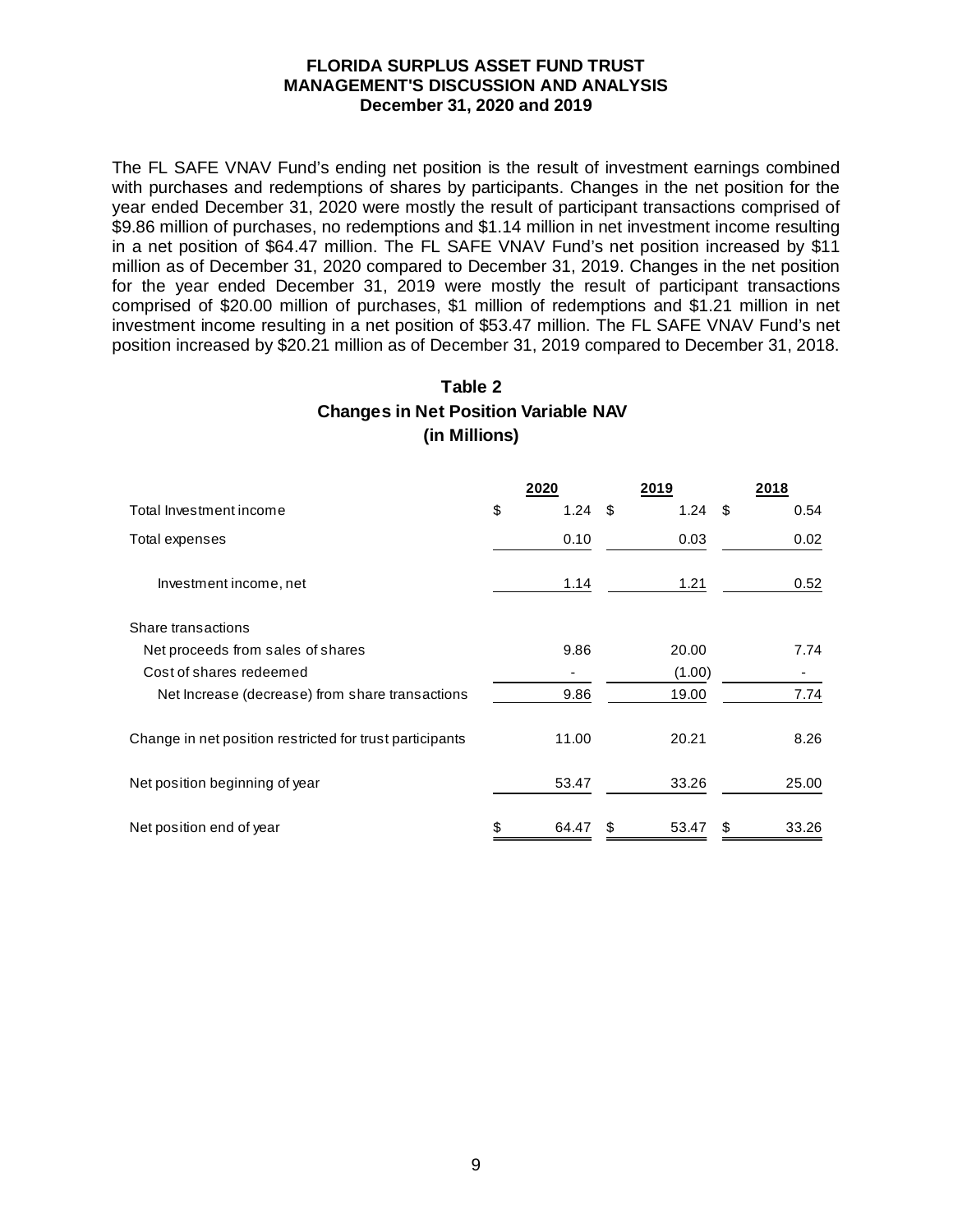The FL SAFE Term Series' ending net position is the result of investment earnings combined with purchases and redemptions of shares by participants.

# **Table 2 Changes in Net Position Term Series (in Millions)**

|                                                          | 2020        |     | 2019     |      | 2018       |
|----------------------------------------------------------|-------------|-----|----------|------|------------|
| Total Investment income                                  | \$<br>0.74  | -\$ | 2.25     | - \$ | 2.80       |
| Total expenses                                           | 0.05        |     | 0.12     |      | 0.23       |
| Investment income, net                                   | 0.69        |     | 2.13     |      | 2.57       |
| Share transactions                                       |             |     |          |      |            |
| Net proceeds from sales of shares                        | 185.50      |     | 562.77   |      | 1,285.20   |
| Cost of shares redeemed                                  | (252.81)    |     | (664.05) |      | (1,236.01) |
| Net Increase (decrease) from share transactions          | (67.31)     |     | (101.28) |      | 49.19      |
| Change in net position restricted for trust participants | (66.62)     |     | (99.15)  |      | 51.76      |
| Net position beginning of year                           | 86.62       |     | 185.77   |      | 134.01     |
| Net position end of year                                 | \$<br>20.00 | -S  | 86.62    | \$   | 185.77     |

## **Currently Known Facts, Decisions or Conditions**

Changes in interest rates, changes in the number of participating governments and investment decisions of those Florida government entities are the primary drivers of FL SAFE's net position and changes in net positions.

### **Requests for Information**

This financial report is designed to provide a general overview of FL SAFE's finances for all those with an interest in its finances. Questions concerning any of the information provided in this report or request for additional financial information should be addressed to Jeffrey T. Larson, President, Florida Management and Administrative Services, Administrator, FL SAFE, 10151 University Blvd., #227, Orlando, Florida 32817, jlarson@floridamanagementservices.com or 407-496-1597.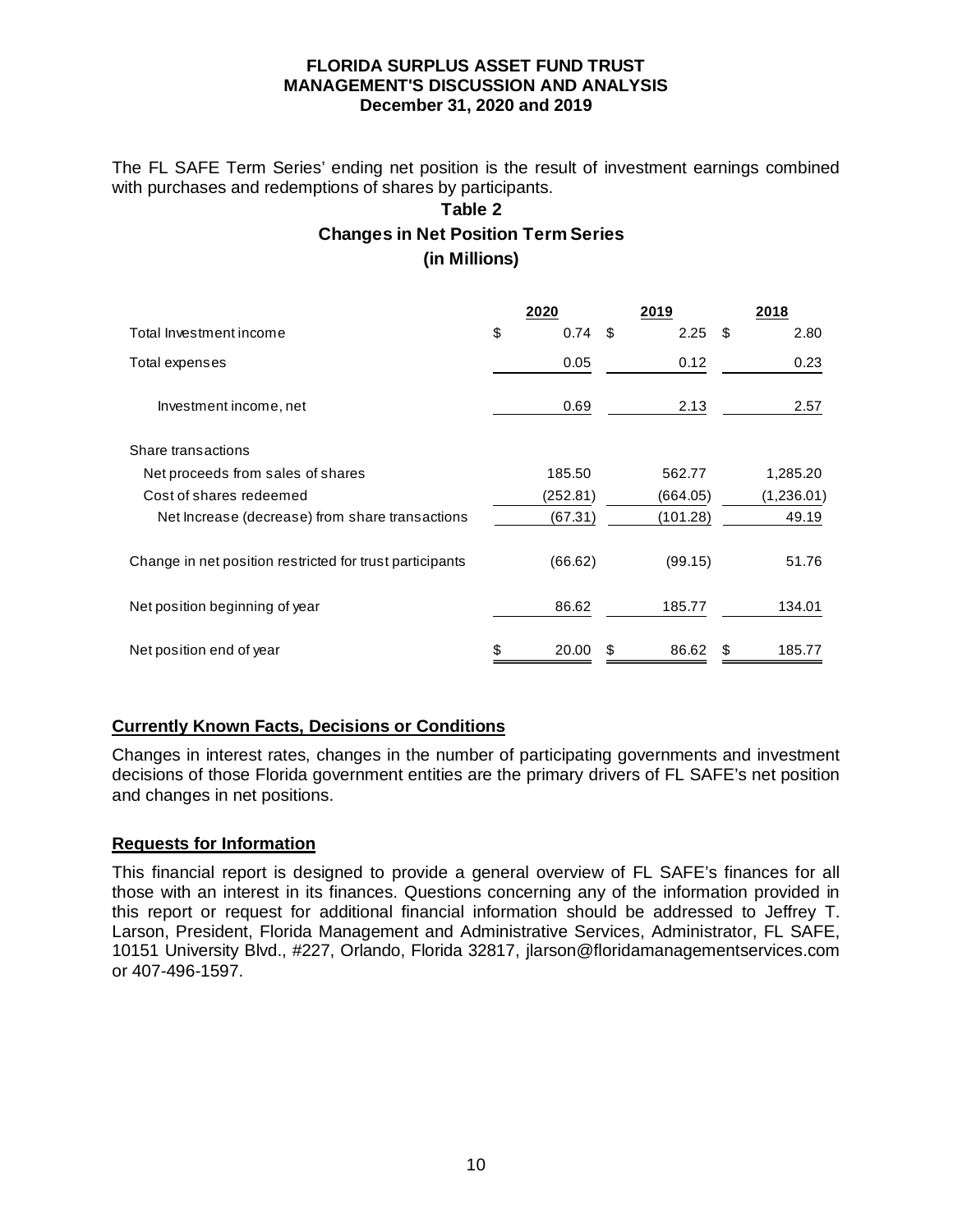### **FLORIDA SURPLUS ASSET FUND TRUST STATEMENTS OF NET POSITION December 31, 2020 and 2019**

|                                                          |    |             | 2020             |                    |                 |
|----------------------------------------------------------|----|-------------|------------------|--------------------|-----------------|
|                                                          |    | <b>SNAV</b> | <b>VNAV</b>      | <b>Term Series</b> | <b>Total</b>    |
| <b>ASSETS</b>                                            |    |             |                  |                    |                 |
| Investments in securities                                |    |             |                  |                    |                 |
| US government agency securities                          | \$ |             | 6,856,794<br>\$. | \$                 | \$<br>6,856,794 |
| US government agency securities - long term              |    |             | 1,795,598        |                    | 1,795,598       |
| Bank notes                                               |    | 34,176,312  | 1,000,704        |                    | 35, 177, 016    |
| Certificates of deposit                                  |    | 273,650,364 | 2,120,517        | 19,958,104         | 295,728,985     |
| Commercial paper                                         |    | 170,775,624 |                  |                    | 170,775,624     |
| Corporate notes                                          |    | 39,908,994  | 51,954,304       |                    | 91,863,298      |
| Money market fund                                        |    | 50,000      | 669,202          |                    | 719,202         |
| Repurchase agreements                                    |    | 138,000,000 |                  |                    | 138,000,000     |
| Total investments in securities                          |    | 656,561,294 | 64,397,119       | 19,958,104         | 740,916,517     |
| Cash and cash equivalents                                |    | 47,133,344  |                  |                    | 47,133,344      |
| Other assets                                             |    |             |                  |                    |                 |
| Accrued interest                                         |    | 796,158     | 81,325           | 6,505              | 883,988         |
| Prepaid expenses                                         |    | 17,804      | 8,721            | 39,657             | 66,182          |
| <b>Total assets</b>                                      |    | 704,508,600 | 64,487,165       | 20,004,266         | 789,000,031     |
| <b>LIABILITIES</b>                                       |    |             |                  |                    |                 |
| Accrued expenses                                         |    | 110,752     | 12,065           |                    | 122,817         |
| Dividend payable                                         |    |             |                  | 4,266              | 4,266           |
| <b>Total liabilities</b>                                 |    | 110,752     | 12,065           | 4,266              | 127,083         |
| NET POSITION RESTRICTED FOR TRUST<br><b>PARTICIPANTS</b> | S  | 704,397,848 | \$64,475,100     | 20,000,000<br>\$   | \$788,872,948   |
| <b>SHARES OUTSTANDING</b>                                |    | 704,397,848 | 6,029,256        | 20,000,000         | 730,427,104     |
| <b>NET ASSET VALUE PER SHARE</b>                         | \$ | 1.00        | \$<br>10.69      | 1.00<br>\$         |                 |

See accompanying notes to Financial Statements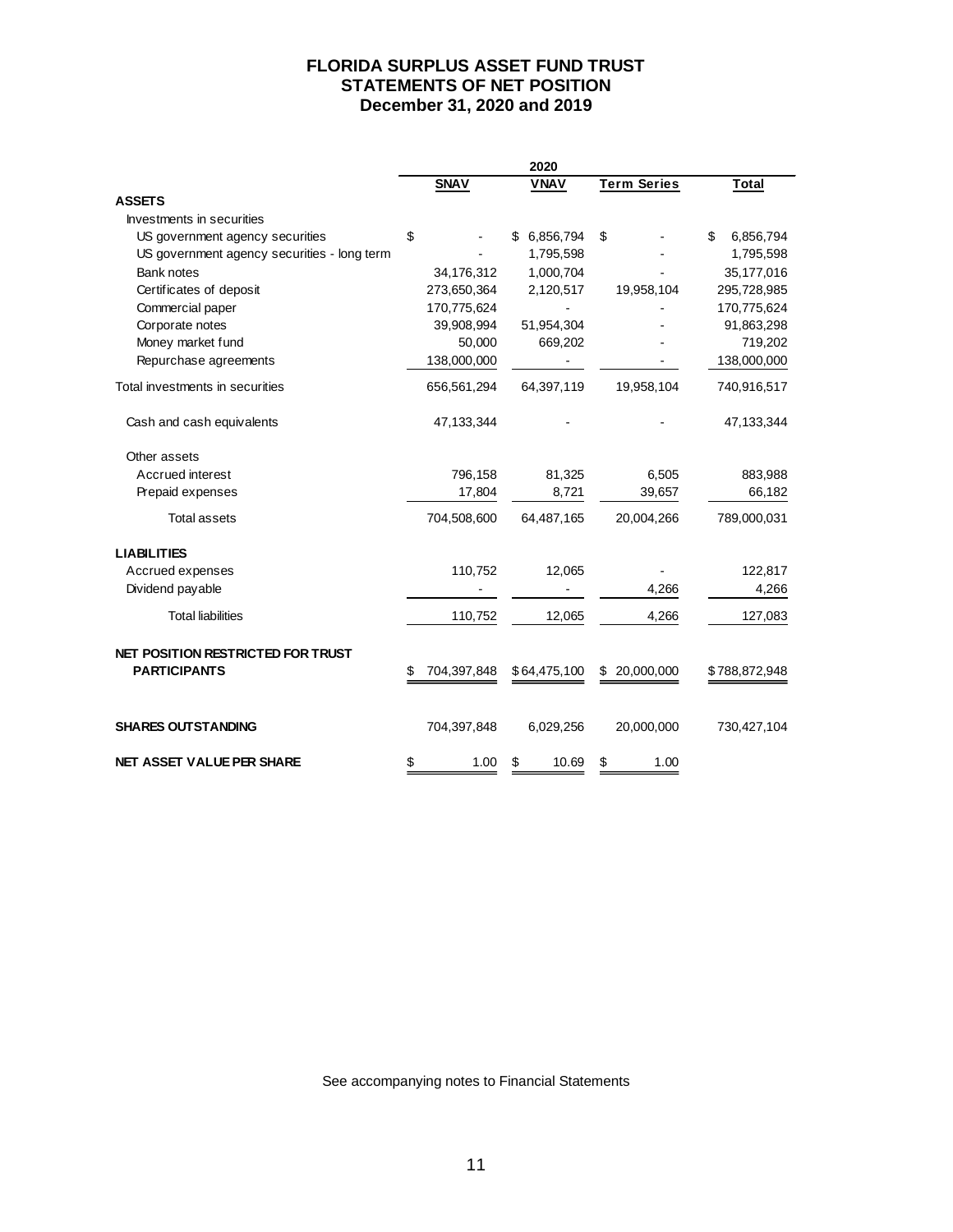### **FLORIDA SURPLUS ASSET FUND TRUST STATEMENTS OF NET POSITION (CONTINUED) December 31, 2020 and 2019**

|                                                          |    |             | 2019         |                    |                 |
|----------------------------------------------------------|----|-------------|--------------|--------------------|-----------------|
|                                                          |    | <b>SNAV</b> | <b>VNAV</b>  | <b>Term Series</b> | <b>Total</b>    |
| <b>ASSETS</b>                                            |    |             |              |                    |                 |
| Investments in securities                                |    |             |              |                    |                 |
| US government agency securities                          | \$ |             | 1,015,877    | \$                 | 1,015,877<br>\$ |
| US government agency securities - long term              |    |             | 4,526,569    |                    | 4,526,569       |
| Bank notes                                               |    | 14,424,576  | 1,002,425    |                    | 15,427,001      |
| Certificates of deposit                                  |    | 210,789,244 | 2,125,058    | 86,578,360         | 299,492,662     |
| Commercial paper                                         |    | 106,136,429 |              |                    | 106,136,429     |
| Corporate notes                                          |    | 65,551,428  | 44,668,590   |                    | 110,220,018     |
| Money market fund                                        |    | 21,397      | 37,356       |                    | 58,753          |
| Repurchase agreements                                    |    | 9,000,000   |              |                    | 9,000,000       |
| Total investments in securities                          |    | 405,923,074 | 53,375,875   | 86,578,360         | 545,877,309     |
| Cash and cash equivalents                                |    | 137,205,078 |              |                    | 137,205,078     |
| Other assets                                             |    |             |              |                    |                 |
| Accrued interest                                         |    | 1,404,693   | 88,904       | 120,850            | 1,614,447       |
| Prepaid expenses                                         |    | 16,138      | 9,062        | 35,526             | 60,726          |
| <b>Total assets</b>                                      |    | 544,548,983 | 53,473,841   | 86,734,736         | 684,757,560     |
| <b>LIABILITIES</b>                                       |    |             |              |                    |                 |
| Accrued expenses                                         |    | 108,742     | 2,924        |                    | 111,666         |
| Dividend payable                                         |    |             |              | 112,736            | 112,736         |
| <b>Total liabilities</b>                                 |    | 108,742     | 2,924        | 112,736            | 224,402         |
| NET POSITION RESTRICTED FOR TRUST<br><b>PARTICIPANTS</b> | S  | 544,440,241 | \$53,470,917 | 86,622,000<br>S    | \$684,533,158   |
| <b>SHARES OUTSTANDING</b>                                |    | 544,440,241 | 5,096,255    | 86,622,000         | 636,158,496     |
| <b>NET ASSET VALUE PER SHARE</b>                         | \$ | 1.00        | \$<br>10.49  | \$<br>1.00         |                 |

See accompanying notes to Financial Statements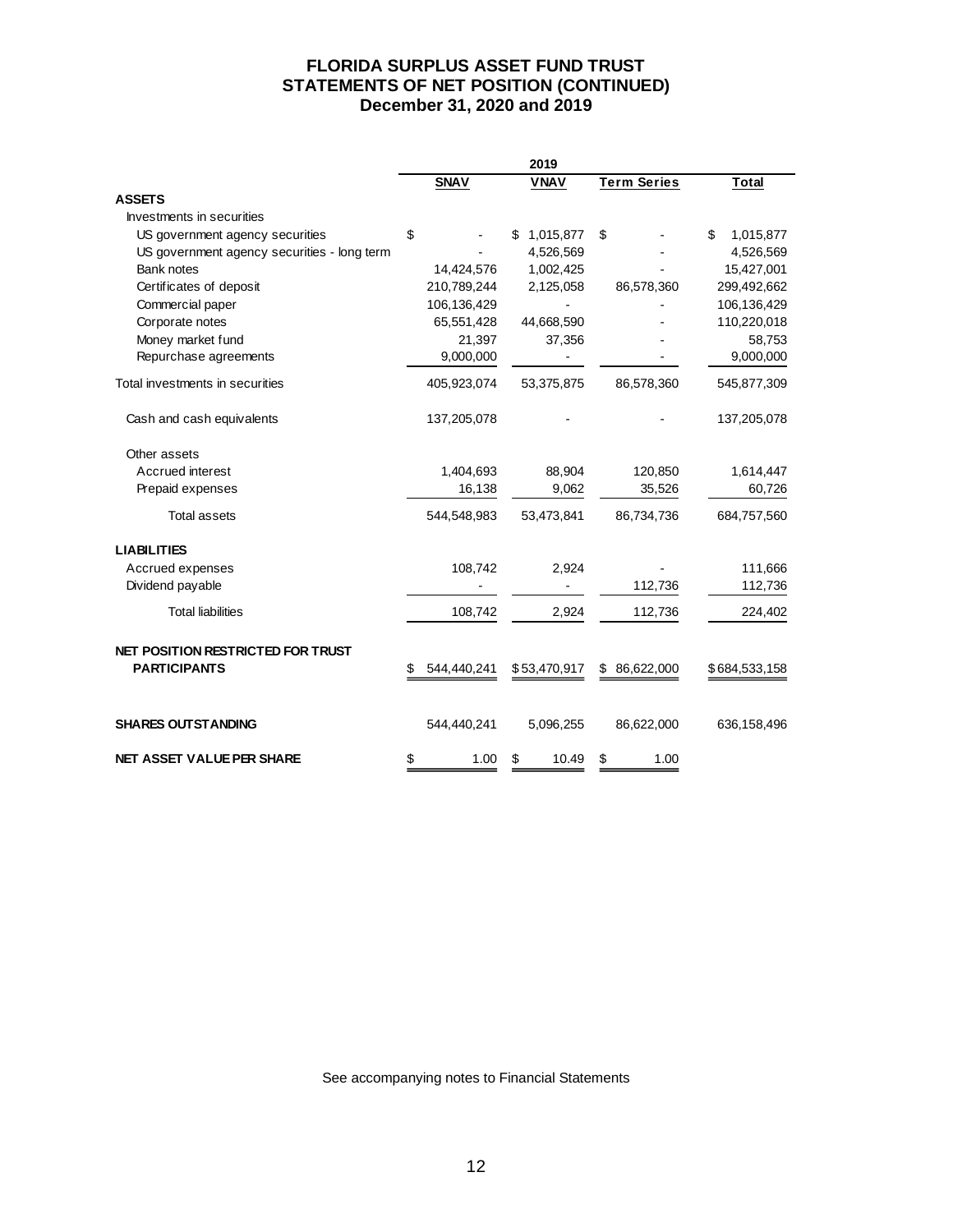### **FLORIDA SURPLUS ASSET FUND TRUST STATEMENTS OF CHANGES IN NET POSITION December 31, 2020 and 2019**

|                                                                   |                 | 2020             |                    |                  |
|-------------------------------------------------------------------|-----------------|------------------|--------------------|------------------|
|                                                                   | <b>SNAV</b>     | <b>VNAV</b>      | <b>Term Series</b> | <b>Total</b>     |
| <b>ADDITIONS</b>                                                  |                 |                  |                    |                  |
| Investment Income                                                 |                 |                  |                    |                  |
| Investment income                                                 | \$<br>5,104,790 | 1,190,682<br>\$. | 745,716<br>\$.     | 7,041,188<br>\$. |
| Other income                                                      | 8,922           |                  |                    | 8,922            |
| Net increase (decrease) in fair value of investments              | (1, 116)        | 55,016           |                    | 53,900           |
| Total Investment income                                           | 5,112,596       | 1,245,698        | 745,716            | 7,104,010        |
| Investment expenses                                               |                 |                  |                    |                  |
| Audit fees                                                        | 24,751          | 1,464            |                    | 26,215           |
| Advisory and operational fees                                     | 783,827         | 55,588           | 53,047             | 892,462          |
| Administrator fees                                                | 286,829         | 14,556           |                    | 301,385          |
| Cash management expense                                           | 39,993          |                  |                    | 39,993           |
| Custodian expense                                                 |                 | 18,129           |                    | 18,129           |
| Insurance expense                                                 | 19,651          | 1,964            |                    | 21,615           |
| Legal fees                                                        | 3,930           | 694              |                    | 4,624            |
| Ratings expense                                                   | 9,150           | 10,690           |                    | 19,840           |
| Miscellaneous expenses                                            | 1,776           |                  |                    | 1,776            |
| Board expenses                                                    | 888             | 111              |                    | 999              |
| <b>Total expenses</b>                                             | 1,170,795       | 103,196          | 53,047             | 1,327,038        |
| Investment income, net                                            | 3,941,801       | 1,142,502        | 692,669            | 5,776,972        |
| Share transactions                                                |                 |                  |                    |                  |
| Net proceeds from sales of shares                                 | 996,755,423     | 9,861,681        | 185,500,000        | 1,192,117,104    |
| Cost of shares redeemed                                           | (840, 739, 617) |                  | (252, 814, 669)    | (1,093,554,286)  |
| Net Increase (decrease) from share transactions                   | 156,015,806     | 9,861,681        | (67, 314, 669)     | 98,562,818       |
| Change in net position restricted for trust participants          | 159,957,607     | 11,004,183       | (66, 622, 000)     | 104,339,790      |
| Net position restricted for trust participants, beginning of year | 544,440,241     | 53,470,917       | 86,622,000         | 684,533,158      |
| Net position restricted for trust participants, end of year       | \$704,397,848   | \$64,475,100     | 20,000,000         | 788,872,948<br>S |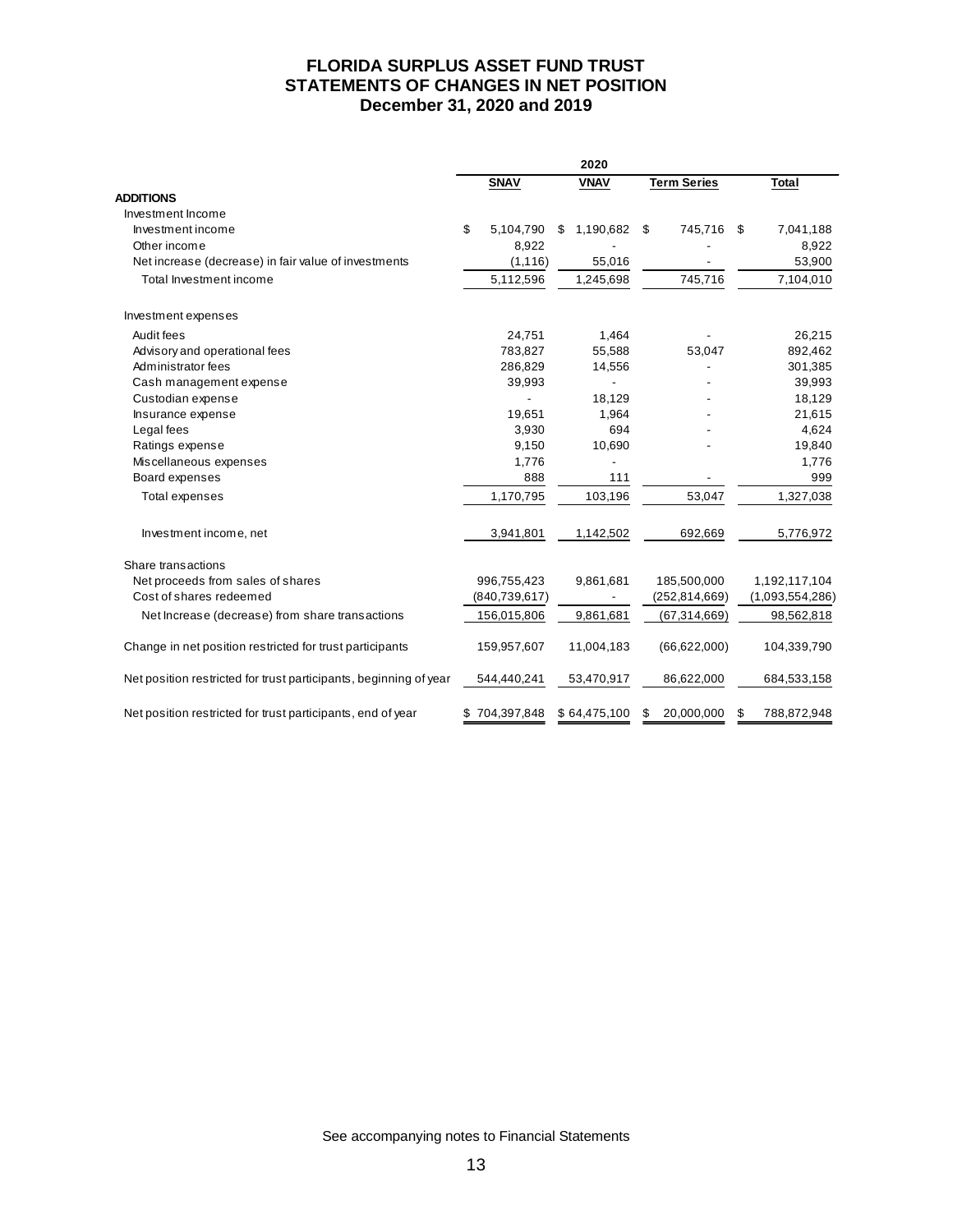### **FLORIDA SURPLUS ASSET FUND TRUST STATEMENTS OF CHANGES IN NET POSITION (CONTINUED) December 31, 2020 and 2019**

|                                                                   |                  | 2019           |                    |                   |
|-------------------------------------------------------------------|------------------|----------------|--------------------|-------------------|
|                                                                   | <b>SNAV</b>      | <b>VNAV</b>    | <b>Term Series</b> | <b>Total</b>      |
| <b>ADDITIONS</b>                                                  |                  |                |                    |                   |
| Investment Income                                                 |                  |                |                    |                   |
| Investment income                                                 | \$<br>12,483,666 | 1,020,844<br>S | 2,247,940<br>S     | 15,752,450<br>\$. |
| Other income                                                      | 23,055           |                |                    | 23,055.00         |
| Net increase (decrease) in fair value of investments              | (1,956)          | 217,725        |                    | 215,769           |
| Total Investment income                                           | 12,504,765       | 1,238,569      | 2,247,940          | 15,991,274        |
| Investment expenses                                               |                  |                |                    |                   |
| Audit fees                                                        | 22,913           | 1,350          |                    | 24,263            |
| Advisory and operational fees                                     | 625,845          |                | 121,055            | 746,900           |
| Administrator fees                                                | 236,773          |                |                    | 236,773           |
| Cash management expense                                           | 38,061           |                |                    | 38,061            |
| Custodian expense                                                 |                  | 9,887          |                    | 9,887             |
| Insurance expense                                                 | 19,306           | 3,001          |                    | 22,307            |
| Legal fees                                                        | 3,527            |                |                    | 3,527             |
| Ratings expense                                                   | 9,125            | 11,045         |                    | 20,170            |
| Miscellaneous expenses                                            | 1,747            |                |                    | 1,747             |
| Board expenses                                                    | 2,920            | 364            |                    | 3,284             |
| <b>Total expenses</b>                                             | 960,217          | 25,647         | 121,055            | 1,106,919         |
| Investment income, net                                            | 11,544,548       | 1,212,922      | 2,126,885          | 14,884,355        |
| Share transactions                                                |                  |                |                    |                   |
| Net proceeds from sales of shares                                 | 1,265,959,672    | 20,000,000     | 562,767,828        | 1,848,727,500     |
| Cost of shares redeemed                                           | (1,098,388,724)  | (1,000,000)    | (664, 047, 607)    | (1,763,436,331)   |
| Net Increase (decrease) from share transactions                   | 167,570,948      | 19,000,000     | (101, 279, 779)    | 85,291,169        |
| Change in net position restricted for trust participants          | 179,115,496      | 20,212,922     | (99, 152, 894)     | 100,175,524       |
| Net position restricted for trust participants, beginning of year | 365,324,745      | 33,257,995     | 185,774,894        | 584,357,634       |
| Net position restricted for trust participants, end of year       | \$544,440,241    | \$53,470,917   | 86,622,000<br>\$   | 684,533,158<br>S  |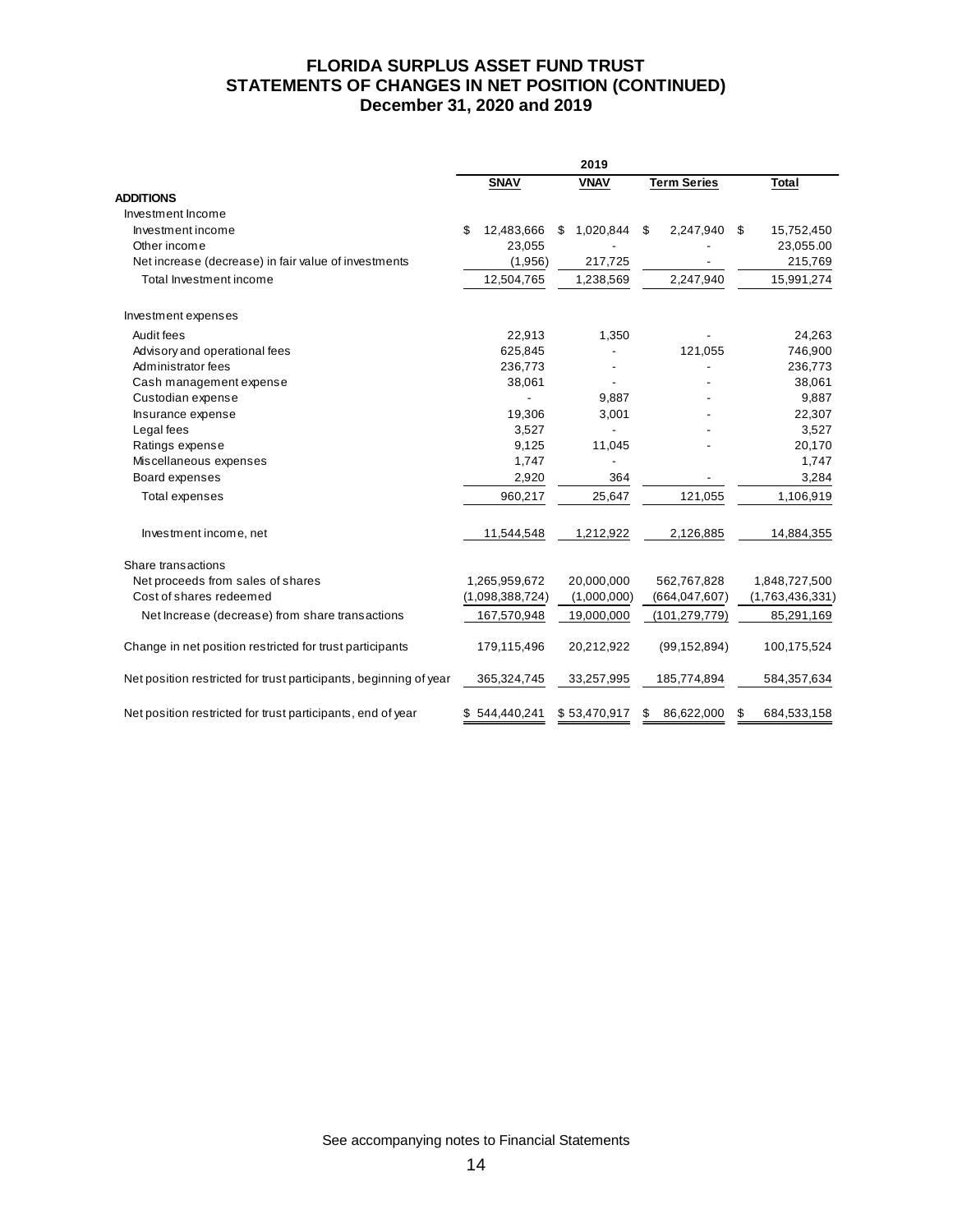#### **NOTE 1 – NATURE OF OPERATIONS AND SUMMARY OF SIGNIFICANT ACCOUNTING POLICIES**

Florida Surplus Asset Fund Trust (FL SAFE) is a local government investment pool (LGIP) trust fund which began operations on February 5, 2008. FL SAFE is organized under Florida Statutes §163-01, et seq. As such a LGIP trust, FL SAFE pools and invests the funds of its Florida local government participants within the Investment Policy, established by the FL SAFE Board, and limitations set forth in FL SAFE's Indenture of Trust and Florida Statutes §218-415, et seq.

FL SAFE includes a stable net asset value fund ("Stable NAV Fund" or "SNAV"), a variable net asset fund ("Variable NAV Fund" or "VNAV") and one or more Term Series portfolios (collectively, "FL SAFE Fund"). FL SAFE trustee also have arranged for a Fixed Income Investment Program ("FIIP") to be offered to the participants in FL SAFE, and additional investment support services. There are no restrictions related to withdrawals from SNAV. See Note 7 and Note 8 for restrictions related with withdrawals from Term Series and VNAV, respectively. These financial statements and related notes encompass the FL SAFE Fund and Term Series.

Following is a summary of significant accounting policies consistently applied by FL SAFE in the preparation of its financial statements. The policies are in conformity with accounting principles generally accepted in the United States of America ("US GAAP").

#### **Measurement Focus**

FL SAFE prepares its financial statements as a special-purpose government entity in conformity with applicable pronouncements of the Governmental Accounting Standards Board ("GASB").

FL SAFE'S SNAV and Term Series are external investment pools and report their investments at amortized cost in accordance with GASB Standards on Accounting and Financial Reporting for Certain Investments and for External Investment Pools. In accordance with GASB Standards on Deposit and Investment Risk Disclosures, FL SAFE discloses certain information regarding credit risk, concentration of credit risk, interest rate risk and custodial credit risk of its deposits and investments. As provided for in GASB standards, the financial statements of FL SAFE are presented as a fiduciary fund type-investment trust fund. The accompanying financial statements are prepared using the economic resources measurement focus and the accrual basis of accounting which is required by GASB.

#### **Regulatory Oversight**

FL SAFE is not required to be registered (and has not registered) with the SEC.

#### **Custodian**

BMO Harris Bank N.A. is the custodian for FL SAFE. The custodian is responsible for the safekeeping of all securities.

#### **Valuation of Investments**

SNAV and Term Series follows GASB Statement No. 79 and values all securities at amortized cost, which approximates fair value, in an attempt to maintain a constant net asset value of \$1 per share. Fair values, for note disclosures are calculated using quoted market prices on at least a weekly basis. The amortized cost method involves valuing a security at its cost on the date of purchase and recording a constant amortization or accretion to maturity of any discount or premium.

VNAV values all securities at fair value using evaluated bids furnished by an independent pricing service, which uses valuation methods that are designed to approximate market or fair value.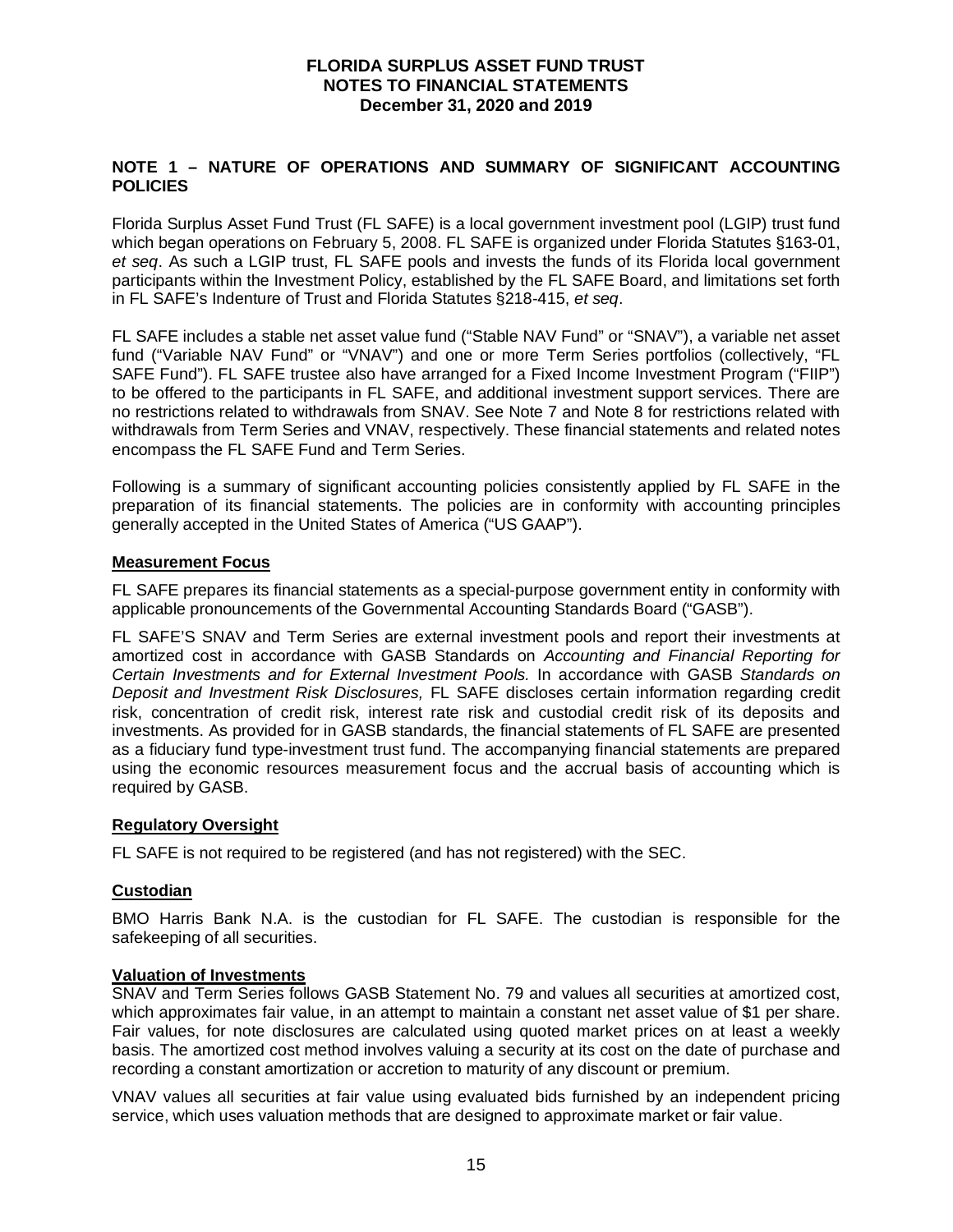#### **NOTE 1 – NATURE OF OPERATIONS AND SUMMARY OF SIGNIFICANT ACCOUNTING POLICIES** (CONTINUED)

#### **Investment Income**

Investment income is recognized on an accrual basis. SNAV and VNAV makes distributions from net investment income, which are declared daily and paid monthly. Term Series dividends are declared daily and paid at maturity.

#### **Legally Binding Guarantees**

FL SAFE has not provided or obtained any legally binding guarantees during the years ended December 31, 2020 and 2019.

#### **Income Taxes**

FL SAFE was organized to provide pooling of public funds for local governmental entities in Florida, which are exempt from federal and state income taxation. Accordingly, no provision for income or other taxes is required in the accompanying financial statements.

#### **Use of Estimates**

In preparing financial statements in conformity with US GAAP, management is required to make estimates and assumptions that affect the reported amounts of assets and liabilities, the disclosure of contingent assets and liabilities at the date of the financial statements, and the reported amounts of revenues and expenses during the reporting period. Actual results could differ from those estimates.

#### **NOTE 2 – CASH DEPOSITS AND INVESTMENTS**

#### **Investment Risk Factors**

There are many factors that can affect the value of investments, including custodial credit risk, concentration of credit risk and interest rate risk. FL SAFE SNAV adheres to an Investment Policy adopted by the Board of Trustees and follows the investment criteria set forth by S&P for the maintenance of an AAAm rating. FL SAFE VNAV adheres to an Investment Policy adopted by the Board of Trustees and follows the investment criteria set forth by S&P for the maintenance of an AAAf and S1 rating. FL SAFE Term series adheres to an investment policy adopted by the board of Trustees which complies with specific requirements of Florida law.

#### **Deposits**

At December 31, 2020, SNAV had \$7,303,304 in a deposit account that was fully collateralized by municipal bonds. In addition, SNAV had \$39,830,040 in uncollateralized deposits at highly rated banks. At December 31, 2019, SNAV had \$61,052,564 in a deposit account that was fully collateralized by municipal securities, \$233,468 in deposit accounts fully collateralized by an irrevocable letter of credit from the FHLB New York and \$40,294,048 in a deposit account fully collateralized by an irrevocable letter of credit from the FHLB Dallas. In addition, SNAV had \$35,624,998 in uncollateralized deposits at highly rated banks.

Uncollateralized deposits are only utilized within the allowable limits of the Standard & Poor's (S&P) rating guidelines for the maintenance of the AAAm rating, and per the Board authorized Investment Policy.

All arrangements that include non-interest bearing deposit accounts also include a component that earns interest or earns credits which offset fees. When considered in total, these arrangements have the impact of increasing the net income of the Fund.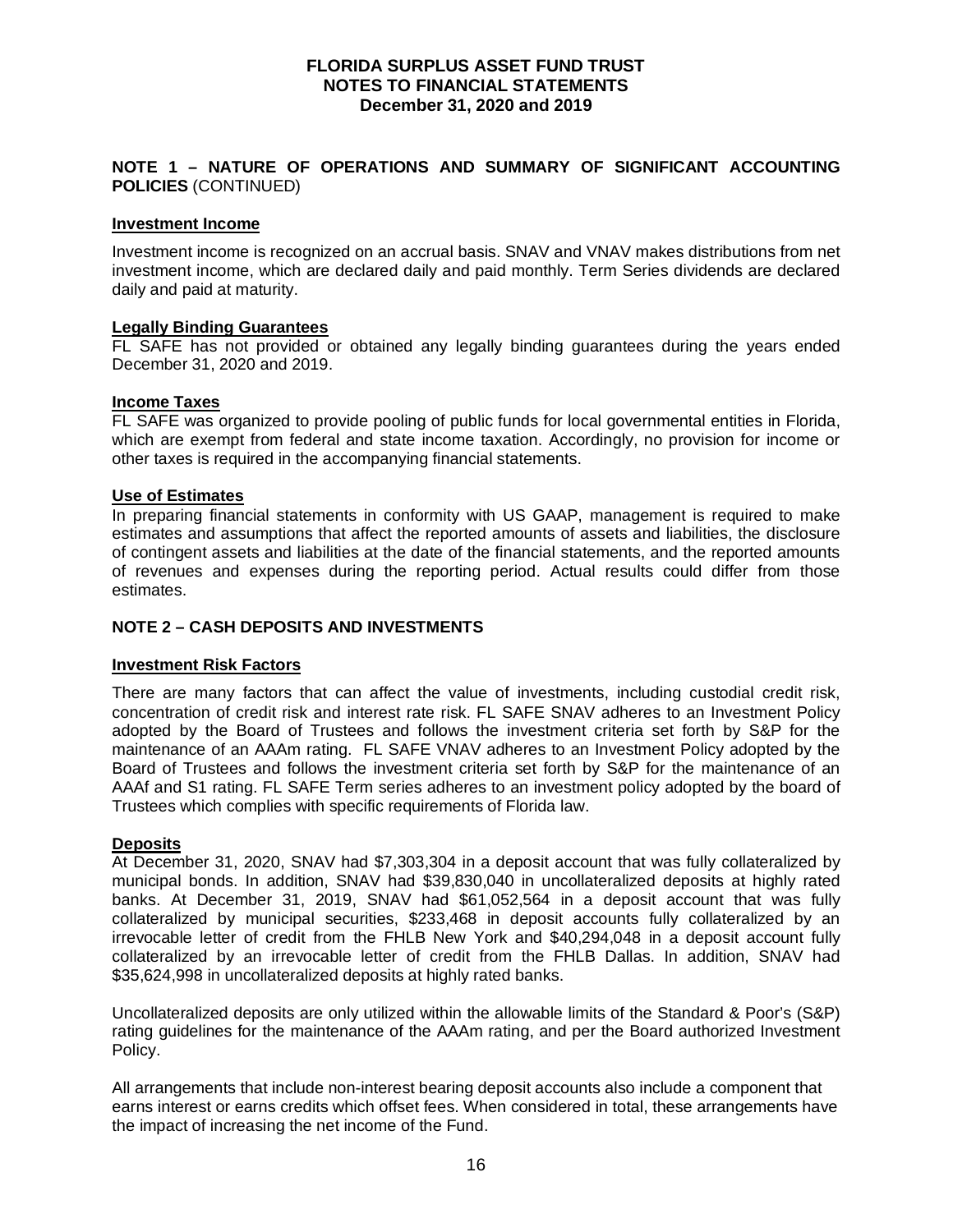### **NOTE 2 – CASH DEPOSITS AND INVESTMENTS** (CONTINUED)

#### **Custodial Credit Risk**

The custodial credit risk for deposits is the risk that in the event of the failure of a depository financial institution, FL SAFE will not be able to recover deposits or will not be able to recover collateral securities that are in the possession of an outside party. The custodial credit risk for investments is the risk of the failure of the counterparty to a transaction. Investment securities for FL SAFE Fund are held at BMO Harris Bank N.A. for safekeeping; as such, the Board believes there is minimal custodial credit risk for its investments. Investment Securities for Term Series are held at custodial banks held in the FL SAFE's name.

FL SAFE may invest in repurchase agreements secured by the United States government or agency obligations. Securities pledged as collateral for all repurchase agreements are held by a tri-party custodian bank until maturity of the repurchase agreement. Procedures for the agreements require that the daily market value of the collateral is in excess of the repurchase agreement in the event of default.

### **Concentration of Credit Risk**

Concentration of credit risk is the risk of loss attributed to the magnitude of an investment in a single issuer. The FL SAFE Fund investment policy calls for diversifying the investment portfolio according to the Standard & Poor's (S&P) AAAm rating guidelines, so the impact of potential losses from any one type of security or from any one individual issuer will be contained.

The schedules of investments starting on page 22 show the concentration of each investment held by FL SAFE.

#### **Interest Rate Risk**

Interest rate risk is the risk that changes in interest rates will adversely affect the fair value of an investment. FL SAFE attempts to mitigate its interest rate risk by limiting the maturities of its investments.

The maturities of all investments held by FL SAFE are shown in the investment schedules below by specific identification.

#### **Investments in Securities**

Pursuant to its Investment Policy, the FL SAFE SNAV may invest in U.S. government treasury securities, U.S. government agency securities, mortgage backed securities, commercial paper, asset backed securities, repurchase agreements collateralized with securities valued in excess of the repurchase agreement amount, certificates of deposit and other evidences of deposit with approved financial institutions, obligations of state and local governments and public authorities rated in the two highest rating tiers by a nationally recognized rating agency, and money market mutual funds regulated by the Securities and Exchange Commission and whose portfolios consist only of dollardenominated securities. With the exception of U.S. government agency securities, the maximum maturity allowed for any investment is 397 days.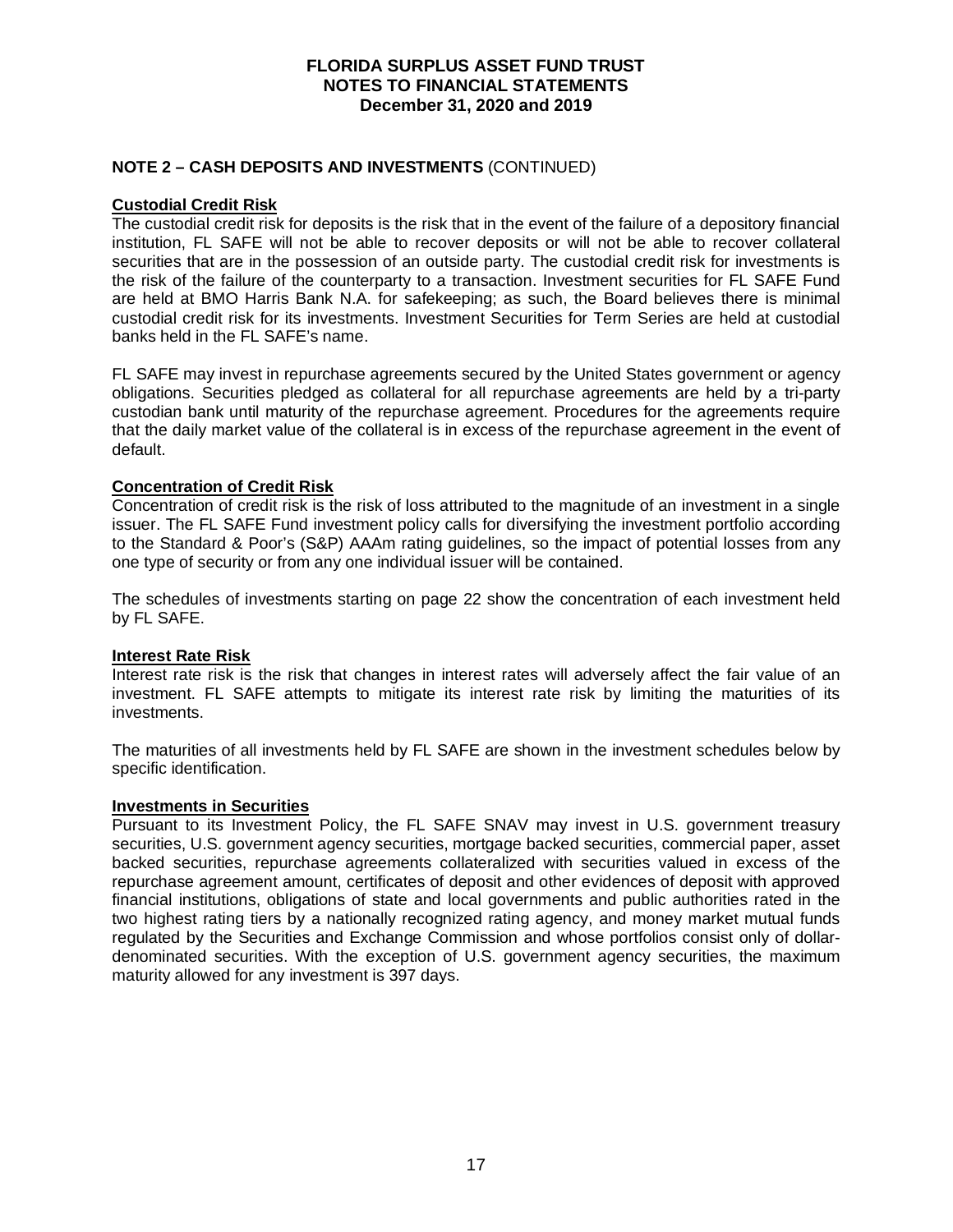#### **NOTE 2 – CASH DEPOSITS AND INVESTMENTS** (CONTINUED)

#### **Investments in Securities (Continued)**

Pursuant to its Investment Policy, the FL SAFE VNAV may invest in the securities listed above for SNAV. Pursuant to its investment policy, the FL SAFE Term Series may invest in the securities listed above for SNAV and VNAV except for mortgaged backed and asset backed securities.

#### **Fair Value Measurements**

Portfolio securities for the SNAV and Term Series are carried at amortized cost, but fair value is reported in certain note disclosures required by GAAP. SNAV and Term Series used fair value measurements to determine fair value disclosures.

Securities held by VNAV are valued using evaluated bids furnished by an independent pricing service, which uses valuation methods that are designed to approximate market or fair value. In some cases, prices may be provided by alternative pricing services or dealers. If market quotes are not readily available for a security held by the portfolio, a price cannot be obtained from a pricing service or dealer, or if the Advisor or its affiliate believes the price provided by the pricing service does not represent "fair value" for the security, the security is valued at "fair value" by the Advisor or its affiliate. There were no such investments at December 31, 2020 or 2019.

FL SAFE follows an accounting standard that defines fair value, establishes a framework for measuring fair value, established a fair value hierarchy based on the quality of inputs used to measure fair value, and requires expanded disclosures about fair value measurements.

In accordance with this standard, FL SAFE has categorized its investments, based on the priority of the inputs to the valuation technique, into a three-level fair value hierarchy. The fair value hierarchy gives the highest priority to quoted prices in active markets for identical assets or liabilities (Level 1) and the lowest priority to unobservable inputs (Level 3). If the inputs used to measure the financial instruments fall within different levels of the hierarchy, the categorization is based on the lowest level input that is significant to the fair value measurement of the instrument. Financial assets and liabilities recorded on the statements of financial position are categorized based on the inputs to the valuation techniques as follows:

Level 1 – Financial assets and liabilities are valued using inputs that are unadjusted quoted prices in active markets accessible at the measurement date of identical financial assets and liabilities.

Level 2 – Financial assets and liabilities are valued based on quoted prices for similar assets, or inputs that are observable, either directly or indirectly for substantially the full term through corroboration with observable market data.

Level 3 – Financial assets and liabilities are valued using pricing inputs which are unobservable for the assets, inputs that reflect the reporting entity's own assumptions about the assumptions market participants would use in pricing the asset.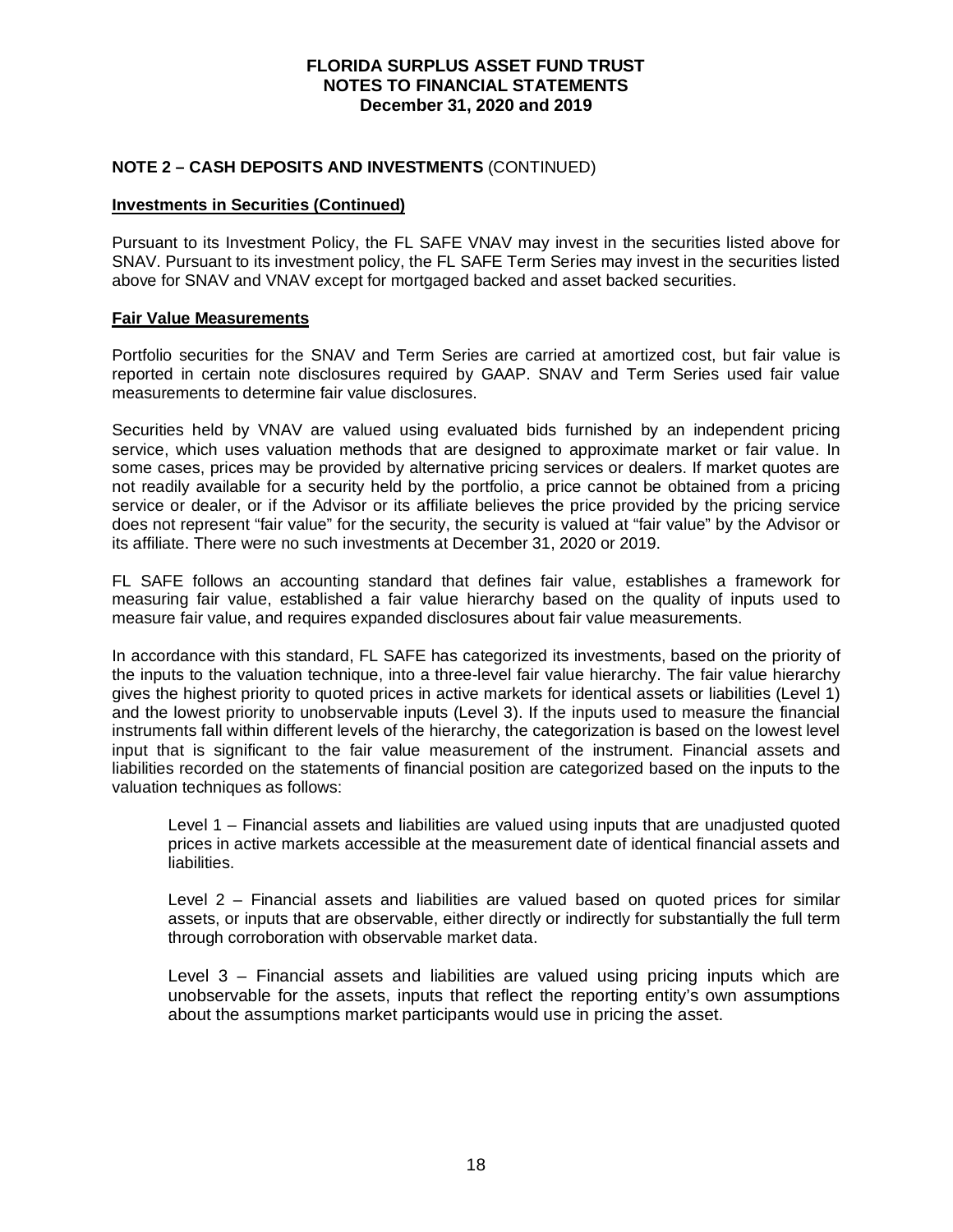## **NOTE 2 – CASH DEPOSITS AND INVESTMENTS** (CONTINUED)

### **Fair Value Measurements (Continued)**

Assets measured at fair value on a recurring basis:

#### **Stable NAV (SNAV) Fund**

|                         |         |    |                                       | 2020 |         |    |             |
|-------------------------|---------|----|---------------------------------------|------|---------|----|-------------|
|                         |         |    | <b>Custodial Credit Risk Category</b> |      |         |    |             |
|                         | Level 1 |    | Level 2                               |      | Level 3 |    | Total       |
| Bank notes              | \$      | \$ | 34, 177, 327                          | \$   |         | \$ | 34,177,327  |
| Certificates of deposit |         |    | 273,663,621                           |      |         |    | 273,663,621 |
| Commerical paper        |         |    | 170,787,246                           |      |         |    | 170,787,246 |
| Corporate notes         |         |    | 39,908,392                            |      |         |    | 39,908,392  |
| Municipal bonds         |         |    | 50,000                                |      |         |    | 50,000      |
| Repurchase agreement    |         |    | 138,000,000                           |      |         |    | 138,000,000 |
|                         | \$      |    | 656,586,586                           | \$   |         | \$ | 656,586,586 |
|                         |         |    |                                       | 2019 |         |    |             |
|                         |         |    | <b>Custodial Credit Risk Category</b> |      |         |    |             |
|                         | Level 1 |    | Level <sub>2</sub>                    |      | Level 3 |    | Total       |
| Bank notes              | \$      |    |                                       |      |         |    |             |
|                         |         | \$ | 14,424,677                            | \$   |         | \$ | 14,424,677  |
| Certificates of deposit |         |    | 210,795,311                           |      |         |    | 210,795,311 |
| Commerical paper        |         |    | 106, 141, 285                         |      |         |    | 106,141,285 |
| Corporate notes         |         |    | 65,577,710                            |      |         |    | 65,577,710  |
| Municipal bonds         |         |    | 21,397                                |      |         |    | 21,397      |
| Repurchase agreement    |         |    | 9,000,000                             |      |         |    | 9,000,000   |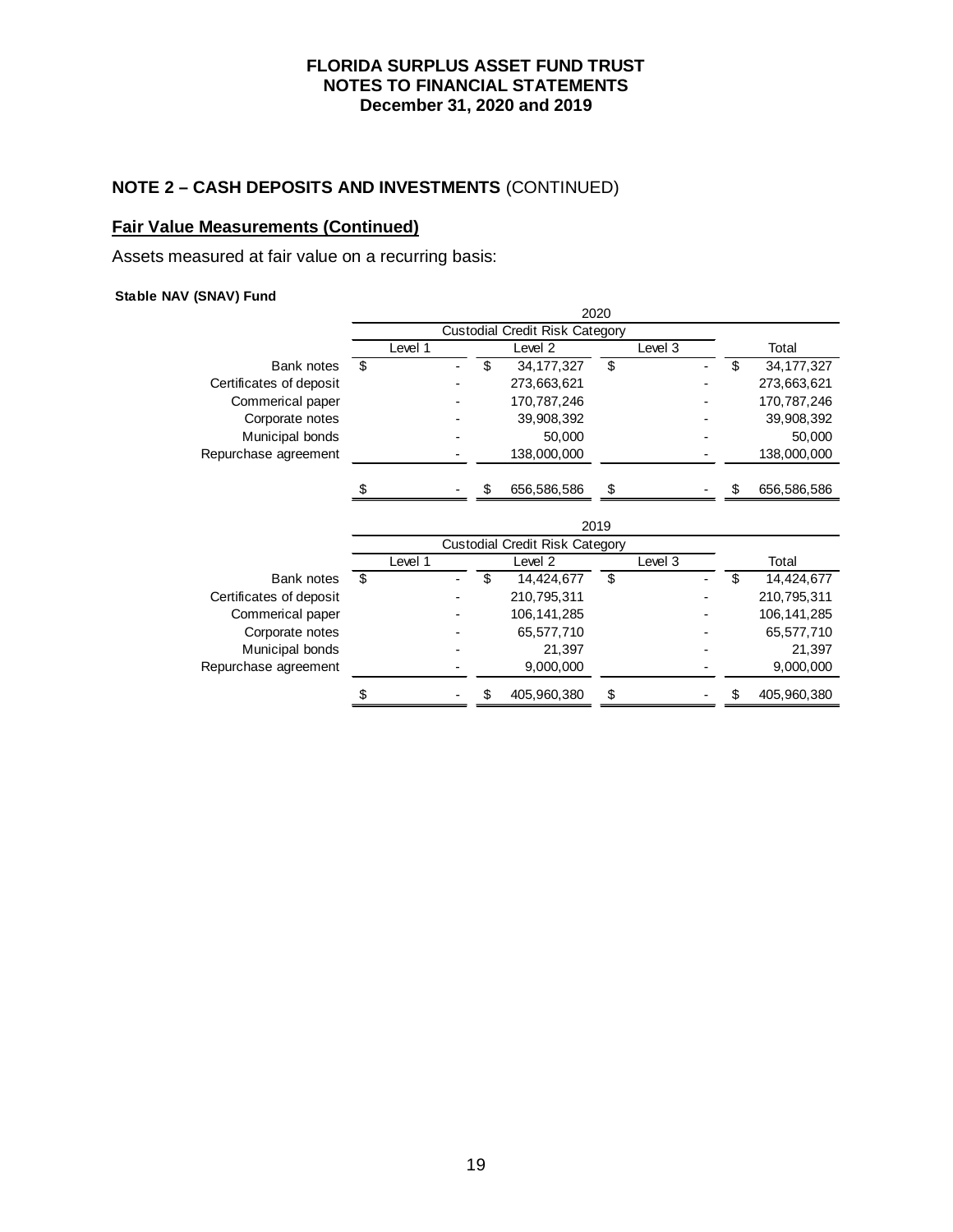# **NOTE 2 – CASH DEPOSITS AND INVESTMENTS** (CONTINUED)

#### **Variable NAV (VNAV) Fund**

|                                 | 2020 |         |  |    |                                       |    |         |  |    |            |  |
|---------------------------------|------|---------|--|----|---------------------------------------|----|---------|--|----|------------|--|
|                                 |      |         |  |    | <b>Custodial Credit Risk Category</b> |    |         |  |    |            |  |
|                                 |      | Level 1 |  |    | Level <sub>2</sub>                    |    | Level 3 |  |    | Total      |  |
| US government agency securities | \$   |         |  | \$ | 8,652,392                             | \$ |         |  | \$ | 8,652,392  |  |
| Bank notes                      |      |         |  |    | 1,000,704                             |    |         |  |    | 1,000,704  |  |
| Certificates of deposit         |      |         |  |    | 2,120,517                             |    |         |  |    | 2,120,517  |  |
| Corporate notes                 |      |         |  |    | 51,954,304                            |    |         |  |    | 51,954,304 |  |
| Money market                    |      |         |  |    | 669,202                               |    |         |  |    | 669,202    |  |
|                                 |      |         |  |    | 64,397,119                            | \$ |         |  |    | 64,397,119 |  |
|                                 |      |         |  |    |                                       |    |         |  |    |            |  |
|                                 |      |         |  |    | <b>Custodial Credit Risk Category</b> |    |         |  |    |            |  |
|                                 |      | Level 1 |  |    | Level <sub>2</sub>                    |    | Level 3 |  |    | Total      |  |
| US government agency securities | -\$  |         |  | \$ | 5,542,446                             | \$ |         |  | \$ | 5,542,446  |  |
| Bank notes                      |      |         |  |    | 1,002,425                             |    |         |  |    | 1,002,425  |  |
| Certificates of deposit         |      |         |  |    | 2,125,058                             |    |         |  |    | 2,125,058  |  |
| Corporate notes                 |      |         |  |    | 44,668,590                            |    |         |  |    | 44,668,590 |  |
| Money market                    |      |         |  |    | 37,356                                |    |         |  |    | 37,356     |  |
|                                 |      |         |  |    | 53,375,875                            | \$ |         |  |    | 53,375,875 |  |

**Term Series**

|                         | 2020                                  |         |                  |                                |         |         |  |    |            |  |  |  |
|-------------------------|---------------------------------------|---------|------------------|--------------------------------|---------|---------|--|----|------------|--|--|--|
|                         |                                       |         |                  | Custodial Credit Risk Category |         |         |  |    |            |  |  |  |
|                         |                                       | Level 1 |                  | Level 2                        |         | Level 3 |  |    | Total      |  |  |  |
| Certificates of deposit | \$                                    |         |                  | 19,958,104                     | \$      |         |  |    | 19,958,104 |  |  |  |
|                         | \$                                    |         | \$<br>19,958,104 |                                | \$      |         |  | \$ | 19,958,104 |  |  |  |
|                         |                                       |         |                  |                                | 2019    |         |  |    |            |  |  |  |
|                         | <b>Custodial Credit Risk Category</b> |         |                  |                                |         |         |  |    |            |  |  |  |
|                         |                                       | Level 1 | Level 2          |                                | Level 3 |         |  |    | Total      |  |  |  |
| Certificates of deposit | \$                                    |         | æ.               | 86,578,360                     | \$      |         |  | S  | 86,578,360 |  |  |  |
|                         | \$                                    |         | £.               | 86,578,360                     | \$      |         |  | ß. | 86,578,360 |  |  |  |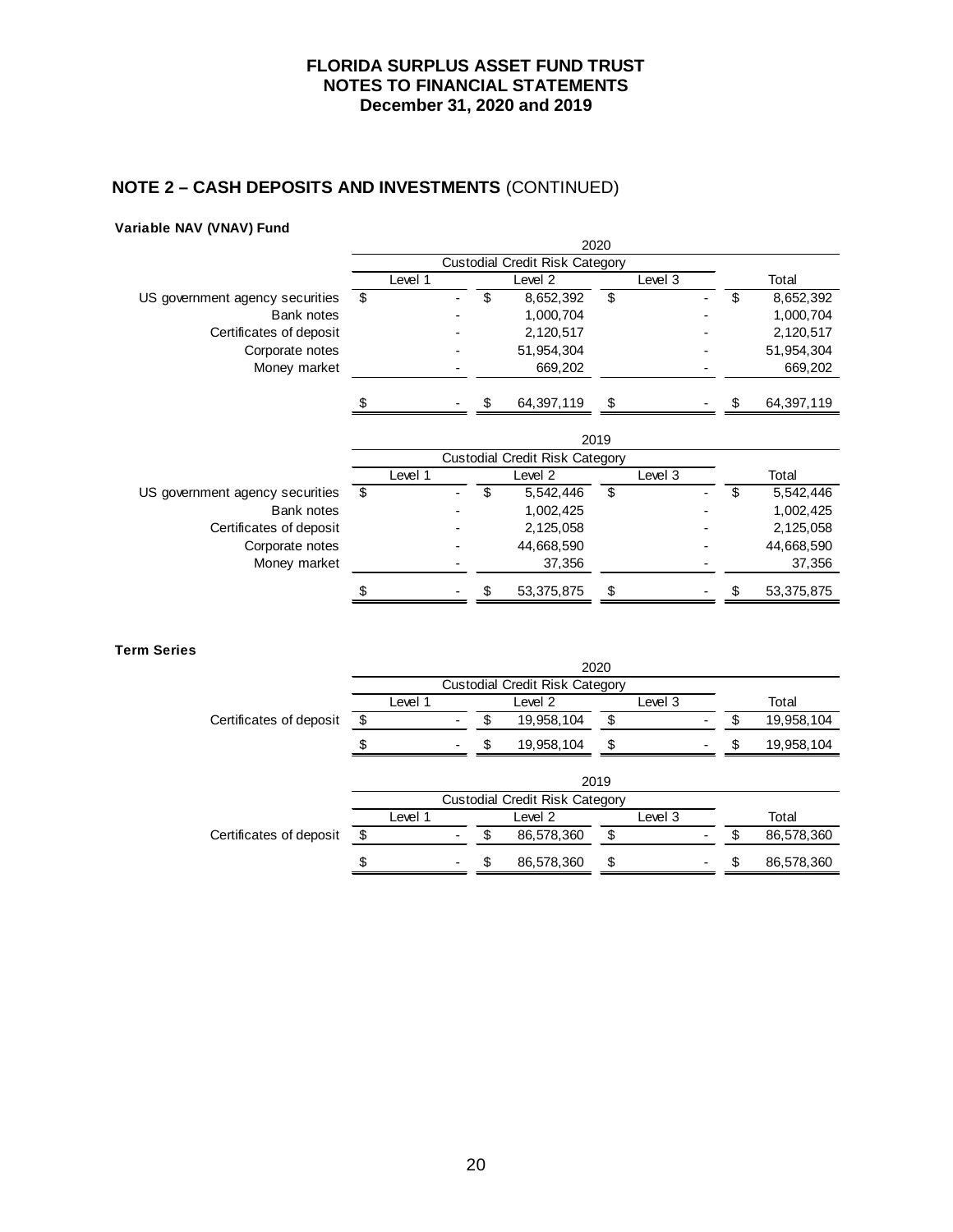# **NOTE 2 – CASH DEPOSITS AND INVESTMENTS** (CONTINUED)

## SNAV Investments at December 31, 2020 were as follows:

| Face                           |                                               |          | Percent<br>of |       |           | Carrying<br>Value-<br>Amortized | <b>Market</b>          |  |  |
|--------------------------------|-----------------------------------------------|----------|---------------|-------|-----------|---------------------------------|------------------------|--|--|
| Amount                         | Security                                      | Due Date | <b>Total</b>  | Yield | Rating    | Cost                            | Value                  |  |  |
|                                |                                               |          |               |       |           |                                 |                        |  |  |
| <b>Bank Notes</b>              |                                               |          |               |       |           |                                 | \$                     |  |  |
| 8,450,000                      | Wells Fargo Bank NA                           | 01/15/21 | 1.29%         | 2.60% | $A-1$     | \$<br>8,454,613                 | 8,455,482              |  |  |
| 1,000,000                      | US Bank NA                                    | 02/04/21 | 0.15%         | 3.00% | $A - 1 +$ | 1,000,000                       | 1,000,000              |  |  |
| 6,290,000                      | Citibank NA                                   | 02/12/21 | 0.96%         | 2.85% | $A-1$     | 6,301,451                       | 6,292,971              |  |  |
| 1,415,000                      | Citibank NA                                   | 02/12/21 | 0.22%         | 0.57% | $A-1$     | 1,414,929                       | 1,415,085              |  |  |
| 750,000                        | Commercial Bank of Australia                  | 03/15/21 | 0.11%         | 2.55% | $A-1+$    | 752,950                         | 753,401                |  |  |
| 4,030,000                      | Svenska Handelsbank                           | 03/30/21 | 0.62%         | 2.45% | $A - 1 +$ | 4,050,800                       | 4,051,422              |  |  |
| 7,698,000                      | Bank of Nova Scotia                           | 04/20/21 | 1.18%         | 3.13% | $A-1$     | 7,757,013                       | 7,764,027              |  |  |
| 575,000                        | US Bank NA                                    | 04/26/21 | 0.09%         | 3.15% | $A - 1 +$ | 577,643                         | 578,821                |  |  |
| 3,810,000                      | Citibank NA                                   | 07/23/21 | 0.59%         | 3.40% | $A-1$     | 3,866,913                       | 3,866,118              |  |  |
| <b>Certificates of Deposit</b> |                                               |          |               |       |           |                                 |                        |  |  |
| 20,089,465                     | Banc of California                            | 01/04/21 | 3.06%         | 0.23% | $A - 1 +$ | 20,089,465                      | 20,089,465             |  |  |
| 104,258,892                    | Bank of China                                 | 01/04/21 | 15.88%        | 0.32% | $A - 1 +$ | 104,258,892                     | 104,258,892            |  |  |
| 1,500,000                      | <b>BMO Harris Bank NA</b>                     | 01/04/21 | 0.23%         | 0.81% | $A-1$     | 1,500,000                       | 1,500,000              |  |  |
| 10,024,501                     | First Fin NW Bank                             | 01/04/21 | 1.53%         | 0.34% | $A - 1 +$ | 10,024,501                      | 10,024,501             |  |  |
| 10,032,124                     | <b>IDB</b>                                    | 01/04/21 | 1.53%         | 0.34% | $A - 1 +$ | 10,032,124                      | 10,032,124             |  |  |
| 20,070,683                     | Nexbank, SSB                                  | 01/04/21 | 3.06%         | 0.40% | $A-1+$    | 20,070,683                      | 20,070,683             |  |  |
| 3,000,000                      | Wells Fargo Bank NA                           | 01/13/21 | 0.46%         | 0.31% | $A-1$     | 3,000,000                       | 3,000,060              |  |  |
| 1,000,000                      | Commonwealth Bank of Australia                | 01/14/21 | 0.15%         | 0.24% | $A - 1 +$ | 1,000,000                       | 1,000,055              |  |  |
| 1,500,000                      | MUFG Bank LTD NY                              | 01/28/21 | 0.23%         | 0.29% | $A-1$     | 1,500,000                       | 1,500,232              |  |  |
| 750,000                        | <b>BNP Paribas NY</b>                         | 02/01/21 | 0.11%         | 0.46% | $A-1$     | 750,100                         | 750,157                |  |  |
| 3,000,000                      | Mitsubishi UFJ Treasury and Bank              | 02/03/21 | 0.46%         | 0.34% | $A-1$     | 3,000,324                       | 3,000,563              |  |  |
| 1,500,000                      | MUFG Bank LTD NY                              | 02/04/21 | 0.23%         | 0.68% | $A-1$     | 1,500,549                       | 1,500,537              |  |  |
| 2,250,000                      | Bank of Nova Scotia                           | 02/16/21 | 0.34%         | 0.31% | $A-1$     | 2,250,044                       | 2,250,315              |  |  |
| 2,000,000                      | <b>BNP Paribas NY</b>                         | 02/19/21 | 0.30%         | 0.20% | $A-1$     | 2,000,000                       | 2,000,175              |  |  |
| 3,575,000                      | DZ Bank NY                                    | 02/25/21 | 0.54%         | 0.21% | $A - 1 +$ | 3,575,051                       | 3,575,183              |  |  |
| 1,000,000                      | Goldman Sachs Bank                            | 02/26/21 | 0.15%         | 0.52% | $A-1$     | 1,000,263                       | 1,000,570              |  |  |
| 3,000,000                      | Royal Bank of Canda                           | 03/04/21 | 0.46%         | 0.35% | $A-1+$    | 3,000,000                       | 3,000,992              |  |  |
| 2,000,000                      | <b>Toronto Dominion Bank NY</b>               | 03/11/21 | 0.30%         | 0.24% | $A - 1 +$ | 2,000,073                       | 2,000,066              |  |  |
| 2,000,000                      | <b>HSBC Bank USA NA</b>                       | 03/19/21 | 0.30%         | 0.22% | $A-1$     | 2,000,000                       | 2,000,077              |  |  |
| 4,000,000                      | <b>HSBC Bank USA NA</b>                       | 04/09/21 | 0.61%         | 0.24% | $A-1$     | 4,000,000                       | 4,000,295              |  |  |
| 1,500,000                      | Sumitomo Mitsubishi Bank NY                   | 04/21/21 | 0.23%         | 0.25% | $A-1$     | 1,500,000                       | 1,500,022              |  |  |
| 5,000,000                      | Skandinav Enskilda                            | 04/22/21 | 0.76%         | 0.22% | $A-1$     | 4,999,847                       | 5,000,200              |  |  |
| 4,000,000                      | <b>HSBC Bank USA NA</b>                       | 05/05/21 | 0.61%         | 0.55% | $A-1$     | 4,000,000                       | 4,004,499              |  |  |
| 3,000,000                      | Skandinav Enskilda                            | 05/07/21 | 0.46%         | 0.22% | $A-1$     | 2,999,794                       | 3,000,084              |  |  |
| 2,000,000                      | Mizuho Bank LTD NY                            | 05/10/21 | 0.30%         | 0.28% | $A-1$     | 2,000,070                       | 2,000,310              |  |  |
| 1,000,000                      | Svenska Handelsbank                           | 05/18/21 | 0.15%         | 0.24% | $A - 1 +$ | 999,894                         | 1,000,210              |  |  |
| 5,000,000                      | Skandinav Enskilda                            | 05/27/21 | 0.76%         | 0.22% | $A-1$     | 4,999,801                       | 5,000,017              |  |  |
| 3,000,000                      | <b>Toronto Dominion Bank NY</b>               | 05/28/21 | 0.46%         | 0.39% | $A - 1 +$ | 3,000,000                       | 3,001,483              |  |  |
| 4,000,000                      | Westpac Banking Corp                          | 06/10/21 | 0.61%         | 0.39% | $A-1+$    | 4,000,000                       | 4,002,187              |  |  |
| 2,500,000                      | Canadian Imperial                             | 06/22/21 | 0.38%         | 0.42% | $A-1$     | 2,502,223                       | 2,502,262              |  |  |
| 2,500,000                      | Canadian Imperial                             | 07/07/21 | 0.38%         | 0.36% | $A-1$     | 2,500,000                       | 2,501,642              |  |  |
|                                | <b>Toronto Dominion Bank NY</b>               | 07/22/21 | 0.76%         | 0.34% | $A - 1 +$ | 5,000,275                       |                        |  |  |
| 5,000,000<br>2,000,000         | Svenska Handelsbank                           | 07/30/21 | 0.30%         | 0.26% | $A - 1 +$ | 2,000,329                       | 5,002,100<br>2,000,341 |  |  |
|                                |                                               | 08/03/21 | 0.69%         | 0.27% | $A-1+$    | 4,501,085                       |                        |  |  |
| 4,500,000                      | Westpac Banking Corp<br><b>BNP Paribas NY</b> |          | 0.30%         | 0.27% | $A-1$     | 2,000,000                       | 4,500,000              |  |  |
| 2,000,000                      |                                               | 08/05/21 |               | 0.39% | $A-1$     | 5,003,723                       | 2,000,503              |  |  |
| 5,000,000                      | Canadian Imperial                             | 08/06/21 | 0.76%         |       |           |                                 | 5,003,562              |  |  |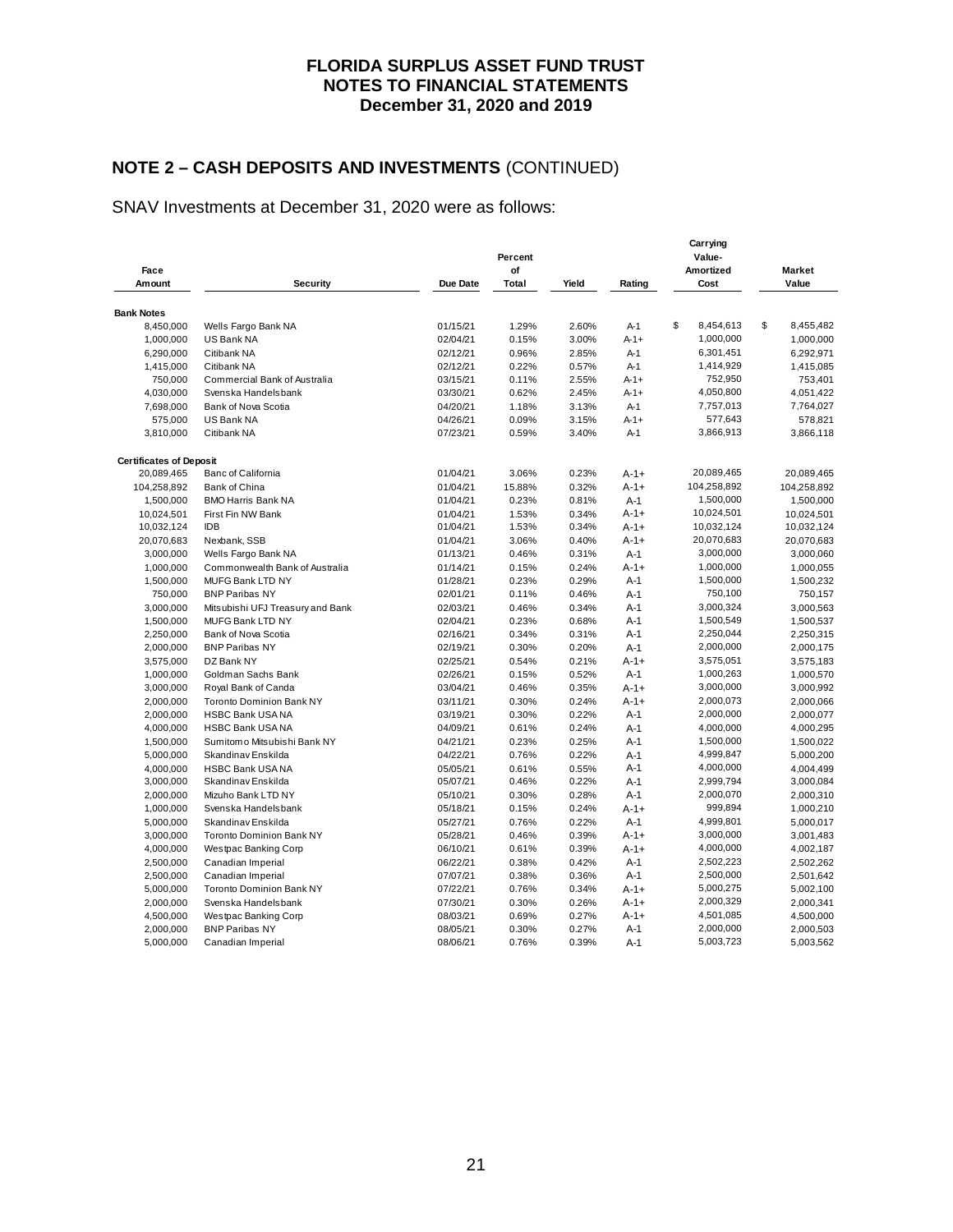# **NOTE 2 – CASH DEPOSITS AND INVESTMENTS** (CONTINUED)

| Face                                       |                                    |          | Percent<br>of |       |           | Value-<br>Amortized | <b>Market</b>   |
|--------------------------------------------|------------------------------------|----------|---------------|-------|-----------|---------------------|-----------------|
| Amount                                     | Security                           | Due Date | Total         | Yield | Rating    | Cost                | Value           |
| <b>Certificates of Deposit (continued)</b> |                                    |          |               |       |           |                     |                 |
| 5,000,000                                  | <b>Bank of Montreal</b>            | 08/13/21 | 0.76%         | 0.26% | $A-1$     | \$<br>5,000,000     | \$<br>4,999,693 |
| 2,000,000                                  | Rabobank Nederland                 | 08/16/21 | 0.30%         | 0.25% | $A-1$     | 2,000,000           | 2,000,113       |
| 5,000,000                                  | Svenska Handelsbank                | 08/23/21 | 0.76%         | 0.27% | $A - 1 +$ | 5,000,160           | 5,000,030       |
| 2,500,000                                  | Canadian Imperial                  | 09/17/21 | 0.38%         | 0.26% | $A-1$     | 2,500,000           | 2,499,652       |
| 1,500,000                                  | Bank of Nova Scotia                | 10/07/21 | 0.23%         | 0.25% | $A-1$     | 1,500,000           | 1,499,835       |
| 5,000,000                                  | <b>BMO Harris Bank NA</b>          | 10/11/21 | 0.76%         | 0.36% | $A-1$     | 5,000,000           | 5,000,000       |
| 2,086,000                                  | Nordea Bank ABP                    | 11/19/21 | 0.32%         | 0.55% | $A - 1 +$ | 2,091,094           | 2,090,008       |
| 2,000,000                                  | Bank of Nova Scotia                | 11/24/21 | 0.30%         | 0.28% | $A-1$     | 2,000,000           | 1,999,926       |
| <b>Commercial Paper</b>                    |                                    |          |               |       |           |                     |                 |
| 3,000,000                                  | Old Line Funding LLC               | 01/04/21 | 0.46%         | 0.32% | $A - 1 +$ | 3,000,000           | 2,999,960       |
| 2,500,000                                  | Gotham Funding Corporation         | 01/08/21 | 0.38%         | 0.36% | $A-1$     | 2,499,903           | 2,499,929       |
| 5,000,000                                  | <b>GTA Funding LLC</b>             | 01/08/21 | 0.76%         | 0.26% | $A-1$     | 4,999,889           | 4,999,853       |
| 4,000,000                                  | <b>LMA Americas LLC</b>            | 01/08/21 | 0.61%         | 0.26% | $A-1$     | 3,999,911           | 3,999,906       |
| 2,500,000                                  | <b>LMA Americas LLC</b>            | 01/11/21 | 0.38%         | 0.26% | $A-1$     | 2,499,903           | 2,499,905       |
| 1,000,000                                  | Starbird Funding                   | 01/11/21 | 0.15%         | 0.24% | $A-1$     | 999,965             | 999,957         |
| 5,000,000                                  | DZ Bank AG NY                      | 01/13/21 | 0.76%         | 0.20% | $A - 1 +$ | 4,999,775           | 4,999,819       |
| 3,500,000                                  | Pricoa Global Funding              | 01/13/21 | 0.53%         | 0.46% | $A - 1 +$ | 3,499,606           | 3,499,606       |
| 4,000,000                                  | <b>Chariot Funding LLC</b>         | 01/14/21 | 0.61%         | 0.20% | $A-1$     | 3,999,800           | 3,999,765       |
| 2,000,000                                  | Thunder Bay Funding                | 01/25/21 | 0.30%         | 0.32% | $A - 1 +$ | 1,999,638           | 1,999,801       |
| 5,000,000                                  | Commonwealth Bank Australia        | 01/29/21 | 0.76%         | 0.51% | $A - 1 +$ | 4,999,306           | 4,999,521       |
| 2,000,000                                  | <b>BNP Paribas NY Branch</b>       | 02/01/21 | 0.30%         | 0.40% | $A-1$     | 1,999,393           | 1,999,393       |
| 3,000,000                                  | ING (US) Funding LLC               | 02/01/21 | 0.46%         | 0.51% | $A-1$     | 2,998,833           | 2,999,576       |
| 2,000,000                                  | Thunder Bay Funding                | 02/02/21 | 0.30%         | 0.34% | $A - 1 +$ | 1,999,468           | 1,999,701       |
| 3,000,000                                  | <b>Chariot Funding LLC</b>         | 02/03/21 | 0.46%         | 0.25% | $A-1$     | 2,999,400           | 2,999,422       |
| 2,500,000                                  | <b>LMA Americas LLC</b>            | 02/04/21 | 0.38%         | 0.41% | $A-1$     | 2,499,139           | 2,499,631       |
| 500,000                                    | <b>LMA Americas LLC</b>            | 02/05/21 | 0.08%         | 0.26% | $A-1$     | 499,889             | 499,916         |
| 3,000,000                                  | Manhattan Asset Funding            | 02/05/21 | 0.46%         | 0.32% | $A-1$     | 2,999,520           | 2,999,382       |
| 2,000,000                                  | Exxon Mobil Corporation            | 02/08/21 | 0.30%         | 0.40% | A-1+      | 1,999,242           | 1,999,742       |
| 4,000,000                                  | <b>Chariot Funding LLC</b>         | 02/12/21 | 0.61%         | 0.23% | $A-1$     | 3,999,090           | 3,998,982       |
| 3,500,000                                  | Natixis NY Branch                  | 02/22/21 | 0.53%         | 0.50% | $A-1$     | 3,497,686           | 3,499,160       |
| 5,000,000                                  | Fairway Finance Corporation        | 02/23/21 | 0.76%         | 0.53% | $A-1$     | 4,998,542           | 4,998,215       |
| 5,000,000                                  | Commonwealth Bank Australia        | 02/26/21 | 0.76%         | 0.56% | $A - 1 +$ | 4,998,381           | 4,998,836       |
| 3,000,000                                  | Exxon Mobil Corporation            | 02/26/21 | 0.46%         | 0.40% | $A - 1 +$ | 2,998,278           | 2,999,387       |
| 2,000,000                                  | <b>LMA Americas LLC</b>            | 03/02/21 | 0.30%         | 0.24% | $A-1$     | 1,999,272           | 1,999,217       |
| 3,000,000                                  | <b>Westpac Banking Corporation</b> | 03/04/21 | 0.46%         | 0.36% | $A - 1 +$ | 2,998,279           | 2,999,139       |
| 2,000,000                                  | Commonwealth Bank Australia        | 03/05/21 | 0.30%         | 0.35% | $A - 1 +$ | 1,998,867           | 1,999,481       |
| 3,000,000                                  | Pricoa Global Funding              | 03/05/21 | 0.46%         | 0.31% | $A - 1 +$ | 2,998,500           | 2,998,843       |
| 4,000,000                                  | Chariot Funding LLC                | 03/08/21 | 0.61%         | 0.24% | $A-1$     | 3,998,460           | 3,998,250       |
| 3,000,000                                  | <b>DCATLLC</b>                     | 03/17/21 | 0.46%         | 0.32% | $A-1$     | 2,998,620           | 2,998,727       |
| 2,500,000                                  | <b>Chariot Funding LLC</b>         | 03/18/21 | 0.38%         | 0.30% | $A-1$     | 2,498,834           | 2,498,711       |
| 2,000,000                                  | <b>GTA Funding LLC</b>             | 03/22/21 | 0.30%         | 0.23% | $A - 1 +$ | 1,999,059           | 1,998,870       |
| 4,000,000                                  | University of California           | 03/24/21 | 0.61%         | 0.31% | $A - 1 +$ | 3,998,069           | 3,997,800       |
| 1,500,000                                  | Toyota Motor Credit Corporation    | 03/26/21 | 0.23%         | 0.36% | $A - 1 +$ | 1,498,819           | 1,499,486       |
| 1,000,000                                  | <b>BNP Paribas NY Branch</b>       | 04/01/21 | 0.15%         | 0.33% | $A-1$     | 999,227             | 999,545         |
| 2,000,000                                  | Natixis NY Branch                  | 04/01/21 | 0.30%         | 0.37% | $A-1$     | 1,998,260           | 1,998,938       |
| 1,000,000                                  | Toyota Motor Credit Corporation    | 04/01/21 | 0.15%         | 0.26% | $A - 1 +$ | 999,396             | 999,618         |
| 3,000,000                                  | <b>GTA Funding LLC</b>             | 04/19/21 | 0.46%         | 0.27% | $A - 1 +$ | 2,997,725           | 2,997,520       |
| 2,000,000                                  | Toyota Motor Credit Corporation    | 04/20/21 | 0.30%         | 0.32% | $A - 1 +$ | 1,998,174           | 1,999,004       |
| 1,000,000                                  | <b>GTA Funding LLC</b>             | 04/21/21 | 0.15%         | 0.24% | $A - 1 +$ | 999,316             | 999,155         |
| 1,000,000                                  | Mizuho Bank Ltd NY                 | 04/23/21 | 0.15%         | 0.30% | $A-1$     | 999,349             | 999,284         |
| 2,630,000                                  | Natixis NY Branch                  | 05/10/21 | 0.40%         | 0.28% | $A-1$     | 2,627,515           | 2,627,882       |
| 950,000                                    | <b>Starbird Funding</b>            | 05/10/21 | 0.14%         | 0.27% | $A-1$     | 949,169             | 949,063         |
| 3,000,000                                  | LMA Americas LLC                   | 05/11/21 | 0.46%         | 0.26% | $A-1$     | 2,997,566           | 2,996,921       |
| 1,000,000                                  | Exxon Mobil Corporation            | 05/21/21 | 0.15%         | 0.23% | $A - 1 +$ | 999,163             | 999,319         |
| 500,000                                    | <b>Toronto Dominion Bank</b>       | 05/25/21 | 0.08%         | 0.45% | $A - 1 +$ | 499,138             | 499,480         |
| 5,000,000                                  | Fairway Finance Corporation        | 05/28/21 | 0.76%         | 0.26% | $A-1$     | 4,995,400           | 4,994,471       |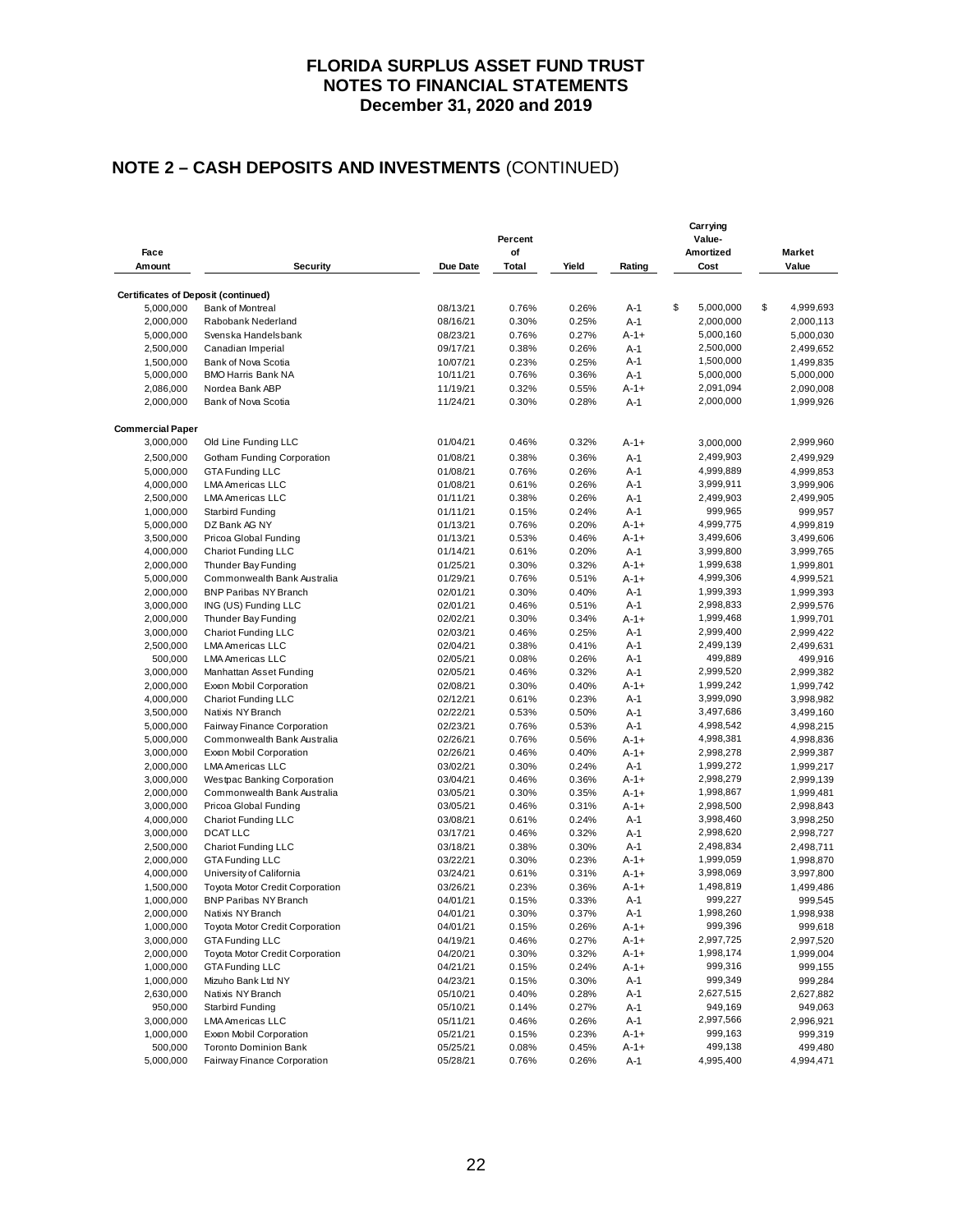# **NOTE 2 – CASH DEPOSITS AND INVESTMENTS** (CONTINUED)

| Face                                |                                                     |          | Percent<br>of  |       |                     | Carrying<br>Value-<br>Amortized | <b>Market</b>          |
|-------------------------------------|-----------------------------------------------------|----------|----------------|-------|---------------------|---------------------------------|------------------------|
| Amount                              | Security                                            | Due Date | Total          | Yield | Rating              | Cost                            | Value                  |
|                                     |                                                     |          |                |       |                     |                                 |                        |
| <b>Commercial Paper (continued)</b> |                                                     | 06/01/21 | 0.61%          | 0.31% |                     | \$<br>3,995,067                 | \$<br>3,995,067        |
| 4,000,000                           | Pricoa Global Funding                               | 06/02/21 | 0.23%          | 0.23% | $A - 1 +$<br>$A-1+$ | 1,498,634                       | 1,498,336              |
| 1,500,000<br>2,500,000              | Metlife Funding Inc. Short term<br>Starbird Funding | 06/03/21 | 0.38%          | 0.29% | $A-1$               | 2,497,292                       | 2,496,973              |
|                                     | <b>BNP Paribas NY Branch</b>                        | 06/11/21 |                | 0.23% | $A-1$               | 2,497,586                       |                        |
| 2,500,000<br>3,000,000              | <b>LMA Americas LLC</b>                             | 06/14/21 | 0.38%<br>0.46% | 0.28% | $A-1$               | 2,996,512                       | 2,497,773<br>2,995,325 |
| 3,000,000                           | Natixis NY Branch                                   | 06/17/21 | 0.46%          | 0.29% | $A-1$               | 2,996,310                       | 2,996,696              |
| 3,500,000                           | Exxon Mobil Corporation                             | 06/18/21 | 0.53%          | 0.26% | $A-1+$              | 3,496,310                       | 3,496,829              |
| 3,000,000                           | JP Morgan Securities                                | 06/22/21 | 0.46%          | 0.34% | $A-1$               | 2,996,338                       | 2,996,900              |
| 1,000,000                           | Australia & New Zealand Banking Group               | 06/23/21 | 0.15%          | 0.58% | $A-1+$              | 998,914                         | 999,091                |
| 3,000,000                           | Thunder Bay Funding                                 | 06/23/21 | 0.46%          | 0.34% | $A-1+$              | 2,996,317                       | 2,995,969              |
| 4,000,000                           | <b>ANZ Banking Group</b>                            | 06/25/21 | 0.61%          | 0.49% | $A-1+$              | 3,995,413                       | 3,996,304              |
| 3,800,000                           | ING (US) Funding LLC                                | 07/09/21 | 0.58%          | 0.49% | $A-1$               | 3,795,288                       | 3,796,129              |
| 1,000,000                           | Pricoa Global Funding                               | 07/19/21 | 0.15%          | 0.26% | $A-1+$              | 998,693                         | 998,889                |
| 5,000,000                           | Exxon Mobil Corporation                             | 07/30/21 | 0.76%          | 0.29% | $A - 1 +$           | 4,992,238                       | 4,993,846              |
| 2,000,000                           | Natixis NY Branch                                   | 08/12/21 | 0.30%          | 0.30% | $A-1$               | 1,996,578                       | 1,996,777              |
| 1,000,000                           | Pricoa Global Funding                               | 11/12/21 | 0.15%          | 0.32% | $A - 1 +$           | 997,400                         | 998,253                |
| <b>Corporate Notes</b>              |                                                     |          |                |       |                     |                                 |                        |
| 1,378,000                           | John Deere Capital                                  | 01/08/21 | 0.21%          | 2.35% | $A-1$               | 1,378,289                       | 1,378,244              |
| 5,950,000                           | Met Life Funding Inc                                | 01/08/21 | 0.91%          | 2.40% | $A - 1 +$           | 5,951,144                       | 5,951,209              |
| 250,000                             | National Australia Bank                             | 01/14/21 | 0.04%          | 2.63% | $A-1+$              | 250,162                         | 250,139                |
| 9,994,000                           | Westpac Banking Corp                                | 01/25/21 | 1.52%          | 2.65% | $A-1+$              | 10,010,162                      | 10,008,113             |
| 2,000,000                           | Exxon Mobil Co.                                     | 03/01/21 | 0.31%          | 2.22% | $A-1+$              | 2,004,584                       | 2,002,868              |
| 5,275,000                           | ANZ Banking Group                                   | 05/17/21 | 0.81%          | 3.30% | $A-1+$              | 5,331,231                       | 5,335,868              |
| 1,770,000                           | Svenska Handelsbank                                 | 05/24/21 | 0.27%          | 3.35% | $A - 1 +$           | 1,791,003                       | 1,791,795              |
| 2,120,000                           | <b>ANZ Banking Group</b>                            | 06/01/21 | 0.33%          | 2.30% | $A-1+$              | 2,137,579                       | 2,138,405              |
| 300,000                             | Pricoa Global Fund                                  | 06/03/21 | 0.05%          | 2.20% | $A - 1 +$           | 302,419                         | 302,229                |
| 5,740,000                           | National Australia Bank                             | 07/12/21 | 0.88%          | 1.88% | $A-1+$              | 5,788,300                       | 5,787,684              |
| 1,190,000                           | Illinois Tool Work Inc.                             | 09/15/21 | 0.18%          | 3.38% | $A - 1 +$           | 1,206,150                       | 1,205,331              |
| 3,748,000                           | Principal Life Insurance                            | 10/06/21 | 0.57%          | 0.63% | $A-1$               | 3,757,971                       | 3,756,507              |
| <b>Money Market Fund</b>            |                                                     |          |                |       |                     |                                 |                        |
| 50,000                              | Federated Govt Obligations Fund                     | 01/04/21 | 0.01%          | 0.01% | $A-1+$              | 50,000                          | 50.000                 |
| <b>Repurchase Agreements</b>        |                                                     |          |                |       |                     |                                 |                        |
| 40,000,000                          | Goldman Sachs & Co.                                 | 01/04/21 | 6.09%          | 0.06% | $A-1$               | 40,000,000                      | 40,000,000             |
| 98,000,000                          | State Street Bank & Trust                           | 01/04/21 | 14.93%         | 0.05% | $A-1$               | 98,000,000                      | 98,000,000             |
| <b>Total Investments</b>            |                                                     |          |                |       |                     | \$<br>656,561,294               | \$<br>656,586,586      |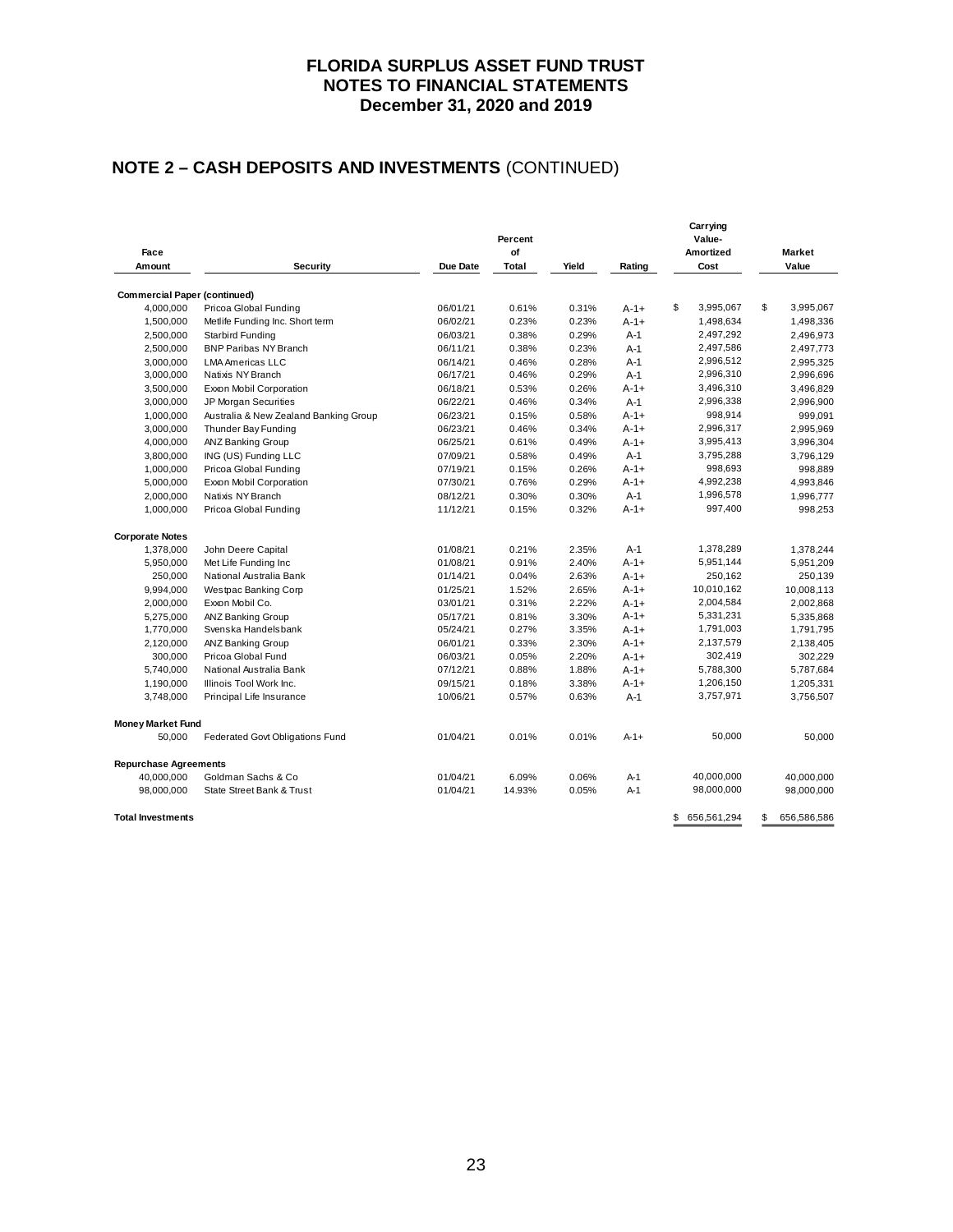# **NOTE 2 – CASH DEPOSITS AND INVESTMENTS** (CONTINUED)

## VNAV Investments at December 31, 2020 were as follows:

| Yield<br>Value<br>Amount<br><b>Security</b><br>Due Date<br>Total<br>Rating<br>Cost<br><b>US Government Agencies</b><br>1,500,000<br>\$<br>FNMA - Federal National Mortgage Association<br>\$<br>1,510,381<br>1,513,359<br>07/01/21<br>2.35%<br>3.98%<br>AA+<br>1,125,000<br>U.S. Treasury<br>11/30/21<br>1.78%<br>1.75%<br>$A - 1 +$<br>1,141,438<br>1,141,611<br>332,335<br>FNMA - Federal National Mortgage Association<br>04/01/22<br>0.52%<br>3.06%<br>336,734<br>338,924<br>AA+<br>464,076<br>FNMA - Federal National Mortgage Association<br>470,857<br>05/01/22<br>0.73%<br>2.17%<br>AA+<br>470,003<br>1,456,862<br>FHLMC - Federal Home Loan Mortgage Corporation<br>2.18%<br>05/25/22<br>2.30%<br>AAA<br>1,479,271<br>1,485,587<br>532,440<br>FNMA - Federal National Mortgage Association<br>2.38%<br>543,742<br>05/25/22<br>0.84%<br>$A - 1 +$<br>536,139<br>486,731<br>FNMA - Federal National Mortgage Association<br>08/01/22<br>0.78%<br>2.31%<br>496,288<br>$A - 1 +$<br>497,677<br>173,381<br>FNMA - Federal National Mortgage Association<br>0.27%<br>2.00%<br>AA+<br>11/01/22<br>173,399<br>175,502<br>683,065<br>FNMA - Federal National Mortgage Association<br>12/01/22<br>1.06%<br>1.71%<br>AA+<br>681,869<br>690,924<br>562,258<br>FNMA - Federal National Mortgage Association<br>06/25/25<br>0.89%<br>2.69%<br>$A - 1 +$<br>572,536<br>568,381<br>134,733<br>GNMA - Government National Mortgage Association<br>1.90%<br>06/16/36<br>0.21%<br>AA+<br>134,685<br>135,043<br>283,966<br>GNMA - Government National Mortgage Association<br>1.35%<br>285,013<br>06/16/37<br>0.44%<br>$A - 1 +$<br>284,711<br>123,944<br>GNMA - Government National Mortgage Association<br>2.25%<br>125,150<br>05/16/38<br>0.19%<br>AA+<br>124,882<br>105,254<br>GNMA - Government National Mortgage Association<br>01/16/41<br>0.16%<br>2.84%<br>$A - 1 +$<br>105,630<br>105,543<br>573,168<br>GNMA - Government National Mortgage Association<br>08/16/45<br>0.90%<br>2.40%<br>AA+<br>575,835<br>576,468<br><b>Bank notes</b><br>1,000,000<br>US Bank NA<br>04/26/21<br>1.56%<br>0.53%<br>$A - 1 +$<br>1,000,307<br>1,000,704<br><b>Certificates of Deposit</b><br>2,118,000<br>Royal Bank of Canada<br>04/30/21<br>3.30%<br>0.60%<br>$A - 1 +$<br>2,119,361<br>2,120,517<br><b>Corporate Notes</b><br>1,000,000<br>Metlife Funding Inc<br>01/08/21<br>1.56%<br>0.46%<br>$A - 1 +$<br>1,000,000<br>1,000,027<br>212,723<br><b>BMW Vehicle Owner Trust</b><br>03/25/21<br>0.33%<br>2.05%<br>AAA<br>212,748<br>213,239<br>81,901<br>FNMA - Federal National Mortgage Association<br>AAA<br>06/01/21<br>0.13%<br>4.38%<br>81,901<br>81,873<br>2,000,000<br>New York Life Global Funding<br>08/06/21<br>3.12%<br>0.55%<br>$A - 1 +$<br>2,001,551<br>2,003,111<br>5,654<br>Toyota Auto Receivables Owner Trust<br>11/15/21<br>0.01%<br>1.78%<br>AAA<br>5,654<br>5,658<br>82,136<br>FNMA - Federal National Mortgage Association<br>0.13%<br>3.03%<br>AAA<br>83,269<br>83,080<br>12/01/21<br>19,390<br>Ally Auto Receivables Trust<br>1.99%<br>19,402<br>03/15/22<br>0.03%<br>AAA<br>19,390<br>37,908<br>Ford Credirt Auto Owner Trust (FORDO)<br>0.06%<br>2.01%<br>AAA<br>37,908<br>37,952<br>03/15/22<br>8,712<br>Fifth Third Auto Trust<br>0.01%<br>2.66%<br>8,712<br>8,720<br>05/16/22<br>AAA<br>84,706<br><b>GM Financial Securitized Term</b><br>05/16/22<br>0.13%<br>1.97%<br>AAA<br>84,293<br>84,844<br>266,423<br>Honda Auto Receivables Owners Trust (HAROT)<br>268,644<br>05/18/22<br>0.42%<br>3.01%<br>AAA<br>267,094<br>127,860<br>Ally Auto Receivables Trust<br>06/15/22<br>0.20%<br>2.34%<br>AAA<br>127,936<br>128,015<br>174,083<br>Mercedes-Benz Auto Receivables<br>174,753<br>06/15/22<br>0.27%<br>2.04%<br>AAA<br>174,079<br>1,000,000<br>New York Life Global Funding<br>07/12/22<br>1.57%<br>0.66%<br>$A - 1 +$<br>1,005,431<br>1,006,042<br>553,964<br>Ally Auto Receivables Trust<br>07/15/22<br>0.86%<br>1.96%<br>AAA<br>553,952<br>555,406<br>296,799<br>Ford Credirt Auto Owner Trust (FORDO)<br>07/15/22<br>0.46%<br>1.88%<br>AAA<br>296,772<br>297,916<br>350,000<br>FHLMC - Federal Home Loan Mortgage Corporation<br>07/25/22<br>359,553<br>0.56%<br>2.36%<br>AA+<br>358,696<br>98,490<br><b>GM Financial Securitized Term</b><br>2.23%<br>98,626<br>08/16/22<br>0.15%<br>AAA<br>98,489<br>245,936<br>Toyota Auto Receivables Owner Trust<br>09/15/22<br>0.38%<br>2.10%<br>AAA<br>245,968<br>246,116<br>673,364<br>FHLMC - Federal Home Loan Mortgage Corporation<br>2.78%<br>09/25/22<br>1.06%<br>AAA<br>678,549<br>686,660<br>500,000<br>FNMA - Federal National Mortgage Association<br>0.80%<br>2.49%<br>10/01/22<br>A-1+<br>514,230<br>512,189<br>227,829<br>Nissan Auto Receivables Owner<br>10/17/22<br>0.36%<br>0.47%<br>AAA<br>228,056<br>228,049<br>218,861<br>Hyundai Auto Receivables Trust<br>1.82%<br>11/15/22<br>0.34%<br>AAA<br>218,462<br>219,001<br>643,872<br>Hyundai Auto Receivables Trust<br>12/15/22<br>1.01%<br>3.20%<br>AAA<br>652,365<br>650,218<br>1,000,000<br>Mercedes-Benz Auto Receivables<br>1,013,971<br>12/15/22<br>1.56%<br>1.84%<br>AAA<br>999,911<br>324,722<br>FNMA - Federal National Mortgage Association<br>0.52%<br>334,427<br>12/27/22<br>2.28%<br>AAA<br>332,560<br>1,000,000<br>FNMA - Federal National Mortgage Association<br>1,030,015<br>1,027,024<br>01/01/23<br>1.60%<br>2.30%<br>$A - 1 +$<br>470,104<br>Mercedes-Benz Auto Receivables<br>01/17/23<br>0.73%<br>3.03%<br>AAA<br>470,680<br>475,381<br>1,158,000<br>Mercedes-Benz Auto Receivables<br>02/15/23<br>1.80%<br>0.31%<br>AAA<br>1,157,852<br>1,158,734<br>150,000<br>Toyota Auto Receivables Owner Trust<br>149,996<br>02/15/23<br>0.23%<br>0.36%<br>AAA<br>150,089<br>200,000<br>Honda Auto Receivables Owners Trust (HAROT)<br>200,062<br>02/21/23<br>0.31%<br>0.27%<br>AAA<br>199,988<br>1,000,000<br>Chase Issuance Trust (CHAIT)<br>03/15/23<br>1.56%<br>2.77%<br>AAA<br>1,004,654<br>1,004,979<br>1,790,000<br>Ford Credirt Auto Owner Trust (FORDO)<br>03/15/23<br>2.80%<br>2.16%<br>AAA<br>1,795,754<br>1,805,015<br>900,000<br>Hyundai Auto Receivables Trust<br>03/15/23<br>1.40%<br>0.38%<br>AAA<br>900,306<br>900,828<br>433,673<br>FNMA - Federal National Mortgage Association<br>04/01/23<br>0.70%<br>449,406<br>448,071<br>2.45%<br>A-1+ | Face |  | Percent<br>of |  | Amortized | Carrying<br>Value-<br><b>Market</b> |
|-----------------------------------------------------------------------------------------------------------------------------------------------------------------------------------------------------------------------------------------------------------------------------------------------------------------------------------------------------------------------------------------------------------------------------------------------------------------------------------------------------------------------------------------------------------------------------------------------------------------------------------------------------------------------------------------------------------------------------------------------------------------------------------------------------------------------------------------------------------------------------------------------------------------------------------------------------------------------------------------------------------------------------------------------------------------------------------------------------------------------------------------------------------------------------------------------------------------------------------------------------------------------------------------------------------------------------------------------------------------------------------------------------------------------------------------------------------------------------------------------------------------------------------------------------------------------------------------------------------------------------------------------------------------------------------------------------------------------------------------------------------------------------------------------------------------------------------------------------------------------------------------------------------------------------------------------------------------------------------------------------------------------------------------------------------------------------------------------------------------------------------------------------------------------------------------------------------------------------------------------------------------------------------------------------------------------------------------------------------------------------------------------------------------------------------------------------------------------------------------------------------------------------------------------------------------------------------------------------------------------------------------------------------------------------------------------------------------------------------------------------------------------------------------------------------------------------------------------------------------------------------------------------------------------------------------------------------------------------------------------------------------------------------------------------------------------------------------------------------------------------------------------------------------------------------------------------------------------------------------------------------------------------------------------------------------------------------------------------------------------------------------------------------------------------------------------------------------------------------------------------------------------------------------------------------------------------------------------------------------------------------------------------------------------------------------------------------------------------------------------------------------------------------------------------------------------------------------------------------------------------------------------------------------------------------------------------------------------------------------------------------------------------------------------------------------------------------------------------------------------------------------------------------------------------------------------------------------------------------------------------------------------------------------------------------------------------------------------------------------------------------------------------------------------------------------------------------------------------------------------------------------------------------------------------------------------------------------------------------------------------------------------------------------------------------------------------------------------------------------------------------------------------------------------------------------------------------------------------------------------------------------------------------------------------------------------------------------------------------------------------------------------------------------------------------------------------------------------------------------------------------------------------------------------------------------------------------------------------------------------------------------------------------------------------------------------------------------------------------------------------------------------------------------------------------------------------------------------------------------------------------------------------------------------------------------------------------------------------------------------------------------------------------------------------------------------------------------------------------------------------------------------------------------------------------------------------------------------------------------------------------------------------------------------------------------------------------------------------------------------------------------------------------------------------------------------------------------------------------------------------------------------------------------------------------------------------------------------------------------------------------------------------------------------------------|------|--|---------------|--|-----------|-------------------------------------|
|                                                                                                                                                                                                                                                                                                                                                                                                                                                                                                                                                                                                                                                                                                                                                                                                                                                                                                                                                                                                                                                                                                                                                                                                                                                                                                                                                                                                                                                                                                                                                                                                                                                                                                                                                                                                                                                                                                                                                                                                                                                                                                                                                                                                                                                                                                                                                                                                                                                                                                                                                                                                                                                                                                                                                                                                                                                                                                                                                                                                                                                                                                                                                                                                                                                                                                                                                                                                                                                                                                                                                                                                                                                                                                                                                                                                                                                                                                                                                                                                                                                                                                                                                                                                                                                                                                                                                                                                                                                                                                                                                                                                                                                                                                                                                                                                                                                                                                                                                                                                                                                                                                                                                                                                                                                                                                                                                                                                                                                                                                                                                                                                                                                                                                                                                                                                                                                                                                                                                                                                                                                                                                                                                                                                                                                                                                           |      |  |               |  |           |                                     |
|                                                                                                                                                                                                                                                                                                                                                                                                                                                                                                                                                                                                                                                                                                                                                                                                                                                                                                                                                                                                                                                                                                                                                                                                                                                                                                                                                                                                                                                                                                                                                                                                                                                                                                                                                                                                                                                                                                                                                                                                                                                                                                                                                                                                                                                                                                                                                                                                                                                                                                                                                                                                                                                                                                                                                                                                                                                                                                                                                                                                                                                                                                                                                                                                                                                                                                                                                                                                                                                                                                                                                                                                                                                                                                                                                                                                                                                                                                                                                                                                                                                                                                                                                                                                                                                                                                                                                                                                                                                                                                                                                                                                                                                                                                                                                                                                                                                                                                                                                                                                                                                                                                                                                                                                                                                                                                                                                                                                                                                                                                                                                                                                                                                                                                                                                                                                                                                                                                                                                                                                                                                                                                                                                                                                                                                                                                           |      |  |               |  |           |                                     |
|                                                                                                                                                                                                                                                                                                                                                                                                                                                                                                                                                                                                                                                                                                                                                                                                                                                                                                                                                                                                                                                                                                                                                                                                                                                                                                                                                                                                                                                                                                                                                                                                                                                                                                                                                                                                                                                                                                                                                                                                                                                                                                                                                                                                                                                                                                                                                                                                                                                                                                                                                                                                                                                                                                                                                                                                                                                                                                                                                                                                                                                                                                                                                                                                                                                                                                                                                                                                                                                                                                                                                                                                                                                                                                                                                                                                                                                                                                                                                                                                                                                                                                                                                                                                                                                                                                                                                                                                                                                                                                                                                                                                                                                                                                                                                                                                                                                                                                                                                                                                                                                                                                                                                                                                                                                                                                                                                                                                                                                                                                                                                                                                                                                                                                                                                                                                                                                                                                                                                                                                                                                                                                                                                                                                                                                                                                           |      |  |               |  |           |                                     |
|                                                                                                                                                                                                                                                                                                                                                                                                                                                                                                                                                                                                                                                                                                                                                                                                                                                                                                                                                                                                                                                                                                                                                                                                                                                                                                                                                                                                                                                                                                                                                                                                                                                                                                                                                                                                                                                                                                                                                                                                                                                                                                                                                                                                                                                                                                                                                                                                                                                                                                                                                                                                                                                                                                                                                                                                                                                                                                                                                                                                                                                                                                                                                                                                                                                                                                                                                                                                                                                                                                                                                                                                                                                                                                                                                                                                                                                                                                                                                                                                                                                                                                                                                                                                                                                                                                                                                                                                                                                                                                                                                                                                                                                                                                                                                                                                                                                                                                                                                                                                                                                                                                                                                                                                                                                                                                                                                                                                                                                                                                                                                                                                                                                                                                                                                                                                                                                                                                                                                                                                                                                                                                                                                                                                                                                                                                           |      |  |               |  |           |                                     |
|                                                                                                                                                                                                                                                                                                                                                                                                                                                                                                                                                                                                                                                                                                                                                                                                                                                                                                                                                                                                                                                                                                                                                                                                                                                                                                                                                                                                                                                                                                                                                                                                                                                                                                                                                                                                                                                                                                                                                                                                                                                                                                                                                                                                                                                                                                                                                                                                                                                                                                                                                                                                                                                                                                                                                                                                                                                                                                                                                                                                                                                                                                                                                                                                                                                                                                                                                                                                                                                                                                                                                                                                                                                                                                                                                                                                                                                                                                                                                                                                                                                                                                                                                                                                                                                                                                                                                                                                                                                                                                                                                                                                                                                                                                                                                                                                                                                                                                                                                                                                                                                                                                                                                                                                                                                                                                                                                                                                                                                                                                                                                                                                                                                                                                                                                                                                                                                                                                                                                                                                                                                                                                                                                                                                                                                                                                           |      |  |               |  |           |                                     |
|                                                                                                                                                                                                                                                                                                                                                                                                                                                                                                                                                                                                                                                                                                                                                                                                                                                                                                                                                                                                                                                                                                                                                                                                                                                                                                                                                                                                                                                                                                                                                                                                                                                                                                                                                                                                                                                                                                                                                                                                                                                                                                                                                                                                                                                                                                                                                                                                                                                                                                                                                                                                                                                                                                                                                                                                                                                                                                                                                                                                                                                                                                                                                                                                                                                                                                                                                                                                                                                                                                                                                                                                                                                                                                                                                                                                                                                                                                                                                                                                                                                                                                                                                                                                                                                                                                                                                                                                                                                                                                                                                                                                                                                                                                                                                                                                                                                                                                                                                                                                                                                                                                                                                                                                                                                                                                                                                                                                                                                                                                                                                                                                                                                                                                                                                                                                                                                                                                                                                                                                                                                                                                                                                                                                                                                                                                           |      |  |               |  |           |                                     |
|                                                                                                                                                                                                                                                                                                                                                                                                                                                                                                                                                                                                                                                                                                                                                                                                                                                                                                                                                                                                                                                                                                                                                                                                                                                                                                                                                                                                                                                                                                                                                                                                                                                                                                                                                                                                                                                                                                                                                                                                                                                                                                                                                                                                                                                                                                                                                                                                                                                                                                                                                                                                                                                                                                                                                                                                                                                                                                                                                                                                                                                                                                                                                                                                                                                                                                                                                                                                                                                                                                                                                                                                                                                                                                                                                                                                                                                                                                                                                                                                                                                                                                                                                                                                                                                                                                                                                                                                                                                                                                                                                                                                                                                                                                                                                                                                                                                                                                                                                                                                                                                                                                                                                                                                                                                                                                                                                                                                                                                                                                                                                                                                                                                                                                                                                                                                                                                                                                                                                                                                                                                                                                                                                                                                                                                                                                           |      |  |               |  |           |                                     |
|                                                                                                                                                                                                                                                                                                                                                                                                                                                                                                                                                                                                                                                                                                                                                                                                                                                                                                                                                                                                                                                                                                                                                                                                                                                                                                                                                                                                                                                                                                                                                                                                                                                                                                                                                                                                                                                                                                                                                                                                                                                                                                                                                                                                                                                                                                                                                                                                                                                                                                                                                                                                                                                                                                                                                                                                                                                                                                                                                                                                                                                                                                                                                                                                                                                                                                                                                                                                                                                                                                                                                                                                                                                                                                                                                                                                                                                                                                                                                                                                                                                                                                                                                                                                                                                                                                                                                                                                                                                                                                                                                                                                                                                                                                                                                                                                                                                                                                                                                                                                                                                                                                                                                                                                                                                                                                                                                                                                                                                                                                                                                                                                                                                                                                                                                                                                                                                                                                                                                                                                                                                                                                                                                                                                                                                                                                           |      |  |               |  |           |                                     |
|                                                                                                                                                                                                                                                                                                                                                                                                                                                                                                                                                                                                                                                                                                                                                                                                                                                                                                                                                                                                                                                                                                                                                                                                                                                                                                                                                                                                                                                                                                                                                                                                                                                                                                                                                                                                                                                                                                                                                                                                                                                                                                                                                                                                                                                                                                                                                                                                                                                                                                                                                                                                                                                                                                                                                                                                                                                                                                                                                                                                                                                                                                                                                                                                                                                                                                                                                                                                                                                                                                                                                                                                                                                                                                                                                                                                                                                                                                                                                                                                                                                                                                                                                                                                                                                                                                                                                                                                                                                                                                                                                                                                                                                                                                                                                                                                                                                                                                                                                                                                                                                                                                                                                                                                                                                                                                                                                                                                                                                                                                                                                                                                                                                                                                                                                                                                                                                                                                                                                                                                                                                                                                                                                                                                                                                                                                           |      |  |               |  |           |                                     |
|                                                                                                                                                                                                                                                                                                                                                                                                                                                                                                                                                                                                                                                                                                                                                                                                                                                                                                                                                                                                                                                                                                                                                                                                                                                                                                                                                                                                                                                                                                                                                                                                                                                                                                                                                                                                                                                                                                                                                                                                                                                                                                                                                                                                                                                                                                                                                                                                                                                                                                                                                                                                                                                                                                                                                                                                                                                                                                                                                                                                                                                                                                                                                                                                                                                                                                                                                                                                                                                                                                                                                                                                                                                                                                                                                                                                                                                                                                                                                                                                                                                                                                                                                                                                                                                                                                                                                                                                                                                                                                                                                                                                                                                                                                                                                                                                                                                                                                                                                                                                                                                                                                                                                                                                                                                                                                                                                                                                                                                                                                                                                                                                                                                                                                                                                                                                                                                                                                                                                                                                                                                                                                                                                                                                                                                                                                           |      |  |               |  |           |                                     |
|                                                                                                                                                                                                                                                                                                                                                                                                                                                                                                                                                                                                                                                                                                                                                                                                                                                                                                                                                                                                                                                                                                                                                                                                                                                                                                                                                                                                                                                                                                                                                                                                                                                                                                                                                                                                                                                                                                                                                                                                                                                                                                                                                                                                                                                                                                                                                                                                                                                                                                                                                                                                                                                                                                                                                                                                                                                                                                                                                                                                                                                                                                                                                                                                                                                                                                                                                                                                                                                                                                                                                                                                                                                                                                                                                                                                                                                                                                                                                                                                                                                                                                                                                                                                                                                                                                                                                                                                                                                                                                                                                                                                                                                                                                                                                                                                                                                                                                                                                                                                                                                                                                                                                                                                                                                                                                                                                                                                                                                                                                                                                                                                                                                                                                                                                                                                                                                                                                                                                                                                                                                                                                                                                                                                                                                                                                           |      |  |               |  |           |                                     |
|                                                                                                                                                                                                                                                                                                                                                                                                                                                                                                                                                                                                                                                                                                                                                                                                                                                                                                                                                                                                                                                                                                                                                                                                                                                                                                                                                                                                                                                                                                                                                                                                                                                                                                                                                                                                                                                                                                                                                                                                                                                                                                                                                                                                                                                                                                                                                                                                                                                                                                                                                                                                                                                                                                                                                                                                                                                                                                                                                                                                                                                                                                                                                                                                                                                                                                                                                                                                                                                                                                                                                                                                                                                                                                                                                                                                                                                                                                                                                                                                                                                                                                                                                                                                                                                                                                                                                                                                                                                                                                                                                                                                                                                                                                                                                                                                                                                                                                                                                                                                                                                                                                                                                                                                                                                                                                                                                                                                                                                                                                                                                                                                                                                                                                                                                                                                                                                                                                                                                                                                                                                                                                                                                                                                                                                                                                           |      |  |               |  |           |                                     |
|                                                                                                                                                                                                                                                                                                                                                                                                                                                                                                                                                                                                                                                                                                                                                                                                                                                                                                                                                                                                                                                                                                                                                                                                                                                                                                                                                                                                                                                                                                                                                                                                                                                                                                                                                                                                                                                                                                                                                                                                                                                                                                                                                                                                                                                                                                                                                                                                                                                                                                                                                                                                                                                                                                                                                                                                                                                                                                                                                                                                                                                                                                                                                                                                                                                                                                                                                                                                                                                                                                                                                                                                                                                                                                                                                                                                                                                                                                                                                                                                                                                                                                                                                                                                                                                                                                                                                                                                                                                                                                                                                                                                                                                                                                                                                                                                                                                                                                                                                                                                                                                                                                                                                                                                                                                                                                                                                                                                                                                                                                                                                                                                                                                                                                                                                                                                                                                                                                                                                                                                                                                                                                                                                                                                                                                                                                           |      |  |               |  |           |                                     |
|                                                                                                                                                                                                                                                                                                                                                                                                                                                                                                                                                                                                                                                                                                                                                                                                                                                                                                                                                                                                                                                                                                                                                                                                                                                                                                                                                                                                                                                                                                                                                                                                                                                                                                                                                                                                                                                                                                                                                                                                                                                                                                                                                                                                                                                                                                                                                                                                                                                                                                                                                                                                                                                                                                                                                                                                                                                                                                                                                                                                                                                                                                                                                                                                                                                                                                                                                                                                                                                                                                                                                                                                                                                                                                                                                                                                                                                                                                                                                                                                                                                                                                                                                                                                                                                                                                                                                                                                                                                                                                                                                                                                                                                                                                                                                                                                                                                                                                                                                                                                                                                                                                                                                                                                                                                                                                                                                                                                                                                                                                                                                                                                                                                                                                                                                                                                                                                                                                                                                                                                                                                                                                                                                                                                                                                                                                           |      |  |               |  |           |                                     |
|                                                                                                                                                                                                                                                                                                                                                                                                                                                                                                                                                                                                                                                                                                                                                                                                                                                                                                                                                                                                                                                                                                                                                                                                                                                                                                                                                                                                                                                                                                                                                                                                                                                                                                                                                                                                                                                                                                                                                                                                                                                                                                                                                                                                                                                                                                                                                                                                                                                                                                                                                                                                                                                                                                                                                                                                                                                                                                                                                                                                                                                                                                                                                                                                                                                                                                                                                                                                                                                                                                                                                                                                                                                                                                                                                                                                                                                                                                                                                                                                                                                                                                                                                                                                                                                                                                                                                                                                                                                                                                                                                                                                                                                                                                                                                                                                                                                                                                                                                                                                                                                                                                                                                                                                                                                                                                                                                                                                                                                                                                                                                                                                                                                                                                                                                                                                                                                                                                                                                                                                                                                                                                                                                                                                                                                                                                           |      |  |               |  |           |                                     |
|                                                                                                                                                                                                                                                                                                                                                                                                                                                                                                                                                                                                                                                                                                                                                                                                                                                                                                                                                                                                                                                                                                                                                                                                                                                                                                                                                                                                                                                                                                                                                                                                                                                                                                                                                                                                                                                                                                                                                                                                                                                                                                                                                                                                                                                                                                                                                                                                                                                                                                                                                                                                                                                                                                                                                                                                                                                                                                                                                                                                                                                                                                                                                                                                                                                                                                                                                                                                                                                                                                                                                                                                                                                                                                                                                                                                                                                                                                                                                                                                                                                                                                                                                                                                                                                                                                                                                                                                                                                                                                                                                                                                                                                                                                                                                                                                                                                                                                                                                                                                                                                                                                                                                                                                                                                                                                                                                                                                                                                                                                                                                                                                                                                                                                                                                                                                                                                                                                                                                                                                                                                                                                                                                                                                                                                                                                           |      |  |               |  |           |                                     |
|                                                                                                                                                                                                                                                                                                                                                                                                                                                                                                                                                                                                                                                                                                                                                                                                                                                                                                                                                                                                                                                                                                                                                                                                                                                                                                                                                                                                                                                                                                                                                                                                                                                                                                                                                                                                                                                                                                                                                                                                                                                                                                                                                                                                                                                                                                                                                                                                                                                                                                                                                                                                                                                                                                                                                                                                                                                                                                                                                                                                                                                                                                                                                                                                                                                                                                                                                                                                                                                                                                                                                                                                                                                                                                                                                                                                                                                                                                                                                                                                                                                                                                                                                                                                                                                                                                                                                                                                                                                                                                                                                                                                                                                                                                                                                                                                                                                                                                                                                                                                                                                                                                                                                                                                                                                                                                                                                                                                                                                                                                                                                                                                                                                                                                                                                                                                                                                                                                                                                                                                                                                                                                                                                                                                                                                                                                           |      |  |               |  |           |                                     |
|                                                                                                                                                                                                                                                                                                                                                                                                                                                                                                                                                                                                                                                                                                                                                                                                                                                                                                                                                                                                                                                                                                                                                                                                                                                                                                                                                                                                                                                                                                                                                                                                                                                                                                                                                                                                                                                                                                                                                                                                                                                                                                                                                                                                                                                                                                                                                                                                                                                                                                                                                                                                                                                                                                                                                                                                                                                                                                                                                                                                                                                                                                                                                                                                                                                                                                                                                                                                                                                                                                                                                                                                                                                                                                                                                                                                                                                                                                                                                                                                                                                                                                                                                                                                                                                                                                                                                                                                                                                                                                                                                                                                                                                                                                                                                                                                                                                                                                                                                                                                                                                                                                                                                                                                                                                                                                                                                                                                                                                                                                                                                                                                                                                                                                                                                                                                                                                                                                                                                                                                                                                                                                                                                                                                                                                                                                           |      |  |               |  |           |                                     |
|                                                                                                                                                                                                                                                                                                                                                                                                                                                                                                                                                                                                                                                                                                                                                                                                                                                                                                                                                                                                                                                                                                                                                                                                                                                                                                                                                                                                                                                                                                                                                                                                                                                                                                                                                                                                                                                                                                                                                                                                                                                                                                                                                                                                                                                                                                                                                                                                                                                                                                                                                                                                                                                                                                                                                                                                                                                                                                                                                                                                                                                                                                                                                                                                                                                                                                                                                                                                                                                                                                                                                                                                                                                                                                                                                                                                                                                                                                                                                                                                                                                                                                                                                                                                                                                                                                                                                                                                                                                                                                                                                                                                                                                                                                                                                                                                                                                                                                                                                                                                                                                                                                                                                                                                                                                                                                                                                                                                                                                                                                                                                                                                                                                                                                                                                                                                                                                                                                                                                                                                                                                                                                                                                                                                                                                                                                           |      |  |               |  |           |                                     |
|                                                                                                                                                                                                                                                                                                                                                                                                                                                                                                                                                                                                                                                                                                                                                                                                                                                                                                                                                                                                                                                                                                                                                                                                                                                                                                                                                                                                                                                                                                                                                                                                                                                                                                                                                                                                                                                                                                                                                                                                                                                                                                                                                                                                                                                                                                                                                                                                                                                                                                                                                                                                                                                                                                                                                                                                                                                                                                                                                                                                                                                                                                                                                                                                                                                                                                                                                                                                                                                                                                                                                                                                                                                                                                                                                                                                                                                                                                                                                                                                                                                                                                                                                                                                                                                                                                                                                                                                                                                                                                                                                                                                                                                                                                                                                                                                                                                                                                                                                                                                                                                                                                                                                                                                                                                                                                                                                                                                                                                                                                                                                                                                                                                                                                                                                                                                                                                                                                                                                                                                                                                                                                                                                                                                                                                                                                           |      |  |               |  |           |                                     |
|                                                                                                                                                                                                                                                                                                                                                                                                                                                                                                                                                                                                                                                                                                                                                                                                                                                                                                                                                                                                                                                                                                                                                                                                                                                                                                                                                                                                                                                                                                                                                                                                                                                                                                                                                                                                                                                                                                                                                                                                                                                                                                                                                                                                                                                                                                                                                                                                                                                                                                                                                                                                                                                                                                                                                                                                                                                                                                                                                                                                                                                                                                                                                                                                                                                                                                                                                                                                                                                                                                                                                                                                                                                                                                                                                                                                                                                                                                                                                                                                                                                                                                                                                                                                                                                                                                                                                                                                                                                                                                                                                                                                                                                                                                                                                                                                                                                                                                                                                                                                                                                                                                                                                                                                                                                                                                                                                                                                                                                                                                                                                                                                                                                                                                                                                                                                                                                                                                                                                                                                                                                                                                                                                                                                                                                                                                           |      |  |               |  |           |                                     |
|                                                                                                                                                                                                                                                                                                                                                                                                                                                                                                                                                                                                                                                                                                                                                                                                                                                                                                                                                                                                                                                                                                                                                                                                                                                                                                                                                                                                                                                                                                                                                                                                                                                                                                                                                                                                                                                                                                                                                                                                                                                                                                                                                                                                                                                                                                                                                                                                                                                                                                                                                                                                                                                                                                                                                                                                                                                                                                                                                                                                                                                                                                                                                                                                                                                                                                                                                                                                                                                                                                                                                                                                                                                                                                                                                                                                                                                                                                                                                                                                                                                                                                                                                                                                                                                                                                                                                                                                                                                                                                                                                                                                                                                                                                                                                                                                                                                                                                                                                                                                                                                                                                                                                                                                                                                                                                                                                                                                                                                                                                                                                                                                                                                                                                                                                                                                                                                                                                                                                                                                                                                                                                                                                                                                                                                                                                           |      |  |               |  |           |                                     |
|                                                                                                                                                                                                                                                                                                                                                                                                                                                                                                                                                                                                                                                                                                                                                                                                                                                                                                                                                                                                                                                                                                                                                                                                                                                                                                                                                                                                                                                                                                                                                                                                                                                                                                                                                                                                                                                                                                                                                                                                                                                                                                                                                                                                                                                                                                                                                                                                                                                                                                                                                                                                                                                                                                                                                                                                                                                                                                                                                                                                                                                                                                                                                                                                                                                                                                                                                                                                                                                                                                                                                                                                                                                                                                                                                                                                                                                                                                                                                                                                                                                                                                                                                                                                                                                                                                                                                                                                                                                                                                                                                                                                                                                                                                                                                                                                                                                                                                                                                                                                                                                                                                                                                                                                                                                                                                                                                                                                                                                                                                                                                                                                                                                                                                                                                                                                                                                                                                                                                                                                                                                                                                                                                                                                                                                                                                           |      |  |               |  |           |                                     |
|                                                                                                                                                                                                                                                                                                                                                                                                                                                                                                                                                                                                                                                                                                                                                                                                                                                                                                                                                                                                                                                                                                                                                                                                                                                                                                                                                                                                                                                                                                                                                                                                                                                                                                                                                                                                                                                                                                                                                                                                                                                                                                                                                                                                                                                                                                                                                                                                                                                                                                                                                                                                                                                                                                                                                                                                                                                                                                                                                                                                                                                                                                                                                                                                                                                                                                                                                                                                                                                                                                                                                                                                                                                                                                                                                                                                                                                                                                                                                                                                                                                                                                                                                                                                                                                                                                                                                                                                                                                                                                                                                                                                                                                                                                                                                                                                                                                                                                                                                                                                                                                                                                                                                                                                                                                                                                                                                                                                                                                                                                                                                                                                                                                                                                                                                                                                                                                                                                                                                                                                                                                                                                                                                                                                                                                                                                           |      |  |               |  |           |                                     |
|                                                                                                                                                                                                                                                                                                                                                                                                                                                                                                                                                                                                                                                                                                                                                                                                                                                                                                                                                                                                                                                                                                                                                                                                                                                                                                                                                                                                                                                                                                                                                                                                                                                                                                                                                                                                                                                                                                                                                                                                                                                                                                                                                                                                                                                                                                                                                                                                                                                                                                                                                                                                                                                                                                                                                                                                                                                                                                                                                                                                                                                                                                                                                                                                                                                                                                                                                                                                                                                                                                                                                                                                                                                                                                                                                                                                                                                                                                                                                                                                                                                                                                                                                                                                                                                                                                                                                                                                                                                                                                                                                                                                                                                                                                                                                                                                                                                                                                                                                                                                                                                                                                                                                                                                                                                                                                                                                                                                                                                                                                                                                                                                                                                                                                                                                                                                                                                                                                                                                                                                                                                                                                                                                                                                                                                                                                           |      |  |               |  |           |                                     |
|                                                                                                                                                                                                                                                                                                                                                                                                                                                                                                                                                                                                                                                                                                                                                                                                                                                                                                                                                                                                                                                                                                                                                                                                                                                                                                                                                                                                                                                                                                                                                                                                                                                                                                                                                                                                                                                                                                                                                                                                                                                                                                                                                                                                                                                                                                                                                                                                                                                                                                                                                                                                                                                                                                                                                                                                                                                                                                                                                                                                                                                                                                                                                                                                                                                                                                                                                                                                                                                                                                                                                                                                                                                                                                                                                                                                                                                                                                                                                                                                                                                                                                                                                                                                                                                                                                                                                                                                                                                                                                                                                                                                                                                                                                                                                                                                                                                                                                                                                                                                                                                                                                                                                                                                                                                                                                                                                                                                                                                                                                                                                                                                                                                                                                                                                                                                                                                                                                                                                                                                                                                                                                                                                                                                                                                                                                           |      |  |               |  |           |                                     |
|                                                                                                                                                                                                                                                                                                                                                                                                                                                                                                                                                                                                                                                                                                                                                                                                                                                                                                                                                                                                                                                                                                                                                                                                                                                                                                                                                                                                                                                                                                                                                                                                                                                                                                                                                                                                                                                                                                                                                                                                                                                                                                                                                                                                                                                                                                                                                                                                                                                                                                                                                                                                                                                                                                                                                                                                                                                                                                                                                                                                                                                                                                                                                                                                                                                                                                                                                                                                                                                                                                                                                                                                                                                                                                                                                                                                                                                                                                                                                                                                                                                                                                                                                                                                                                                                                                                                                                                                                                                                                                                                                                                                                                                                                                                                                                                                                                                                                                                                                                                                                                                                                                                                                                                                                                                                                                                                                                                                                                                                                                                                                                                                                                                                                                                                                                                                                                                                                                                                                                                                                                                                                                                                                                                                                                                                                                           |      |  |               |  |           |                                     |
|                                                                                                                                                                                                                                                                                                                                                                                                                                                                                                                                                                                                                                                                                                                                                                                                                                                                                                                                                                                                                                                                                                                                                                                                                                                                                                                                                                                                                                                                                                                                                                                                                                                                                                                                                                                                                                                                                                                                                                                                                                                                                                                                                                                                                                                                                                                                                                                                                                                                                                                                                                                                                                                                                                                                                                                                                                                                                                                                                                                                                                                                                                                                                                                                                                                                                                                                                                                                                                                                                                                                                                                                                                                                                                                                                                                                                                                                                                                                                                                                                                                                                                                                                                                                                                                                                                                                                                                                                                                                                                                                                                                                                                                                                                                                                                                                                                                                                                                                                                                                                                                                                                                                                                                                                                                                                                                                                                                                                                                                                                                                                                                                                                                                                                                                                                                                                                                                                                                                                                                                                                                                                                                                                                                                                                                                                                           |      |  |               |  |           |                                     |
|                                                                                                                                                                                                                                                                                                                                                                                                                                                                                                                                                                                                                                                                                                                                                                                                                                                                                                                                                                                                                                                                                                                                                                                                                                                                                                                                                                                                                                                                                                                                                                                                                                                                                                                                                                                                                                                                                                                                                                                                                                                                                                                                                                                                                                                                                                                                                                                                                                                                                                                                                                                                                                                                                                                                                                                                                                                                                                                                                                                                                                                                                                                                                                                                                                                                                                                                                                                                                                                                                                                                                                                                                                                                                                                                                                                                                                                                                                                                                                                                                                                                                                                                                                                                                                                                                                                                                                                                                                                                                                                                                                                                                                                                                                                                                                                                                                                                                                                                                                                                                                                                                                                                                                                                                                                                                                                                                                                                                                                                                                                                                                                                                                                                                                                                                                                                                                                                                                                                                                                                                                                                                                                                                                                                                                                                                                           |      |  |               |  |           |                                     |
|                                                                                                                                                                                                                                                                                                                                                                                                                                                                                                                                                                                                                                                                                                                                                                                                                                                                                                                                                                                                                                                                                                                                                                                                                                                                                                                                                                                                                                                                                                                                                                                                                                                                                                                                                                                                                                                                                                                                                                                                                                                                                                                                                                                                                                                                                                                                                                                                                                                                                                                                                                                                                                                                                                                                                                                                                                                                                                                                                                                                                                                                                                                                                                                                                                                                                                                                                                                                                                                                                                                                                                                                                                                                                                                                                                                                                                                                                                                                                                                                                                                                                                                                                                                                                                                                                                                                                                                                                                                                                                                                                                                                                                                                                                                                                                                                                                                                                                                                                                                                                                                                                                                                                                                                                                                                                                                                                                                                                                                                                                                                                                                                                                                                                                                                                                                                                                                                                                                                                                                                                                                                                                                                                                                                                                                                                                           |      |  |               |  |           |                                     |
|                                                                                                                                                                                                                                                                                                                                                                                                                                                                                                                                                                                                                                                                                                                                                                                                                                                                                                                                                                                                                                                                                                                                                                                                                                                                                                                                                                                                                                                                                                                                                                                                                                                                                                                                                                                                                                                                                                                                                                                                                                                                                                                                                                                                                                                                                                                                                                                                                                                                                                                                                                                                                                                                                                                                                                                                                                                                                                                                                                                                                                                                                                                                                                                                                                                                                                                                                                                                                                                                                                                                                                                                                                                                                                                                                                                                                                                                                                                                                                                                                                                                                                                                                                                                                                                                                                                                                                                                                                                                                                                                                                                                                                                                                                                                                                                                                                                                                                                                                                                                                                                                                                                                                                                                                                                                                                                                                                                                                                                                                                                                                                                                                                                                                                                                                                                                                                                                                                                                                                                                                                                                                                                                                                                                                                                                                                           |      |  |               |  |           |                                     |
|                                                                                                                                                                                                                                                                                                                                                                                                                                                                                                                                                                                                                                                                                                                                                                                                                                                                                                                                                                                                                                                                                                                                                                                                                                                                                                                                                                                                                                                                                                                                                                                                                                                                                                                                                                                                                                                                                                                                                                                                                                                                                                                                                                                                                                                                                                                                                                                                                                                                                                                                                                                                                                                                                                                                                                                                                                                                                                                                                                                                                                                                                                                                                                                                                                                                                                                                                                                                                                                                                                                                                                                                                                                                                                                                                                                                                                                                                                                                                                                                                                                                                                                                                                                                                                                                                                                                                                                                                                                                                                                                                                                                                                                                                                                                                                                                                                                                                                                                                                                                                                                                                                                                                                                                                                                                                                                                                                                                                                                                                                                                                                                                                                                                                                                                                                                                                                                                                                                                                                                                                                                                                                                                                                                                                                                                                                           |      |  |               |  |           |                                     |
|                                                                                                                                                                                                                                                                                                                                                                                                                                                                                                                                                                                                                                                                                                                                                                                                                                                                                                                                                                                                                                                                                                                                                                                                                                                                                                                                                                                                                                                                                                                                                                                                                                                                                                                                                                                                                                                                                                                                                                                                                                                                                                                                                                                                                                                                                                                                                                                                                                                                                                                                                                                                                                                                                                                                                                                                                                                                                                                                                                                                                                                                                                                                                                                                                                                                                                                                                                                                                                                                                                                                                                                                                                                                                                                                                                                                                                                                                                                                                                                                                                                                                                                                                                                                                                                                                                                                                                                                                                                                                                                                                                                                                                                                                                                                                                                                                                                                                                                                                                                                                                                                                                                                                                                                                                                                                                                                                                                                                                                                                                                                                                                                                                                                                                                                                                                                                                                                                                                                                                                                                                                                                                                                                                                                                                                                                                           |      |  |               |  |           |                                     |
|                                                                                                                                                                                                                                                                                                                                                                                                                                                                                                                                                                                                                                                                                                                                                                                                                                                                                                                                                                                                                                                                                                                                                                                                                                                                                                                                                                                                                                                                                                                                                                                                                                                                                                                                                                                                                                                                                                                                                                                                                                                                                                                                                                                                                                                                                                                                                                                                                                                                                                                                                                                                                                                                                                                                                                                                                                                                                                                                                                                                                                                                                                                                                                                                                                                                                                                                                                                                                                                                                                                                                                                                                                                                                                                                                                                                                                                                                                                                                                                                                                                                                                                                                                                                                                                                                                                                                                                                                                                                                                                                                                                                                                                                                                                                                                                                                                                                                                                                                                                                                                                                                                                                                                                                                                                                                                                                                                                                                                                                                                                                                                                                                                                                                                                                                                                                                                                                                                                                                                                                                                                                                                                                                                                                                                                                                                           |      |  |               |  |           |                                     |
|                                                                                                                                                                                                                                                                                                                                                                                                                                                                                                                                                                                                                                                                                                                                                                                                                                                                                                                                                                                                                                                                                                                                                                                                                                                                                                                                                                                                                                                                                                                                                                                                                                                                                                                                                                                                                                                                                                                                                                                                                                                                                                                                                                                                                                                                                                                                                                                                                                                                                                                                                                                                                                                                                                                                                                                                                                                                                                                                                                                                                                                                                                                                                                                                                                                                                                                                                                                                                                                                                                                                                                                                                                                                                                                                                                                                                                                                                                                                                                                                                                                                                                                                                                                                                                                                                                                                                                                                                                                                                                                                                                                                                                                                                                                                                                                                                                                                                                                                                                                                                                                                                                                                                                                                                                                                                                                                                                                                                                                                                                                                                                                                                                                                                                                                                                                                                                                                                                                                                                                                                                                                                                                                                                                                                                                                                                           |      |  |               |  |           |                                     |
|                                                                                                                                                                                                                                                                                                                                                                                                                                                                                                                                                                                                                                                                                                                                                                                                                                                                                                                                                                                                                                                                                                                                                                                                                                                                                                                                                                                                                                                                                                                                                                                                                                                                                                                                                                                                                                                                                                                                                                                                                                                                                                                                                                                                                                                                                                                                                                                                                                                                                                                                                                                                                                                                                                                                                                                                                                                                                                                                                                                                                                                                                                                                                                                                                                                                                                                                                                                                                                                                                                                                                                                                                                                                                                                                                                                                                                                                                                                                                                                                                                                                                                                                                                                                                                                                                                                                                                                                                                                                                                                                                                                                                                                                                                                                                                                                                                                                                                                                                                                                                                                                                                                                                                                                                                                                                                                                                                                                                                                                                                                                                                                                                                                                                                                                                                                                                                                                                                                                                                                                                                                                                                                                                                                                                                                                                                           |      |  |               |  |           |                                     |
|                                                                                                                                                                                                                                                                                                                                                                                                                                                                                                                                                                                                                                                                                                                                                                                                                                                                                                                                                                                                                                                                                                                                                                                                                                                                                                                                                                                                                                                                                                                                                                                                                                                                                                                                                                                                                                                                                                                                                                                                                                                                                                                                                                                                                                                                                                                                                                                                                                                                                                                                                                                                                                                                                                                                                                                                                                                                                                                                                                                                                                                                                                                                                                                                                                                                                                                                                                                                                                                                                                                                                                                                                                                                                                                                                                                                                                                                                                                                                                                                                                                                                                                                                                                                                                                                                                                                                                                                                                                                                                                                                                                                                                                                                                                                                                                                                                                                                                                                                                                                                                                                                                                                                                                                                                                                                                                                                                                                                                                                                                                                                                                                                                                                                                                                                                                                                                                                                                                                                                                                                                                                                                                                                                                                                                                                                                           |      |  |               |  |           |                                     |
|                                                                                                                                                                                                                                                                                                                                                                                                                                                                                                                                                                                                                                                                                                                                                                                                                                                                                                                                                                                                                                                                                                                                                                                                                                                                                                                                                                                                                                                                                                                                                                                                                                                                                                                                                                                                                                                                                                                                                                                                                                                                                                                                                                                                                                                                                                                                                                                                                                                                                                                                                                                                                                                                                                                                                                                                                                                                                                                                                                                                                                                                                                                                                                                                                                                                                                                                                                                                                                                                                                                                                                                                                                                                                                                                                                                                                                                                                                                                                                                                                                                                                                                                                                                                                                                                                                                                                                                                                                                                                                                                                                                                                                                                                                                                                                                                                                                                                                                                                                                                                                                                                                                                                                                                                                                                                                                                                                                                                                                                                                                                                                                                                                                                                                                                                                                                                                                                                                                                                                                                                                                                                                                                                                                                                                                                                                           |      |  |               |  |           |                                     |
|                                                                                                                                                                                                                                                                                                                                                                                                                                                                                                                                                                                                                                                                                                                                                                                                                                                                                                                                                                                                                                                                                                                                                                                                                                                                                                                                                                                                                                                                                                                                                                                                                                                                                                                                                                                                                                                                                                                                                                                                                                                                                                                                                                                                                                                                                                                                                                                                                                                                                                                                                                                                                                                                                                                                                                                                                                                                                                                                                                                                                                                                                                                                                                                                                                                                                                                                                                                                                                                                                                                                                                                                                                                                                                                                                                                                                                                                                                                                                                                                                                                                                                                                                                                                                                                                                                                                                                                                                                                                                                                                                                                                                                                                                                                                                                                                                                                                                                                                                                                                                                                                                                                                                                                                                                                                                                                                                                                                                                                                                                                                                                                                                                                                                                                                                                                                                                                                                                                                                                                                                                                                                                                                                                                                                                                                                                           |      |  |               |  |           |                                     |
|                                                                                                                                                                                                                                                                                                                                                                                                                                                                                                                                                                                                                                                                                                                                                                                                                                                                                                                                                                                                                                                                                                                                                                                                                                                                                                                                                                                                                                                                                                                                                                                                                                                                                                                                                                                                                                                                                                                                                                                                                                                                                                                                                                                                                                                                                                                                                                                                                                                                                                                                                                                                                                                                                                                                                                                                                                                                                                                                                                                                                                                                                                                                                                                                                                                                                                                                                                                                                                                                                                                                                                                                                                                                                                                                                                                                                                                                                                                                                                                                                                                                                                                                                                                                                                                                                                                                                                                                                                                                                                                                                                                                                                                                                                                                                                                                                                                                                                                                                                                                                                                                                                                                                                                                                                                                                                                                                                                                                                                                                                                                                                                                                                                                                                                                                                                                                                                                                                                                                                                                                                                                                                                                                                                                                                                                                                           |      |  |               |  |           |                                     |
|                                                                                                                                                                                                                                                                                                                                                                                                                                                                                                                                                                                                                                                                                                                                                                                                                                                                                                                                                                                                                                                                                                                                                                                                                                                                                                                                                                                                                                                                                                                                                                                                                                                                                                                                                                                                                                                                                                                                                                                                                                                                                                                                                                                                                                                                                                                                                                                                                                                                                                                                                                                                                                                                                                                                                                                                                                                                                                                                                                                                                                                                                                                                                                                                                                                                                                                                                                                                                                                                                                                                                                                                                                                                                                                                                                                                                                                                                                                                                                                                                                                                                                                                                                                                                                                                                                                                                                                                                                                                                                                                                                                                                                                                                                                                                                                                                                                                                                                                                                                                                                                                                                                                                                                                                                                                                                                                                                                                                                                                                                                                                                                                                                                                                                                                                                                                                                                                                                                                                                                                                                                                                                                                                                                                                                                                                                           |      |  |               |  |           |                                     |
|                                                                                                                                                                                                                                                                                                                                                                                                                                                                                                                                                                                                                                                                                                                                                                                                                                                                                                                                                                                                                                                                                                                                                                                                                                                                                                                                                                                                                                                                                                                                                                                                                                                                                                                                                                                                                                                                                                                                                                                                                                                                                                                                                                                                                                                                                                                                                                                                                                                                                                                                                                                                                                                                                                                                                                                                                                                                                                                                                                                                                                                                                                                                                                                                                                                                                                                                                                                                                                                                                                                                                                                                                                                                                                                                                                                                                                                                                                                                                                                                                                                                                                                                                                                                                                                                                                                                                                                                                                                                                                                                                                                                                                                                                                                                                                                                                                                                                                                                                                                                                                                                                                                                                                                                                                                                                                                                                                                                                                                                                                                                                                                                                                                                                                                                                                                                                                                                                                                                                                                                                                                                                                                                                                                                                                                                                                           |      |  |               |  |           |                                     |
|                                                                                                                                                                                                                                                                                                                                                                                                                                                                                                                                                                                                                                                                                                                                                                                                                                                                                                                                                                                                                                                                                                                                                                                                                                                                                                                                                                                                                                                                                                                                                                                                                                                                                                                                                                                                                                                                                                                                                                                                                                                                                                                                                                                                                                                                                                                                                                                                                                                                                                                                                                                                                                                                                                                                                                                                                                                                                                                                                                                                                                                                                                                                                                                                                                                                                                                                                                                                                                                                                                                                                                                                                                                                                                                                                                                                                                                                                                                                                                                                                                                                                                                                                                                                                                                                                                                                                                                                                                                                                                                                                                                                                                                                                                                                                                                                                                                                                                                                                                                                                                                                                                                                                                                                                                                                                                                                                                                                                                                                                                                                                                                                                                                                                                                                                                                                                                                                                                                                                                                                                                                                                                                                                                                                                                                                                                           |      |  |               |  |           |                                     |
|                                                                                                                                                                                                                                                                                                                                                                                                                                                                                                                                                                                                                                                                                                                                                                                                                                                                                                                                                                                                                                                                                                                                                                                                                                                                                                                                                                                                                                                                                                                                                                                                                                                                                                                                                                                                                                                                                                                                                                                                                                                                                                                                                                                                                                                                                                                                                                                                                                                                                                                                                                                                                                                                                                                                                                                                                                                                                                                                                                                                                                                                                                                                                                                                                                                                                                                                                                                                                                                                                                                                                                                                                                                                                                                                                                                                                                                                                                                                                                                                                                                                                                                                                                                                                                                                                                                                                                                                                                                                                                                                                                                                                                                                                                                                                                                                                                                                                                                                                                                                                                                                                                                                                                                                                                                                                                                                                                                                                                                                                                                                                                                                                                                                                                                                                                                                                                                                                                                                                                                                                                                                                                                                                                                                                                                                                                           |      |  |               |  |           |                                     |
|                                                                                                                                                                                                                                                                                                                                                                                                                                                                                                                                                                                                                                                                                                                                                                                                                                                                                                                                                                                                                                                                                                                                                                                                                                                                                                                                                                                                                                                                                                                                                                                                                                                                                                                                                                                                                                                                                                                                                                                                                                                                                                                                                                                                                                                                                                                                                                                                                                                                                                                                                                                                                                                                                                                                                                                                                                                                                                                                                                                                                                                                                                                                                                                                                                                                                                                                                                                                                                                                                                                                                                                                                                                                                                                                                                                                                                                                                                                                                                                                                                                                                                                                                                                                                                                                                                                                                                                                                                                                                                                                                                                                                                                                                                                                                                                                                                                                                                                                                                                                                                                                                                                                                                                                                                                                                                                                                                                                                                                                                                                                                                                                                                                                                                                                                                                                                                                                                                                                                                                                                                                                                                                                                                                                                                                                                                           |      |  |               |  |           |                                     |
|                                                                                                                                                                                                                                                                                                                                                                                                                                                                                                                                                                                                                                                                                                                                                                                                                                                                                                                                                                                                                                                                                                                                                                                                                                                                                                                                                                                                                                                                                                                                                                                                                                                                                                                                                                                                                                                                                                                                                                                                                                                                                                                                                                                                                                                                                                                                                                                                                                                                                                                                                                                                                                                                                                                                                                                                                                                                                                                                                                                                                                                                                                                                                                                                                                                                                                                                                                                                                                                                                                                                                                                                                                                                                                                                                                                                                                                                                                                                                                                                                                                                                                                                                                                                                                                                                                                                                                                                                                                                                                                                                                                                                                                                                                                                                                                                                                                                                                                                                                                                                                                                                                                                                                                                                                                                                                                                                                                                                                                                                                                                                                                                                                                                                                                                                                                                                                                                                                                                                                                                                                                                                                                                                                                                                                                                                                           |      |  |               |  |           |                                     |
|                                                                                                                                                                                                                                                                                                                                                                                                                                                                                                                                                                                                                                                                                                                                                                                                                                                                                                                                                                                                                                                                                                                                                                                                                                                                                                                                                                                                                                                                                                                                                                                                                                                                                                                                                                                                                                                                                                                                                                                                                                                                                                                                                                                                                                                                                                                                                                                                                                                                                                                                                                                                                                                                                                                                                                                                                                                                                                                                                                                                                                                                                                                                                                                                                                                                                                                                                                                                                                                                                                                                                                                                                                                                                                                                                                                                                                                                                                                                                                                                                                                                                                                                                                                                                                                                                                                                                                                                                                                                                                                                                                                                                                                                                                                                                                                                                                                                                                                                                                                                                                                                                                                                                                                                                                                                                                                                                                                                                                                                                                                                                                                                                                                                                                                                                                                                                                                                                                                                                                                                                                                                                                                                                                                                                                                                                                           |      |  |               |  |           |                                     |
|                                                                                                                                                                                                                                                                                                                                                                                                                                                                                                                                                                                                                                                                                                                                                                                                                                                                                                                                                                                                                                                                                                                                                                                                                                                                                                                                                                                                                                                                                                                                                                                                                                                                                                                                                                                                                                                                                                                                                                                                                                                                                                                                                                                                                                                                                                                                                                                                                                                                                                                                                                                                                                                                                                                                                                                                                                                                                                                                                                                                                                                                                                                                                                                                                                                                                                                                                                                                                                                                                                                                                                                                                                                                                                                                                                                                                                                                                                                                                                                                                                                                                                                                                                                                                                                                                                                                                                                                                                                                                                                                                                                                                                                                                                                                                                                                                                                                                                                                                                                                                                                                                                                                                                                                                                                                                                                                                                                                                                                                                                                                                                                                                                                                                                                                                                                                                                                                                                                                                                                                                                                                                                                                                                                                                                                                                                           |      |  |               |  |           |                                     |
|                                                                                                                                                                                                                                                                                                                                                                                                                                                                                                                                                                                                                                                                                                                                                                                                                                                                                                                                                                                                                                                                                                                                                                                                                                                                                                                                                                                                                                                                                                                                                                                                                                                                                                                                                                                                                                                                                                                                                                                                                                                                                                                                                                                                                                                                                                                                                                                                                                                                                                                                                                                                                                                                                                                                                                                                                                                                                                                                                                                                                                                                                                                                                                                                                                                                                                                                                                                                                                                                                                                                                                                                                                                                                                                                                                                                                                                                                                                                                                                                                                                                                                                                                                                                                                                                                                                                                                                                                                                                                                                                                                                                                                                                                                                                                                                                                                                                                                                                                                                                                                                                                                                                                                                                                                                                                                                                                                                                                                                                                                                                                                                                                                                                                                                                                                                                                                                                                                                                                                                                                                                                                                                                                                                                                                                                                                           |      |  |               |  |           |                                     |
|                                                                                                                                                                                                                                                                                                                                                                                                                                                                                                                                                                                                                                                                                                                                                                                                                                                                                                                                                                                                                                                                                                                                                                                                                                                                                                                                                                                                                                                                                                                                                                                                                                                                                                                                                                                                                                                                                                                                                                                                                                                                                                                                                                                                                                                                                                                                                                                                                                                                                                                                                                                                                                                                                                                                                                                                                                                                                                                                                                                                                                                                                                                                                                                                                                                                                                                                                                                                                                                                                                                                                                                                                                                                                                                                                                                                                                                                                                                                                                                                                                                                                                                                                                                                                                                                                                                                                                                                                                                                                                                                                                                                                                                                                                                                                                                                                                                                                                                                                                                                                                                                                                                                                                                                                                                                                                                                                                                                                                                                                                                                                                                                                                                                                                                                                                                                                                                                                                                                                                                                                                                                                                                                                                                                                                                                                                           |      |  |               |  |           |                                     |
|                                                                                                                                                                                                                                                                                                                                                                                                                                                                                                                                                                                                                                                                                                                                                                                                                                                                                                                                                                                                                                                                                                                                                                                                                                                                                                                                                                                                                                                                                                                                                                                                                                                                                                                                                                                                                                                                                                                                                                                                                                                                                                                                                                                                                                                                                                                                                                                                                                                                                                                                                                                                                                                                                                                                                                                                                                                                                                                                                                                                                                                                                                                                                                                                                                                                                                                                                                                                                                                                                                                                                                                                                                                                                                                                                                                                                                                                                                                                                                                                                                                                                                                                                                                                                                                                                                                                                                                                                                                                                                                                                                                                                                                                                                                                                                                                                                                                                                                                                                                                                                                                                                                                                                                                                                                                                                                                                                                                                                                                                                                                                                                                                                                                                                                                                                                                                                                                                                                                                                                                                                                                                                                                                                                                                                                                                                           |      |  |               |  |           |                                     |
|                                                                                                                                                                                                                                                                                                                                                                                                                                                                                                                                                                                                                                                                                                                                                                                                                                                                                                                                                                                                                                                                                                                                                                                                                                                                                                                                                                                                                                                                                                                                                                                                                                                                                                                                                                                                                                                                                                                                                                                                                                                                                                                                                                                                                                                                                                                                                                                                                                                                                                                                                                                                                                                                                                                                                                                                                                                                                                                                                                                                                                                                                                                                                                                                                                                                                                                                                                                                                                                                                                                                                                                                                                                                                                                                                                                                                                                                                                                                                                                                                                                                                                                                                                                                                                                                                                                                                                                                                                                                                                                                                                                                                                                                                                                                                                                                                                                                                                                                                                                                                                                                                                                                                                                                                                                                                                                                                                                                                                                                                                                                                                                                                                                                                                                                                                                                                                                                                                                                                                                                                                                                                                                                                                                                                                                                                                           |      |  |               |  |           |                                     |
|                                                                                                                                                                                                                                                                                                                                                                                                                                                                                                                                                                                                                                                                                                                                                                                                                                                                                                                                                                                                                                                                                                                                                                                                                                                                                                                                                                                                                                                                                                                                                                                                                                                                                                                                                                                                                                                                                                                                                                                                                                                                                                                                                                                                                                                                                                                                                                                                                                                                                                                                                                                                                                                                                                                                                                                                                                                                                                                                                                                                                                                                                                                                                                                                                                                                                                                                                                                                                                                                                                                                                                                                                                                                                                                                                                                                                                                                                                                                                                                                                                                                                                                                                                                                                                                                                                                                                                                                                                                                                                                                                                                                                                                                                                                                                                                                                                                                                                                                                                                                                                                                                                                                                                                                                                                                                                                                                                                                                                                                                                                                                                                                                                                                                                                                                                                                                                                                                                                                                                                                                                                                                                                                                                                                                                                                                                           |      |  |               |  |           |                                     |
|                                                                                                                                                                                                                                                                                                                                                                                                                                                                                                                                                                                                                                                                                                                                                                                                                                                                                                                                                                                                                                                                                                                                                                                                                                                                                                                                                                                                                                                                                                                                                                                                                                                                                                                                                                                                                                                                                                                                                                                                                                                                                                                                                                                                                                                                                                                                                                                                                                                                                                                                                                                                                                                                                                                                                                                                                                                                                                                                                                                                                                                                                                                                                                                                                                                                                                                                                                                                                                                                                                                                                                                                                                                                                                                                                                                                                                                                                                                                                                                                                                                                                                                                                                                                                                                                                                                                                                                                                                                                                                                                                                                                                                                                                                                                                                                                                                                                                                                                                                                                                                                                                                                                                                                                                                                                                                                                                                                                                                                                                                                                                                                                                                                                                                                                                                                                                                                                                                                                                                                                                                                                                                                                                                                                                                                                                                           |      |  |               |  |           |                                     |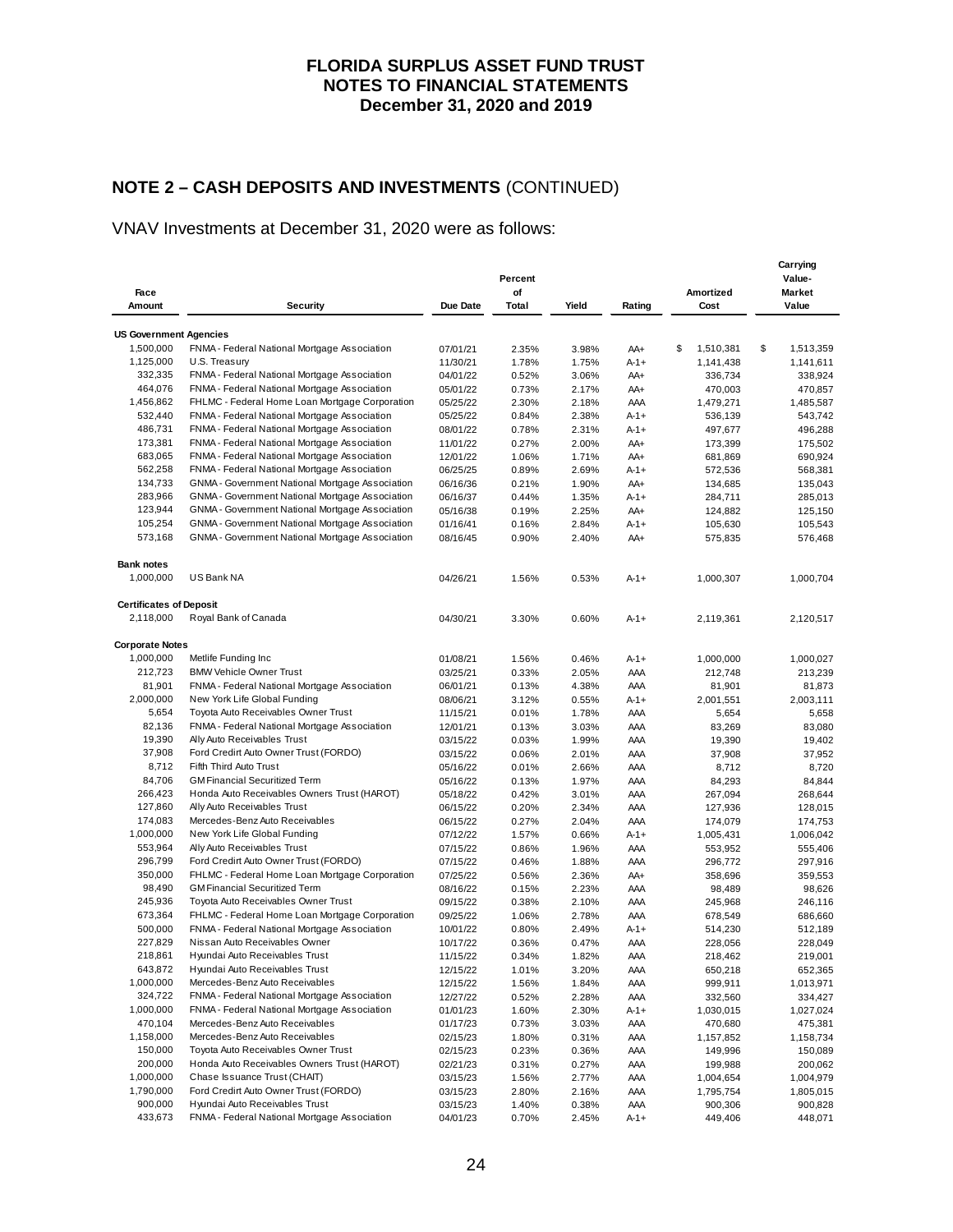# **NOTE 2 – CASH DEPOSITS AND INVESTMENTS** (CONTINUED)

| Face                     |                                                 |          | Percent<br>of |       |           | Amortized        | Carrying<br>Value-<br>Market |
|--------------------------|-------------------------------------------------|----------|---------------|-------|-----------|------------------|------------------------------|
| Amount                   | <b>Security</b>                                 | Due Date | <b>Total</b>  | Yield | Rating    | Cost             | Value                        |
|                          |                                                 |          |               |       |           |                  |                              |
|                          | <b>Corporate Notes (continued)</b>              |          |               |       |           |                  |                              |
| 675,000                  | Volkswagen Auto Loan                            | 04/20/23 | 1.05%         | 0.27% | AAA       | \$<br>674,955    | \$<br>675,254                |
| 419,651                  | FNMA - Federal National Mortgage Association    | 05/01/23 | 0.68%         | 2.35% | $A - 1 +$ | 435,078          | 433,353                      |
| 452,489                  | FNMA - Federal National Mortgage Association    | 05/01/23 | 0.73%         | 2.09% | $A - 1 +$ | 466,580          | 466,177                      |
| 485,000                  | Toyota Auto Receivables Owner Trust             | 05/15/23 | 0.76%         | 0.23% | AAA       | 484,963          | 485,022                      |
| 2,615,000                | Citibank Credit Card Issuance Trust             | 06/07/23 | 4.10%         | 2.68% | AAA       | 2,632,350        | 2,643,309                    |
| 374,417                  | Hyundai Auto Receivables Trust                  | 06/15/23 | 0.59%         | 2.66% | AAA       | 381,681          | 380,043                      |
| 2,215,000                | Bank of America Credit Card Trust               | 09/15/23 | 3.47%         | 3.00% | AAA       | 2,226,444        | 2,232,409                    |
| 250,000                  | Ford Credirt Auto Owner Trust (FORDO)           | 10/15/23 | 0.39%         | 0.25% | AAA       | 249,996          | 250,082                      |
| 500,000                  | Discover Card Execution Note Trust              | 10/16/23 | 0.79%         | 1.85% | AAA       | 504,731          | 502,358                      |
| 668,678                  | <b>GM Financial Securitized Term</b>            | 10/16/23 | 1.05%         | 3.21% | AAA       | 675,080          | 681,272                      |
| 1,619,852                | Honda Auto Receivables Owners Trust (HAROT)     | 11/20/23 | 2.52%         | 1.98% | AAA       | 1,620,060        | 1,623,116                    |
| 1,081,000                | American Express Credit Corporation             | 12/15/23 | 1.71%         | 2.99% | AAA       | 1,095,258        | 1,092,065                    |
| 150,000                  | Ally Auto Receivables Trust                     | 01/16/24 | 0.23%         | 2.23% | AAA       | 150,667          | 152,287                      |
| 1,000,000                | Honda Auto Receivables Owners Trust (HAROT)     | 01/18/24 | 1.59%         | 1.83% | AAA       | 1,020,388        | 1,020,349                    |
| 2,490,000                | Capital One Multi-Asset Execution Trust (COMET) | 02/15/24 | 3.91%         | 3.01% | AAA       | 2,509,077        | 2,510,069                    |
| 870,752                  | <b>GM Financial Securitized Term</b>            | 02/16/24 | 1.38%         | 2.65% | AAA       | 884,467          | 885,927                      |
| 1,500,000                | American Express Credit Corporation             | 04/15/24 | 2.38%         | 3.18% | AAA       | 1,529,323        | 1,530,942                    |
| 697,000                  | Hyundai Auto Receivables Trust                  | 06/17/24 | 1.11%         | 2.94% | AAA       | 711,612          | 712,211                      |
| 1,213,000                | Discover Card Execution Note Trust              | 07/15/24 | 1.93%         | 2.39% | AAA       | 1,239,492        | 1,240,704                    |
| 1,065,000                | Ford Credirt Auto Owner Trust (FORDO)           | 10/15/24 | 1.66%         | 0.56% | $A - 1 +$ | 1,064,873        | 1,069,729                    |
| 1,385,000                | Toyota Auto Receivables Owner Trust             | 10/15/24 | 2.16%         | 0.44% | AAA       | 1,388,730        | 1,389,859                    |
| 500,000                  | Honda Auto Receivables Owners Trust (HAROT)     | 10/18/24 | 0.78%         | 0.37% | AAA       | 499,931          | 500,845                      |
| 880,000                  | Hyundai Auto Receivables Trust                  | 12/16/24 | 1.37%         | 0.48% | AAA       | 882,473          | 883,692                      |
| 500,000                  | Toyota Auto Receivables Owner Trust             | 01/15/25 | 0.78%         | 0.35% | AAA       | 499,912          | 500,991                      |
| 1,140,000                | Mercedes-Benz Auto Receivables                  | 02/18/25 | 1.78%         | 0.55% | AAA       | 1,145,074        | 1,145,895                    |
| 500,000                  | Ford Credirt Auto Owner Trust (FORDO)           | 07/15/25 | 0.78%         | 0.41% | AAA       | 499,959          | 501,871                      |
| 2,870,836                | FNMA - Federal National Mortgage Association    | 04/01/35 | 4.66%         | 2.50% | $A-1+$    | 2,990,628        | 2,992,619                    |
| 1,048,767                | FNMA - Federal National Mortgage Association    | 05/01/35 | 1.68%         | 2.00% | $A - 1 +$ | 1,080,544        | 1,096,154                    |
| 1,896,125                | FNMA - Federal National Mortgage Association    | 06/01/35 | 3.04%         | 2.00% | $A - 1 +$ | 1,952,898        | 1,982,128                    |
| 2,758,591                | FNMA - Federal National Mortgage Association    | 07/01/35 | 4.43%         | 2.00% | AAA       | 2,844,764        | 2,883,750                    |
| <b>Money Market Fund</b> |                                                 |          |               |       |           |                  |                              |
| 669,202                  | Federated Govt Obligations Fund                 | 01/04/21 | 1.04%         | 0.01% | $A-1+$    | 669.202          | 669.202                      |
| <b>Total Investments</b> |                                                 |          |               |       |           | \$<br>64,200,528 | \$<br>64,397,119             |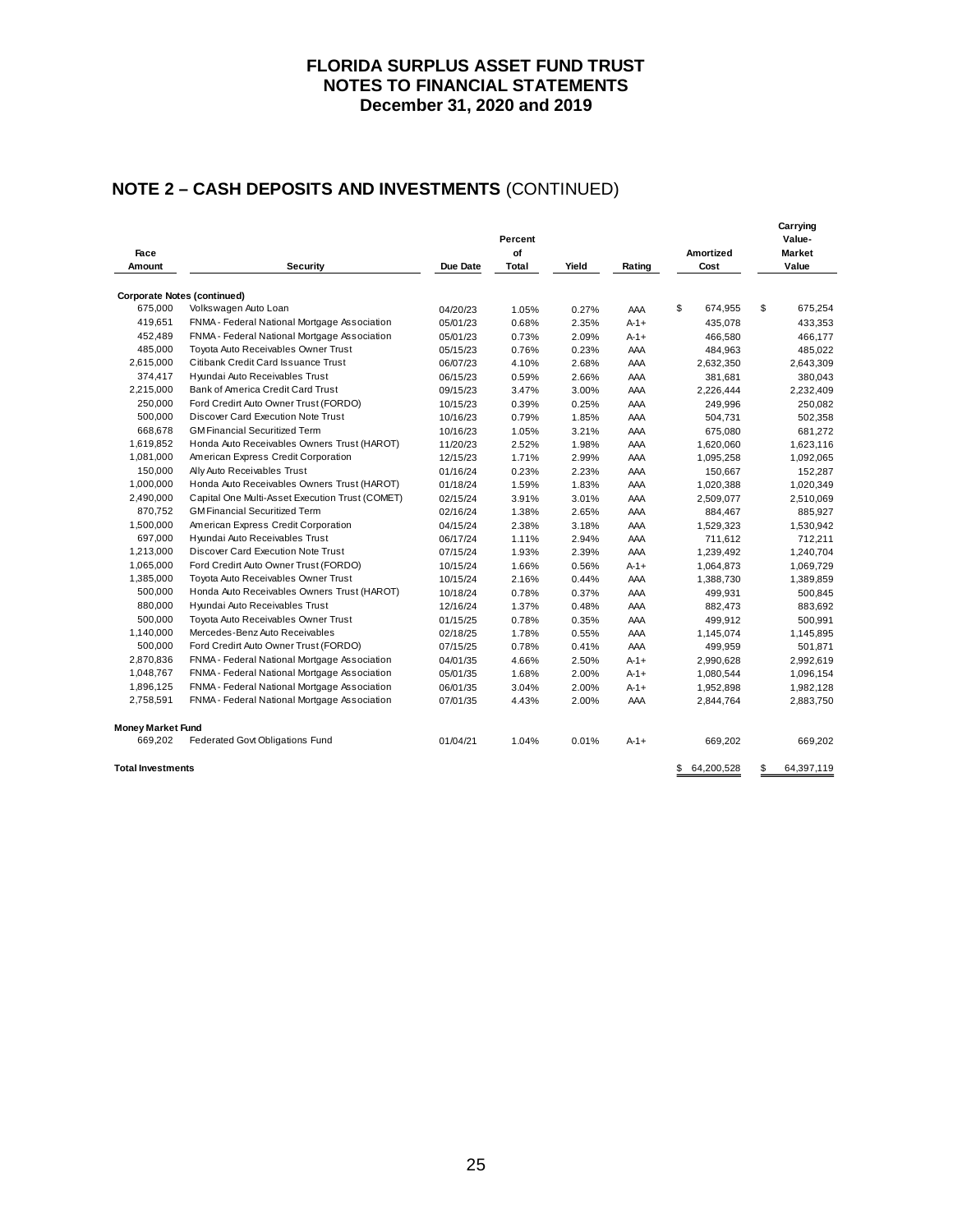# **NOTE 2 – CASH DEPOSITS AND INVESTMENTS** (CONTINUED)

Term Series Investments at December 31, 2020 were as follows:

| Face                                               |                               | Carrying<br>Value-<br>Amortized | <b>Market</b> |       |           |     |            |     |              |
|----------------------------------------------------|-------------------------------|---------------------------------|---------------|-------|-----------|-----|------------|-----|--------------|
| Amount                                             | Security                      | Due Date                        | Total         | Yield | Rating    |     | Cost       |     | Value        |
| Term Series 20221123AA07<br>Certificate of deposit |                               |                                 |               |       |           |     |            |     |              |
| 9,979,906                                          | Pentagon Federal Credit Union | 11/23/22                        | 50.00%        | 0.35% | $A - 1 +$ | \$. | 9,979,906  | \$. | 9,979,906    |
| 9.978.198                                          | Veritex Community BA          | 11/23/22                        | 50.00%        | 0.26% | $A - 1 +$ |     | 9,978,198  |     | 9,978,198    |
| <b>Total Investments</b>                           |                               |                                 |               |       |           | \$  | 19,958,104 |     | \$19,958,104 |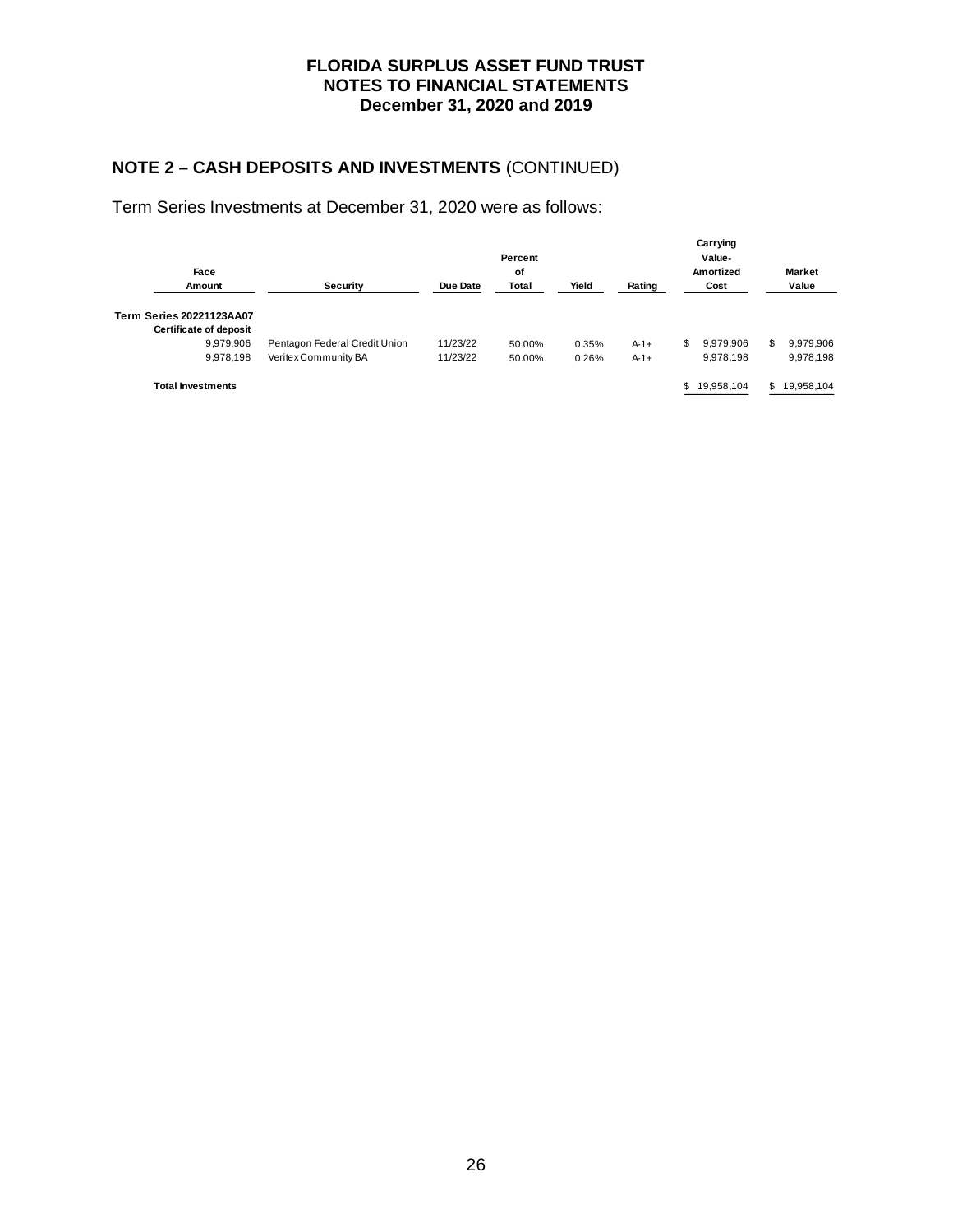# **NOTE 2 – CASH DEPOSITS AND INVESTMENTS** (CONTINUED)

## SNAV Investments at December 31, 2019 were as follows:

| Face                           |                                    |          | Percent<br>of |       |           | Carrying<br>Value-<br>Amortized | <b>Market</b>   |
|--------------------------------|------------------------------------|----------|---------------|-------|-----------|---------------------------------|-----------------|
| Amount                         | <b>Security</b>                    | Due Date | Total         | Yield | Rating    | Cost                            | Value           |
| <b>Bank Notes</b>              |                                    |          |               |       |           |                                 |                 |
| 4,124,000                      | Wells Fargo Bank NA                | 01/15/20 | 1.02%         | 2.00% | $A-1$     | \$<br>4,123,790                 | \$<br>4,124,600 |
| 800,000                        | Wells Fargo Bank NA                | 03/25/20 | 0.20%         | 1.90% | $A-1$     | 800,260                         | 800,141         |
| 8,000,000                      | Bank of America NA                 | 04/07/20 | 1.97%         | 1.90% | $A-1$     | 8,000,000                       | 8,000,623       |
| 1,500,000                      | Svenska Handelsbank Inc            | 09/08/20 | 0.37%         | 2.02% | $A - 1 +$ | 1,500,526                       | 1,499,313       |
| <b>Certificates of Deposit</b> |                                    |          |               |       |           |                                 |                 |
| 103,241,523                    | Bank of China                      | 01/02/20 | 25.43%        | 1.90% | $A-1+$    | 103,241,523                     | 103,241,523     |
| 3,000,000                      | Bank of China                      | 01/16/20 | 0.74%         | 2.52% | $A - 1 +$ | 3,000,000                       | 3,000,000       |
| 5,000,000                      | <b>Toronto Dominion Bk</b>         | 01/23/20 | 1.23%         | 1.78% | $A - 1 +$ | 5,000,279                       | 5,001,255       |
| 2,000,000                      | Bank of China                      | 01/30/20 | 0.49%         | 2.52% | $A - 1 +$ | 2,000,000                       | 2,000,000       |
| 2,000,000                      | DZ Bank NY                         | 02/03/20 | 0.49%         | 1.85% | $A-1+$    | 2,000,000                       | 1,999,985       |
| 946,000                        | Mizuho Bank LTD NY                 | 02/03/20 | 0.23%         | 1.86% | $A-1$     | 946,245                         | 946,281         |
| 1,600,000                      | Sumitomo Mitsui Bank NY            | 02/03/20 | 0.39%         | 1.66% | $A-1$     | 1,600,168                       | 1,600,541       |
| 1,000,000                      | <b>HSBC Bank USA NA</b>            | 02/07/20 | 0.25%         | 1.87% | $A - 1 +$ | 1,000,067                       | 1,000,062       |
| 5,000,000                      | Westpac Banking Corp NY            | 02/11/20 | 1.23%         | 1.88% | $A-1+$    | 5,000,078                       | 5,000,296       |
| 3,000,000                      | <b>Toronto Dominion Bank</b>       | 02/13/20 | 0.74%         | 1.80% | $A - 1 +$ | 2,999,997                       | 3,000,086       |
| 2,000,000                      | Westpac Banking Corp NY            | 02/19/20 | 0.49%         | 1.89% | $A - 1 +$ | 2,000,039                       | 2,000,144       |
| 3,000,000                      | MUFG Bank LTD/NY                   | 02/24/20 | 0.74%         | 1.80% | $A-1$     | 3,000,360                       | 3,004,035       |
| 2,000,000                      | MUFG Bank LTD/NY                   | 02/24/20 | 0.49%         | 1.80% | $A-1$     | 2,001,281                       | 2,001,457       |
| 5,000,000                      | <b>MUFG Bank LTD/NY</b>            | 02/24/20 | 1.23%         | 1.67% | $A-1$     | 5,000,000                       | 5,001,927       |
| 2,000,000                      | <b>Toronto Dominion Bank NY</b>    | 02/26/20 | 0.49%         | 1.85% | $A - 1 +$ | 2,000,046                       | 2,000,084       |
| 2,000,000                      | <b>Toronto Dominion Bank NY</b>    | 02/27/20 | 0.49%         | 1.81% | $A - 1 +$ | 2,000,000                       | 2,000,111       |
| 2,195,000                      | <b>Toronto Dominion Bank NY</b>    | 03/02/20 | 0.54%         | 1.85% | $A - 1 +$ | 2,194,999                       | 2,195,057       |
| 2,000,000                      | Wells Fargo Bank NA                | 03/03/20 | 0.49%         | 1.77% | $A-1$     | 1,999,868                       | 2,000,169       |
| 2,000,000                      | Royal Bank of Canada NY            | 03/04/20 | 0.49%         | 1.92% | $A - 1 +$ | 2,000,000                       | 2,002,598       |
| 2,000,000                      | <b>BNP Paribas NY</b>              | 03/05/20 | 0.49%         | 1.86% | $A-1$     | 2,000,000                       | 1,999,998       |
| 2,500,000                      | <b>Bank of Montreal</b>            | 03/18/20 | 0.62%         | 1.88% | $A-1$     | 2,500,084                       | 2,500,597       |
| 4,000,000                      | Commonwealth Bank of Australia NY  | 03/18/20 | 0.99%         | 1.81% | $A - 1 +$ | 4,000,421                       | 4,000,139       |
| 1,800,000                      | <b>Bank of Montreal</b>            | 03/20/20 | 0.44%         | 1.94% | $A-1$     | 1,800,152                       | 1,800,148       |
| 2,000,000                      | Commonwealth Bank of Australia NY  | 04/01/20 | 0.49%         | 1.99% | $A - 1 +$ | 2,000,000                       | 1,999,915       |
| 3,000,000                      | Canadian Imperial Bank of Commerce | 04/10/20 | 0.74%         | 1.87% | $A-1$     | 3,003,400                       | 3,003,053       |
| 2,000,000                      | Skandinav Enskilda Bank NY         | 04/23/20 | 0.49%         | 1.80% | $A-1$     | 2,000,123                       | 2,000,675       |
| 4,000,000                      | Rabobank Nederland NVNY            | 04/29/20 | 0.99%         | 1.87% | $A-1$     | 4,000,234                       | 4,000,708       |
| 5,000,000                      | Rabobank Nederland NVNY            | 05/04/20 | 1.23%         | 1.90% | $A-1$     | 5,000,000                       | 5,001,162       |
| 2,500,000                      | <b>MUFG Bank LTD/NY</b>            | 05/07/20 | 0.62%         | 1.89% | $A-1$     | 2,500,000                       | 2,500,234       |
| 2,000,000                      | Skandinav Enskilda Bank NY         | 05/07/20 | 0.49%         | 1.88% | $A-1$     | 2,000,000                       | 2,000,316       |
| 4,000,000                      | Svenska Handelsbank NY             | 05/07/20 | 0.99%         | 1.85% | $A - 1 +$ | 3,999,914                       | 4,000,066       |
| 2,000,000                      | Bank of China                      | 06/04/20 | 0.49%         | 2.94% | $A - 1 +$ | 2,000,000                       | 2,000,000       |
| 2,000,000                      | Bank of China                      | 07/09/20 | 0.49%         | 2.55% | $A - 1 +$ | 2,000,000                       | 2,000,000       |
| 2,000,000                      | <b>Bank of Montreal</b>            | 07/13/20 | 0.49%         | 1.80% | $A-1$     | 2,000,000                       | 2,000,417       |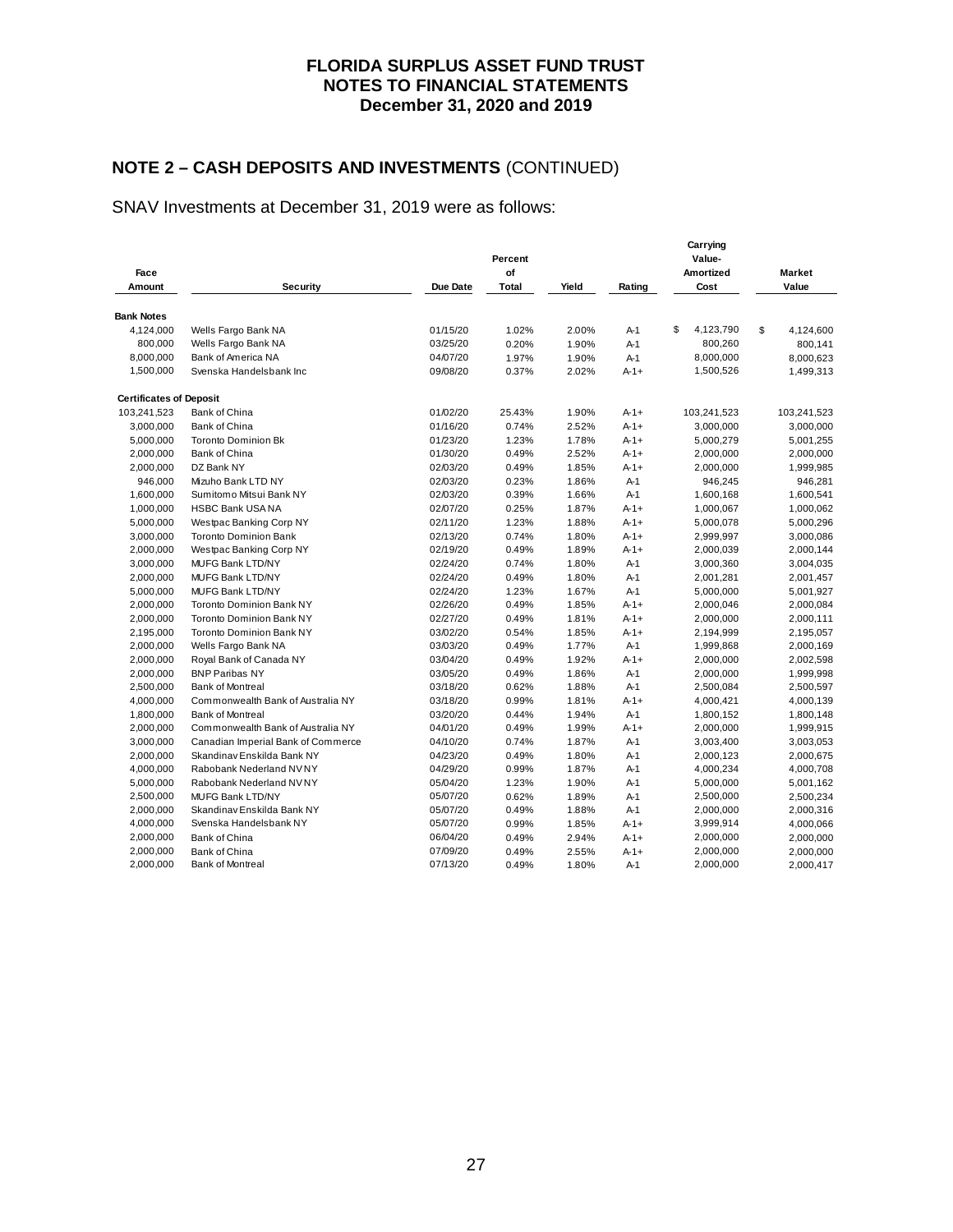# **NOTE 2 – CASH DEPOSITS AND INVESTMENTS** (CONTINUED)

| Face                    |                                            |          |       | Carrying<br>Value-<br>Amortized |           | Market          |    |           |
|-------------------------|--------------------------------------------|----------|-------|---------------------------------|-----------|-----------------|----|-----------|
| Amount                  | <b>Security</b>                            | Due Date | Total | Yield                           | Rating    | Cost            |    | Value     |
|                         | <b>Certificates of Deposit (continued)</b> |          |       |                                 |           |                 |    |           |
| 2,000,000               | Bank of China                              | 07/16/20 | 0.49% | 2.55%                           | $A - 1 +$ | \$<br>2,000,000 | \$ | 2,000,000 |
| 2,000,000               | State Street Bank & Trust                  | 07/22/20 | 0.49% | 1.88%                           | $A - 1 +$ | 2,000,000       |    | 2,000,145 |
| 3,000,000               | <b>Toronto Dominion Bank NY</b>            | 08/20/20 | 0.74% | 1.87%                           | $A - 1 +$ | 3,000,000       |    | 3,000,556 |
| 3,000,000               | Goldman Sachs Bank USA                     | 08/21/20 | 0.74% | 1.96%                           | $A-1$     | 3,000,000       |    | 2,997,122 |
| 4,000,000               | Goldman Sachs Bank USA                     | 09/11/20 | 0.99% | 1.95%                           | $A-1$     | 4,000,000       |    | 3,996,754 |
| 3,000,000               | Goldman Sachs Bank USA                     | 09/21/20 | 0.74% | 1.93%                           | $A-1$     | 2,999,966       |    | 2,997,695 |
| 4,000,000               | <b>BMO Harris Bank NA</b>                  | 10/16/20 | 0.99% | 2.24%                           | $A-1$     | 4,000,000       |    | 4,000,000 |
| <b>Commercial Paper</b> |                                            |          |       |                                 |           |                 |    |           |
| 2,200,000               | <b>DCAT LLC</b>                            | 01/02/20 | 0.54% | 3.14%                           | $A-1$     | 2,199,874       |    | 2,199,808 |
| 4,000,000               | Liberty Street Fdg. Co.                    | 01/06/20 | 0.99% | 2.10%                           | A-1       | 3,998,850       |    | 3,998,836 |
| 531,000                 | Old Line Funding LLC                       | 01/06/20 | 0.13% | 2.03%                           | $A - 1 +$ | 530,847         |    | 530,851   |
| 2,500,000               | <b>DCATLLC</b>                             | 01/08/20 | 0.62% | 1.84%                           | $A-1$     | 2,499,120       |    | 2,499,108 |
| 6,750,000               | <b>DCAT LLC</b>                            | 01/09/20 | 1.66% | 1.81%                           | $A-1$     | 6,747,000       |    | 6,747,280 |
| 1,000,000               | Liberty Street Fdg. Co.                    | 01/10/20 | 0.25% | 1.96%                           | $A-1$     | 999,508         |    | 999,511   |
| 4,000,000               | Advocate Health Corp                       | 01/10/20 | 0.98% | 1.72%                           | $A - 1 +$ | 3,998,260       |    | 3,998,284 |
| 3,000,000               | Thunder Bay Funding LLC                    | 01/10/20 | 0.74% | 1.91%                           | $A - 1 +$ | 2,998,538       |    | 2,998,566 |
| 1,950,000               | <b>DCAT LLC</b>                            | 01/13/20 | 0.48% | 1.78%                           | A-1       | 1,948,687       |    | 1,948,847 |
| 1,000,000               | Manhattan Asset FDG Co                     | 01/13/20 | 0.25% | 1.91%                           | $A-1$     | 999,330         |    | 999,363   |
| 1,200,000               | <b>LMA Americas LLC</b>                    | 01/17/20 | 0.30% | 2.11%                           | $A-1$     | 1,198,907       |    | 1,198,876 |
| 5,000,000               | DZ Bank AG NY                              | 01/21/20 | 1.23% | 1.72%                           | $A - 1 +$ | 4,994,111       |    | 4,995,240 |
| 3,000,000               | Natixis NY Branch                          | 01/22/20 | 0.74% | 1.83%                           | $A-1$     | 2,996,500       |    | 2,996,804 |
| 4,000,000               | Manhattan Asset FDG Co                     | 01/23/20 | 0.98% | 1.87%                           | $A-1$     | 3,995,111       |    | 3,995,438 |
| 2,000,000               | Thunder Bay Funding LLC                    | 01/23/20 | 0.49% | 1.86%                           | $A - 1 +$ | 1,997,470       |    | 1,997,729 |
| 2,500,000               | Old Line Funding LLC                       | 01/27/20 | 0.61% | 1.83%                           | $A - 1 +$ | 2,496,244       |    | 2,496,708 |
| 5,000,000               | ING (US) Funding LLC                       | 02/03/20 | 1.23% | 1.82%                           | A-1       | 4,991,063       |    | 4,991,934 |
| 1,150,000               | Manhattan Asset FDG Co                     | 02/03/20 | 0.28% | 1.93%                           | $A-1$     | 1,147,944       |    | 1,148,034 |
| 1,500,000               | Mitsubishi UFJ Trust & Banking Corp NY     | 02/04/20 | 0.37% | 2.02%                           | $A-1$     | 1,497,315       |    | 1,497,229 |
| 2,000,000               | <b>LMA Americas LLC</b>                    | 02/07/20 | 0.49% | 1.98%                           | $A-1$     | 1,996,156       |    | 1,996,046 |
| 1,250,000               | Manhattan Asset FDG Co                     | 02/10/20 | 0.31% | 1.91%                           | $A-1$     | 1,247,222       |    | 1,247,423 |
| 2,000,000               | Old Line Funding LLC                       | 02/13/20 | 0.49% | 1.86%                           | $A - 1 +$ | 1,995,342       |    | 1,995,673 |
| 1,000,000               | <b>LMA Americas LLC</b>                    | 02/14/20 | 0.25% | 1.94%                           | $A-1$     | 997,714         |    | 997,688   |
| 1,000,000               | <b>LMA Americas LLC</b>                    | 02/19/20 | 0.25% | 1.95%                           | $A-1$     | 997,441         |    | 997,407   |
| 1,750,000               | LMA Americas LLC                           | 02/25/20 | 0.43% | 1.96%                           | $A-1$     | 1,744,546       |    | 1,744,863 |
| 3,000,000               | ING (US) Funding LLC                       | 02/27/20 | 0.74% | 1.82%                           | $A-1$     | 2,990,738       |    | 2,991,513 |
| 1,000,000               | Liberty Street Fdg. Co.                    | 02/28/20 | 0.25% | 1.92%                           | $A-1$     | 996,858         |    | 996,968   |
| 1,000,000               | Mizuho Bank LTD NY                         | 03/02/20 | 0.25% | 1.88%                           | A-1       | 996,764         |    | 996,829   |
| 2,250,000               | Natixis NY Branch                          | 03/05/20 | 0.55% | 1.92%                           | A-1       | 2,242,560       |    | 2,242,350 |
| 1,000,000               | MUFG BANK LTD/NY                           | 03/06/20 | 0.25% | 1.85%                           | A-1       | 996,497         |    | 996,678   |
| 1,500,000               | <b>DCAT LLC</b>                            | 03/09/20 | 0.37% | 1.89%                           | $A-1$     | 1,494,673       |    | 1,494,673 |
| 2,500,000               | LMA Americas LLC                           | 03/10/20 | 0.61% | 1.94%                           | $A-1$     | 2,490,177       |    | 2,490,715 |
| 1,500,000               | Atlantic Asset Securitization              | 03/11/20 | 0.37% | 1.90%                           | $A-1$     | 1,494,488       |    | 1,494,474 |
| 4,000,000               | Toyota Motor Credit Corp.                  | 03/19/20 | 0.98% | 1.90%                           | $A - 1 +$ | 3,983,880       |    | 3,983,594 |
| 2,000,000               | <b>LMA Americas LLC</b>                    | 03/27/20 | 0.49% | 1.96%                           | A-1       | 1,991,113       |    | 1,990,686 |
| 3,000,000               | Liberty Street Fdg. Co.                    | 04/06/20 | 0.74% | 1.87%                           | A-1       | 2,985,200       |    | 2,985,232 |
| 1,500,000               | Atlantic Asset Securitization              | 04/06/20 | 0.37% | 1.95%                           | A-1       | 1,492,440       |    | 1,492,313 |
| 1,500,000               | Atlantic Asset Securitization              | 04/08/20 | 0.37% | 1.95%                           | A-1       | 1,492,242       |    | 1,492,150 |
| 1,500,000               | Old Line Funding LLC                       | 04/16/20 | 0.37% | 1.85%                           | $A - 1 +$ | 1,491,542       |    | 1,491,948 |
| 4,000,000               | Toyota Motor Credit Corp.                  | 04/21/20 | 0.98% | 1.93%                           | $A - 1 +$ | 3,977,060       |    | 3,976,604 |
| 1,500,000               | Old Line Funding LLC                       | 04/23/20 | 0.37% | 1.85%                           | $A - 1 +$ | 1,491,243       |    | 1,491,412 |
| 500,000                 | Natixis NY Branch                          | 04/30/20 | 0.12% | 1.93%                           | A-1       | 496,817         |    | 496,837   |
| 3,000,000               | <b>BNP Paribas NY Branch</b>               | 05/01/20 | 0.73% | 1.90%                           | A-1       | 2,981,144       |    | 2,981,100 |
| 1,500,000               | LMA Americas LLC                           | 05/04/20 | 0.37% | 1.92%                           | A-1       | 1,490,235       |    | 1,490,208 |
| 4,900,000               | Natixis NY Branch                          | 05/06/20 | 1.20% | 1.94%                           | A-1       | 4,867,730       |    | 4,867,295 |
| 1,750,000               | Old Line Funding LLC                       | 05/20/20 | 0.43% | 1.85%                           | $A - 1 +$ | 1,737,410       |    | 1,737,594 |
| 750,000                 | Natixis NY Branch                          | 07/01/20 | 0.18% | 2.00%                           | A-1       | 742,518         |    | 742,566   |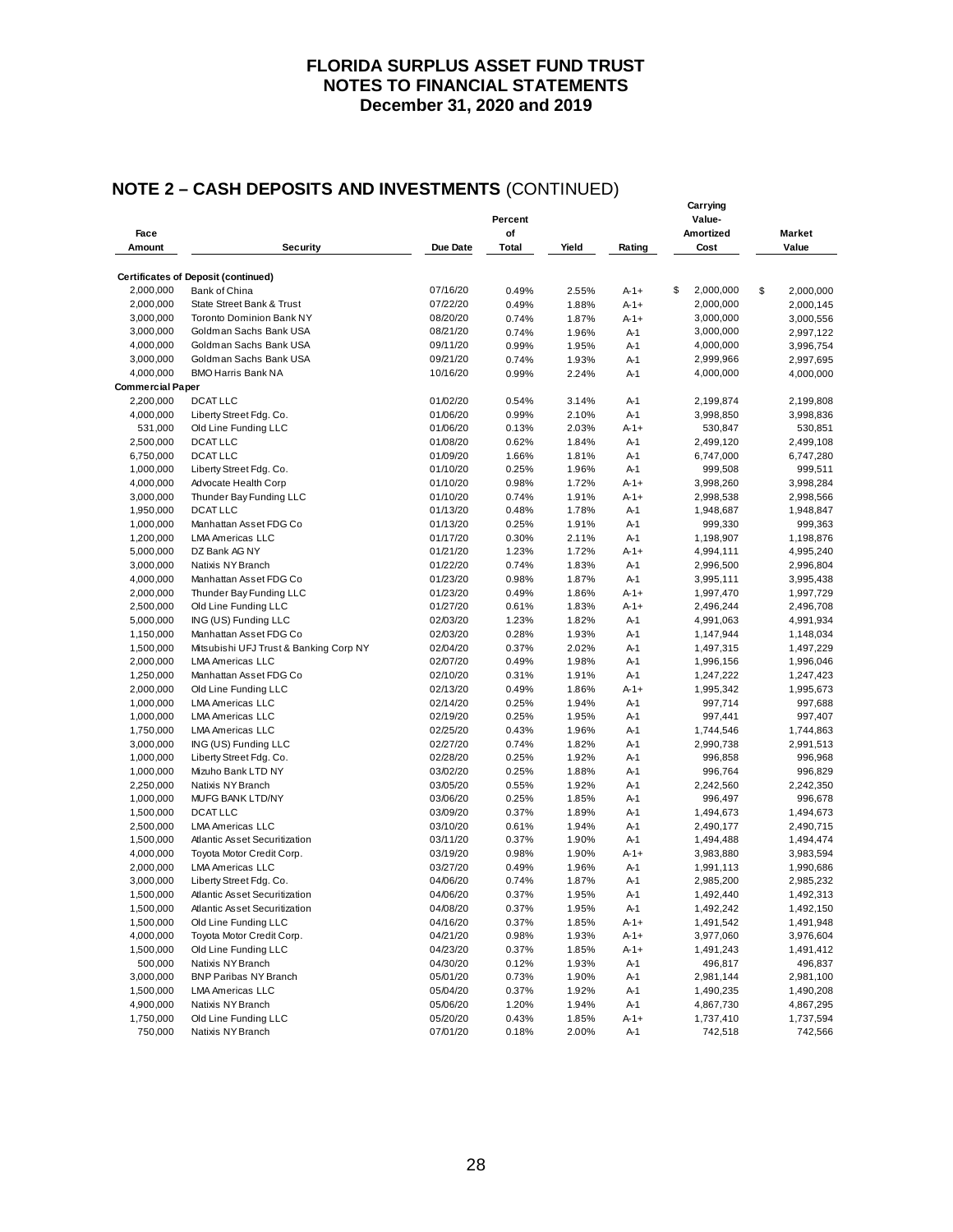# **NOTE 2 – CASH DEPOSITS AND INVESTMENTS** (CONTINUED)

|                              |                                   |          | Percent |       |           | Carrying<br>Value- |                   |
|------------------------------|-----------------------------------|----------|---------|-------|-----------|--------------------|-------------------|
| Face                         |                                   |          | of      |       |           | <b>Amortized</b>   | Market            |
| Amount                       | Security                          | Due Date | Total   | Yield | Rating    | Cost               | Value             |
| <b>Corporate Notes</b>       |                                   |          |         |       |           |                    |                   |
| 3,367,000                    | Caterpillar Fin Serv Corp         | 01/10/20 | 0.83%   | 1.98% | A-1       | \$<br>3,367,076    | \$<br>3,367,084   |
| 9,385,000                    | Principal Life Ins. Co.           | 01/10/20 | 2.31%   | 2.25% | $A-1$     | 9,384,485          | 9,384,719         |
| 1,549,000                    | Cisco Systems Inc.                | 01/15/20 | 0.38%   | 2.19% | $A-1+$    | 1,550,217          | 1,550,332         |
| 4,095,000                    | Sumitomo Mitsui Bank NY           | 01/17/20 | 1.01%   | 2.09% | $A-1$     | 4,095,606          | 4,095,733         |
| 3,000,000                    | Mizuho Securities USA             | 01/27/20 | 0.74%   | 1.79% | A-1       | 3,000,000          | 3,000,148         |
| 421,000                      | New York Life Global Funding      | 02/11/20 | 0.10%   | 1.94% | $A - 1 +$ | 420,648            | 420,998           |
| 1,000,000                    | Costco Wholesale Corp.            | 02/15/20 | 0.25%   | 1.81% | $A-1$     | 999,023            | 999,917           |
| 625,000                      | PACCAR Financial Corp             | 02/27/20 | 0.15%   | 1.95% | $A-1$     | 624,747            | 624,985           |
| 500,000                      | Kimberly-Clark Corp               | 03/01/20 | 0.12%   | 2.28% | $A-1$     | 499,829            | 499,612           |
| 500,000                      | Exxon Mobil Corporation           | 03/06/20 | 0.12%   | 1.86% | $A-1+$    | 499,751            | 500,033           |
| 5,882,000                    | Skandinav Enskilda Bank NY        | 03/11/20 | 1.45%   | 2.04% | $A-1$     | 5,883,729          | 5,884,839         |
| 4,637,000                    | Commonwealth Bank of Australia NY | 03/12/20 | 1.14%   | 1.96% | $A - 1 +$ | 4,638,910          | 4,639,986         |
| 1,070,000                    | John Deere Capital Corp           | 03/13/20 | 0.26%   | 1.96% | A-1       | 1,070,652          | 1,070,492         |
| 250,000                      | Svenska Handelsbank Inc           | 03/30/20 | 0.06%   | 2.02% | $A-1+$    | 251,666            | 251,895           |
| 3,877,000                    | <b>BMW US Capital LLC</b>         | 04/06/20 | 0.95%   | 1.88% | $A-1$     | 3,876,327          | 3,879,682         |
| 5,878,000                    | Principal Life Ins. Co.           | 04/08/20 | 1.45%   | 1.99% | $A-1$     | 5,873,117          | 5,881,201         |
| 1,150,000                    | Metlife Funding Inc               | 04/14/20 | 0.28%   | 1.93% | $A - 1 +$ | 1,148,957          | 1,150,206         |
| 4,469,000                    | Westpac Banking Corp NY           | 05/15/20 | 1.11%   | 1.76% | $A-1+$    | 4,486,961          | 4,490,232         |
| 500,000                      | <b>BMW US Capital LLC</b>         | 08/14/20 | 0.12%   | 1.82% | $A-1$     | 503,236            | 504,388           |
| 1,035,000                    | Metlife Funding Inc               | 09/07/20 | 0.26%   | 1.82% | $A - 1 +$ | 1,037,214          | 1,036,982         |
| 1,645,000                    | Commonwealth Bank of Australia NY | 09/18/20 | 0.41%   | 1.94% | $A - 1 +$ | 1,646,497          | 1,646,224         |
| 3,000,000                    | Toyota Motor Credit Corp.         | 10/23/20 | 0.74%   | 1.85% | $A-1+$    | 3,000,000          | 3,001,641         |
| 2,805,000                    | Commonwealth Bank of Australia NY | 11/02/20 | 0.69%   | 1.84% | $A-1+$    | 2,816,115          | 2,817,897         |
| 3,433,000                    | ANZ Banking Group                 | 11/09/20 | 0.85%   | 1.84% | $A - 1 +$ | 3,442,646          | 3,444,793         |
| 425,000                      | ANZ Banking Group                 | 11/16/20 | 0.11%   | 1.86% | $A - 1 +$ | 427,891            | 428,085           |
| 1,000,000                    | Principal Life Ins. Co.           | 11/19/20 | 0.25%   | 1.98% | $A-1$     | 1,006,128          | 1,005,606         |
| <b>Money Market Fund</b>     |                                   |          |         |       |           |                    |                   |
| 21,397                       | Federated Govt Obligations Fund   | 01/02/20 | 0.01%   | 1.44% | $A - 1 +$ | 21,397             | 21,397            |
| <b>Repurchase Agreements</b> |                                   |          |         |       |           |                    |                   |
| 4,000,000                    | Goldman Sachs & Co.               | 01/02/19 | 0.99%   | 1.49% | $A-1$     | 4,000,000          | 4,000,000         |
| 5,000,000                    | State Street Bank & Trust         | 01/02/19 | 1.23%   | 1.52% | $A-1$     | 5,000,000          | 5,000,000         |
| <b>Total Investments</b>     |                                   |          |         |       |           | \$405,923,074      | \$<br>405,960,380 |

29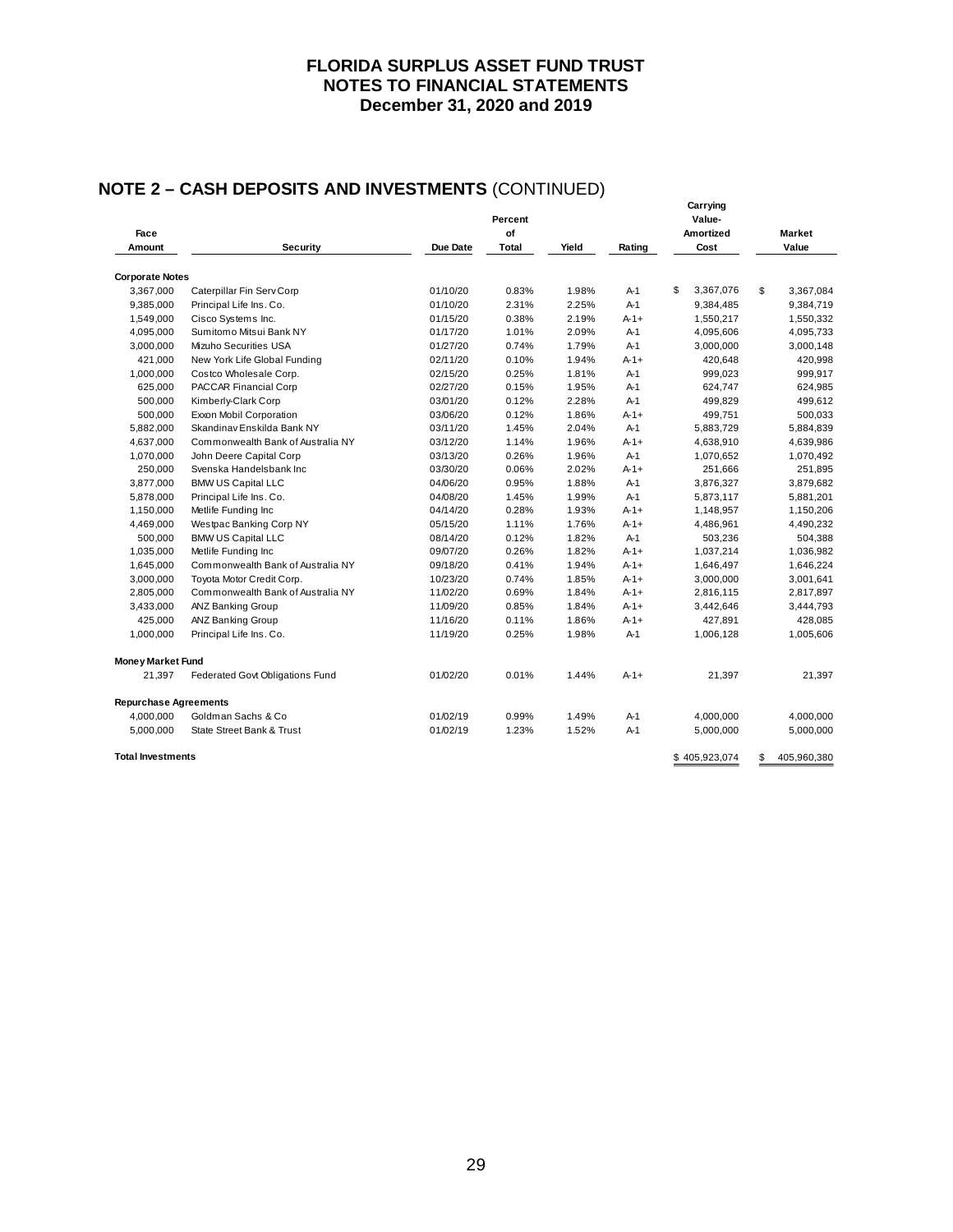# **NOTE 2 – CASH DEPOSITS AND INVESTMENTS** (CONTINUED)

VNAV Investments at December 31, 2019 were as follows:

|                                |                                                 |          | Percent |         |           |           | Carrying<br>Value- |
|--------------------------------|-------------------------------------------------|----------|---------|---------|-----------|-----------|--------------------|
| Face                           |                                                 |          | of      |         |           | Amortized | <b>Market</b>      |
| Amount                         | Security                                        | Due Date | Total   | Yield   | Rating    | Cost      | Value              |
| <b>US Government Agencies</b>  |                                                 |          |         |         |           |           |                    |
| 1,000,000                      | FHLMC - Federal Home Loan Mortgage Corporation  | 12/25/20 | 1.91%   | 2.55%   | $A - 1 +$ | 1,018,360 | 1,015,877          |
| 1,565,828                      | FHLMC - Federal Home Loan Mortgage Corporation  | 03/01/34 | 3.00%   | 2.79%   | $AA+$     | 1,596,953 | 1,605,071          |
| 1,500,000                      | FNMA - Federal National Mortgage Association    | 07/01/21 | 2.88%   | 2.20%   | $AA+$     | 1.531.902 | 1,539,906          |
| 500,000                        | FNMA - Federal National Mortgage Association    | 08/01/21 | 0.94%   | 2.02%   | AA+       | 499,922   | 499,567            |
| 277,228                        | GNMA - Government National Mortgage Association | 06/16/36 | 0.52%   | 1.92%   | AA+       | 276,854   | 276,483            |
| 479,079                        | GNMA - Government National Mortgage Association | 12/20/38 | 0.90%   | 2.47%   | AA+       | 479,894   | 480,923            |
| 125,000                        | U.S. Treasury                                   | 05/31/21 | 0.23%   | 1.59%   | $A-1+$    | 124.411   | 124,619            |
| <b>Bank notes</b>              |                                                 |          |         |         |           |           |                    |
| 1,000,000                      | US Bank NA                                      | 04/26/21 | 1.88%   | 1.93%   | $A-1+$    | 1,001,320 | 1,002,425          |
| <b>Certificates of Deposit</b> |                                                 |          |         |         |           |           |                    |
| 2.118.000                      | Royal Bank of Canada                            | 04/30/21 | 3.99%   | $.90\%$ | $A - 1 +$ | 2,123,690 | 2,125,058          |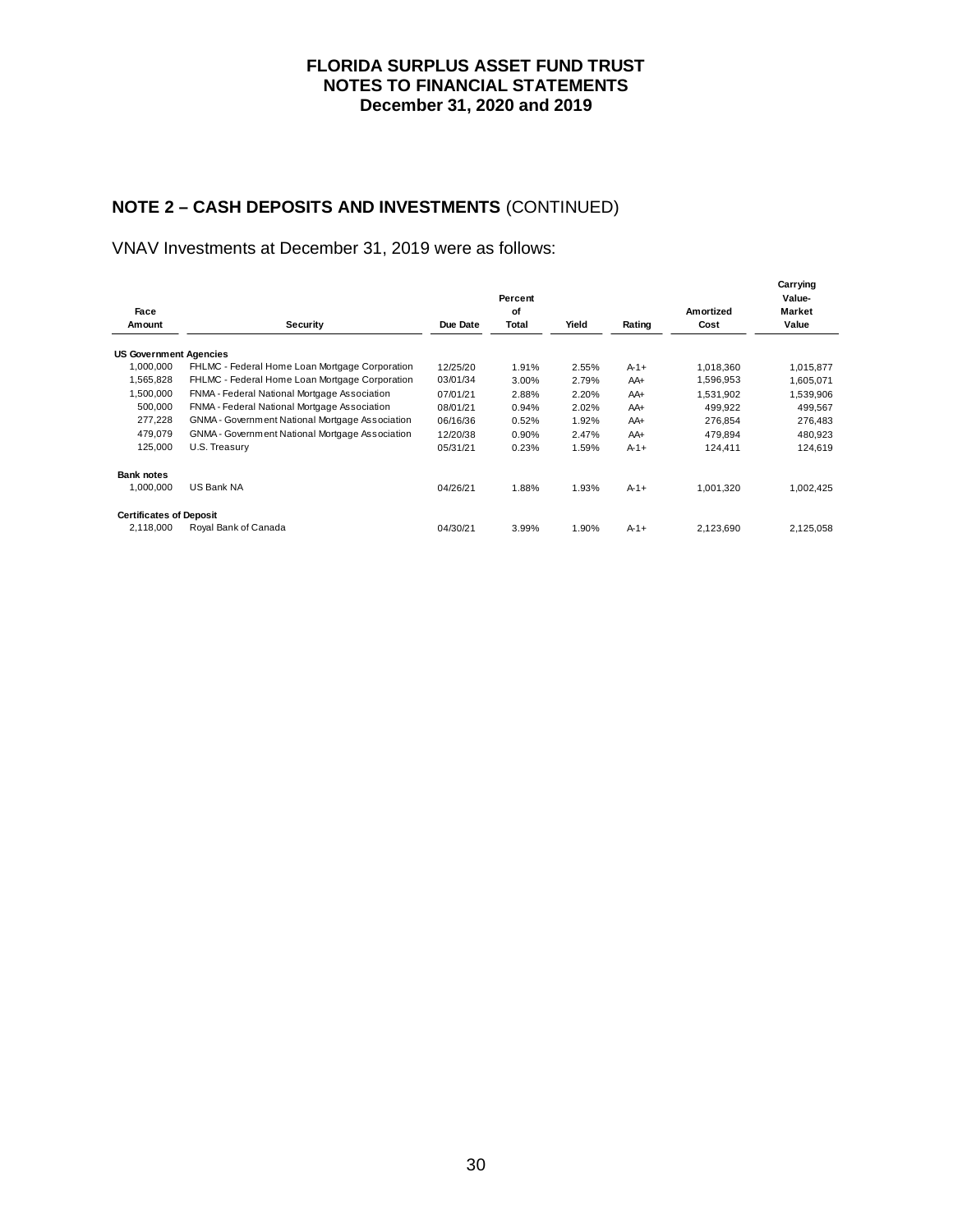# **NOTE 2 – CASH DEPOSITS AND INVESTMENTS** (CONTINUED)

| Face                     |                                                 |          | Percent<br>of |       |        | Amortized        | Carrying<br>Value-<br>Market |
|--------------------------|-------------------------------------------------|----------|---------------|-------|--------|------------------|------------------------------|
| Amount                   | Security                                        | Due Date | <b>Total</b>  | Yield | Rating | Cost             | Value                        |
| <b>Corporate Notes</b>   |                                                 |          |               |       |        |                  |                              |
| 244,808                  | Ally Auto Receivables Trust                     | 09/15/21 | 0.46%         | 1.78% | AAA    | 244,241          | 244,653                      |
| 561,409                  | Ally Auto Receivables Trust                     | 03/15/22 | 1.05%         | 1.98% | AAA    | 560,569          | 561,482                      |
| 1,600,000                | Ally Auto Receivables Trust                     | 06/15/22 | 3.01%         | 2.27% | AAA    | 1,601,608        | 1,602,860                    |
| 700,000                  | Ally Auto Receivables Trust                     | 07/15/22 | 1.31%         | 1.98% | AAA    | 699,973          | 699,653                      |
| 150,000                  | Ally Auto Receivables Trust                     | 01/16/24 | 0.28%         | 2.13% | AAA    | 150,890          | 150,561                      |
| 3,030,000                | American Express Credit Corp                    | 11/15/22 | 5.67%         | 1.78% | AAA    | 3,022,660        | 3,028,882                    |
| 1,980,000                | Bank of America Credit Card Trust               | 01/17/23 | 3.71%         | 1.84% | AAA    | 1,975,835        | 1,979,815                    |
| 1,715,000                | Bank of America Credit Card Trust               | 09/15/23 | 3.25%         | 2.59% | AAA    | 1,729,369        | 1,739,752                    |
| 1,000,000                | <b>BMW Vehicle Owner Trust</b>                  | 03/25/21 | 1.88%         | 1.99% | AAA    | 999,983          | 1,000,695                    |
| 1,000,000                | Capital One Multi-Asset Execution Trust (COMET) | 08/15/23 | 1.88%         | 2.01% | AAA    | 999,741          | 1,001,529                    |
| 1,490,000                | Capital One Multi-Asset Execution Trust (COMET) | 02/15/24 | 2.82%         | 2.62% | AAA    | 1,500,527        | 1,512,455                    |
| 2,160,000                | Citibank Credit Card Issuance Trust             | 06/07/23 | 4.10%         | 2.32% | AAA    | 2,186,468        | 2,185,260                    |
| 500,000                  | Chase Issuance Trust (CHAIT)                    | 07/15/22 | 0.94%         | 1.57% | AAA    | 498,307          | 498,976                      |
| 1,000,000                | Chase Issuance Trust (CHAIT)                    | 03/15/23 | 1.90%         | 2.41% | AAA    | 1,010,935        | 1,011,031                    |
| 500,000                  | Discover Card Execution Note Trust              | 02/15/23 | 0.93%         | 1.88% | AAA    | 495,252          | 500,045                      |
| 1,000,000                | Discover Card Execution Note Trust              | 04/17/23 | 1.88%         | 2.10% | AAA    | 1,001,199        | 1,002,781                    |
| 750,000                  | Ford Credirt Auto Owner Trust (FORDO)           | 07/15/22 | 1.41%         | 1.91% | AAA    | 749,931          | 749,453                      |
| 418,482                  | Ford Credirt Auto Owner Trust (FORDO)           | 03/15/22 | 0.79%         | 1.99% | AAA    | 418,463          | 418,678                      |
| 1,790,000                | Ford Credirt Auto Owner Trust (FORDO)           | 03/15/23 | 3.38%         | 2.06% | AAA    | 1,798,408        | 1,795,362                    |
| 235,964                  | <b>GM Financial Securitized Term</b>            | 10/21/21 | 0.44%         | 1.81% | AAA    | 234,384          | 235,841                      |
| 326,868                  | <b>GM Financial Securitized Term</b>            | 11/16/21 | 0.61%         | 2.83% | AAA    | 326,858          | 327,458                      |
| 572,765                  | <b>GM Financial Securitized Term</b>            | 05/16/22 | 1.07%         | 1.96% | AAA    | 567,905          | 572,882                      |
| 919,188                  | <b>GM Financial Securitized Term</b>            | 08/16/22 | 1.73%         | 2.17% | AAA    | 919,161          | 920,655                      |
| 1,000,000                | <b>GM Financial Securitized Term</b>            | 10/16/23 | 1.91%         | 2.46% | AAA    | 1,016,683        | 1,017,050                    |
| 722,000                  | Honda Auto Receivables Owners Trust (HAROT)     | 05/18/22 | 1.36%         | 2.61% | AAA    | 725,162          | 728,661                      |
| 840,000                  | Honda Auto Receivables Owners Trust (HAROT)     | 09/15/23 | 1.58%         | 1.91% | AAA    | 839,386          | 838,899                      |
| 1,465,000                | Honda Auto Receivables Owners Trust (HAROT)     | 11/20/23 | 2.75%         | 1.98% | AAA    | 1,464,329        | 1,464,984                    |
| 574,840                  | Honda Auto Receivables Owners Trust (HAROT)     | 09/20/21 | 1.07%         | 1.82% | AAA    | 571,105          | 574,577                      |
| 696,450                  | Huntington Auto Trust (HUNT)                    | 04/15/22 | 1.30%         | 1.95% | AAA    | 693,845          | 696,101                      |
| 938,830                  | Hyundai Auto Receivables Trust                  | 01/18/22 | 1.75%         | 1.82% | AAA    | 929,658          | 937,915                      |
| 1,000,000                | Hyundai Auto Receivables Trust                  | 11/15/22 | 1.87%         | 1.92% | AAA    | 997,185          | 997,123                      |
| 1,000,000                | Hyundai Auto Receivables Trust                  | 12/15/22 | 1.91%         | 2.67% | AAA    | 1,014,979        | 1,014,928                    |
| 46,006                   | Mercedes-Benz Auto Receivables                  | 02/16/21 | 0.09%         | 1.30% | AAA    | 46,006           | 45,987                       |
| 500,000                  | Mercedes-Benz Auto Receivables                  | 06/15/22 | 0.94%         | 2.01% | AAA    | 499,960          | 500,359                      |
| 1,925,000                | Mercedes-Benz Auto Receivables                  | 12/15/22 | 3.60%         | 1.53% | AAA    | 1,918,903        | 1,920,844                    |
| 1,000,000                | Mercedes-Benz Auto Receivables                  | 01/17/23 | 1.88%         | 2.69% | AAA    | 1,002,819        | 1,009,843                    |
| 1,000,000                | Metlife Funding Inc                             | 01/08/21 | 1.88%         | 2.07% | $A-1+$ | 999,974          | 1,000,320                    |
| 2,000,000                | New York Life Global Funding                    | 08/06/21 | 3.76%         | 2.06% | $A-1+$ | 2,004,226        | 2,005,312                    |
| 1,525,000                | TD Bank                                         | 09/11/20 | 2.86%         | 1.87% | $A-1+$ | 1,523,379        | 1,524,826                    |
| 94,677                   | Toyota Auto Receivables Owner Trust             | 02/16/21 | 0.18%         | 1.77% | AAA    | 94,266           | 94,632                       |
| 370,709                  | Toyota Auto Receivables Owner Trust             | 08/16/21 | 0.69%         | 1.56% | AAA    | 370,214          | 370,482                      |
| 492,676                  | Toyota Auto Receivables Owner Trust             | 11/15/21 | 0.92%         | 1.82% | AAA    | 489,195          | 492,300                      |
| 658,659                  | Toyota Auto Receivables Owner Trust             | 11/15/21 | 1.23%         | 1.41% | AAA    | 656,253          | 657,558                      |
| 451,265                  | Toyota Auto Receivables Owner Trust             | 01/15/22 | 0.84%         | 1.52% | AAA    | 449,675          | 450,365                      |
| 1,000,000                | Toyota Auto Receivables Owner Trust             | 09/15/22 | 1.88%         | 2.06% | AAA    | 1,000,211        | 1,000,953                    |
| 1,585,000                | <b>USAA Auto Owner Trust</b>                    | 09/15/22 | 2.96%         | 1.91% | AAA    | 1,579,237        | 1,583,812                    |
| <b>Money Market Fund</b> |                                                 |          |               |       |        |                  |                              |
| 37,356                   | Federated Govt Obligations Fund                 | 01/02/20 | 0.07%         | 1.44% | $A-1$  | 37,356           | 37,356                       |
| <b>Total Investments</b> |                                                 |          |               |       |        | \$<br>53,269,981 | \$<br>53,375,875             |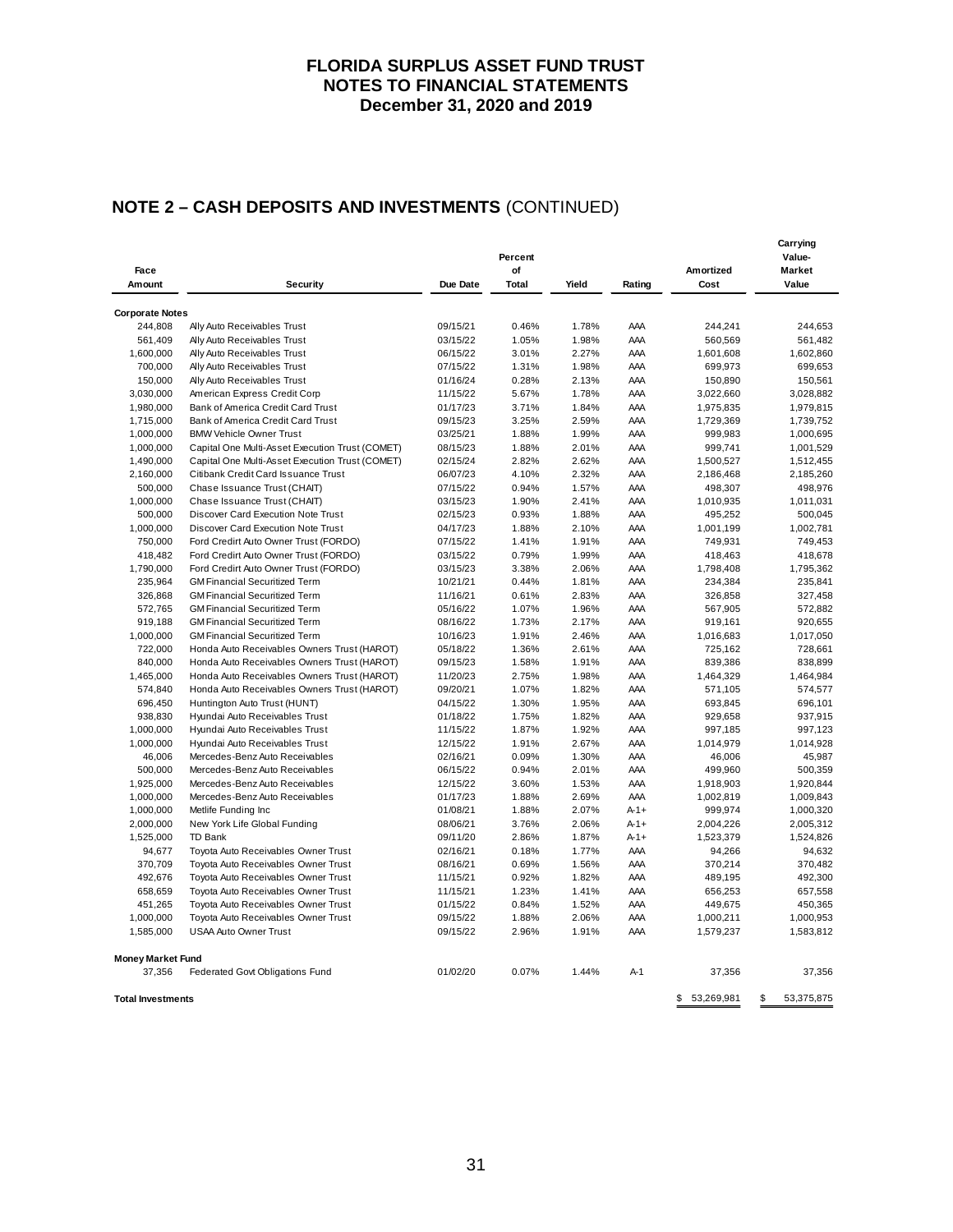# **NOTE 2 – CASH DEPOSITS AND INVESTMENTS** (CONTINUED)

Term Series Investments at December 31, 2019 were as follows:

|                                 |                                |          |        |       |        | Carrying         |               |  |
|---------------------------------|--------------------------------|----------|--------|-------|--------|------------------|---------------|--|
|                                 |                                | Percent  |        |       |        | Value-           |               |  |
| Face                            |                                | οf       |        |       |        | Amortized        | <b>Market</b> |  |
| Amount                          | Security                       | Due Date | Total  | Yield | Rating | Cost             | Value         |  |
| <b>Term Series 20200127AA07</b> |                                |          |        |       |        |                  |               |  |
| Certificate of deposit          |                                |          |        |       |        |                  |               |  |
| 61,495,635                      | Pentagon Federal Credit Union  | 01/27/20 | 71.03% | 1.93% | $A-1+$ | \$<br>61,495,635 | \$ 61,495,635 |  |
| <b>Term Series 20200629AA07</b> |                                |          |        |       |        |                  |               |  |
| Certificate of deposit          |                                |          |        |       |        |                  |               |  |
| 236,345                         | Barrington B&TC - Wintrust     | 06/29/20 | 0.27%  | 2.75% | $A-1+$ | 236,345          | 236,345       |  |
| 236,345                         | Old Plank Trail Community Bank | 06/29/20 | 0.27%  | 2.75% | $A-1+$ | 236,345          | 236,345       |  |
| 172,575                         | State Bank of the Lakes - WI   | 06/29/20 | 0.20%  | 2.75% | $A-1+$ | 172,575          | 172,575       |  |
| 236,345                         | Town Bank - Wintrust           | 06/29/20 | 0.27%  | 2.75% | $A-1+$ | 236,345          | 236,345       |  |
| 236.345                         | Village Bank & Trust - Wintr   | 06/29/20 | 0.27%  | 2.75% | $A-1+$ | 236,345          | 236,345       |  |
| <b>Term Series 20201117AA07</b> |                                |          |        |       |        |                  |               |  |
| Certificate of deposit          |                                |          |        |       |        |                  |               |  |
| 23,964,770                      | Pentagon Federal Credit Union  | 01/31/19 | 27.68% | 1.50% | $A-1+$ | 23,964,770       | 23,964,770    |  |
|                                 |                                |          |        |       |        |                  |               |  |

**Total Investments** 86,578,360 578,360 578,360 578,360 578,360 578,360 578,360 578,360 578,360 578,360 578,360 578,360 578,360 578,360 578,360 578,360 578,360 578,360 578,360 578,360 578,360 578,360 578,360 578,360 578,360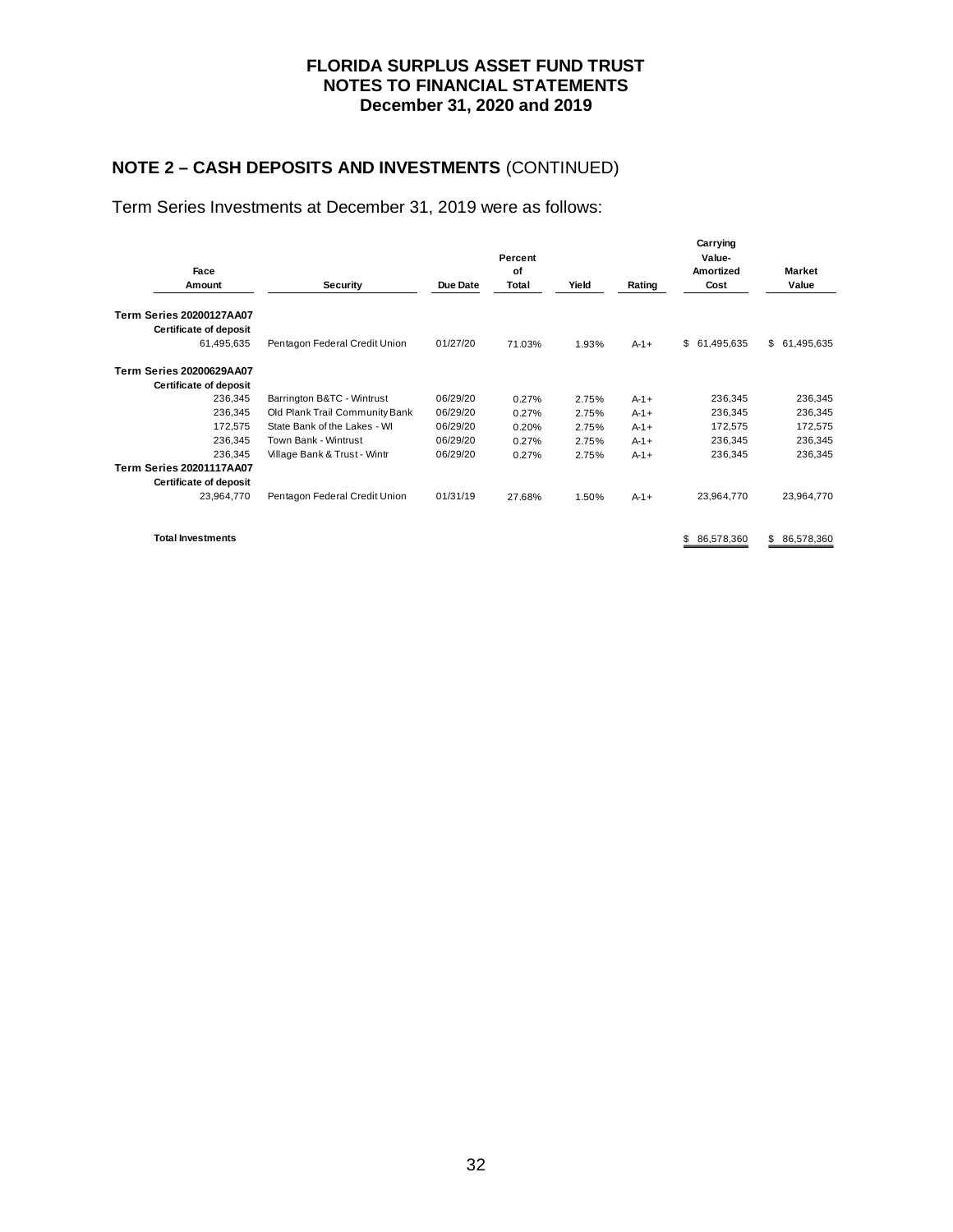#### **NOTE 3 – INVESTMENT ADVISORY AND ADMINISTRATIVE FEES**

Florida Management and Administration Services LLC. (FMAS) provides management and administration services to FL SAFE. Fees for such services are accrued daily and paid monthly. The SNAV pays FMAS a base administrative fee of \$7,500 per month, plus an incremental fee if the daily average net position is above \$200 million. These amounts are calculated at a rate of 0.05% of the average daily net position over \$200 million up to \$500 million, 0.04% of the average daily net position up to \$1 billion, 0.03% of the average daily net position up to \$5 billion, and 0.02% of the average daily net position in excess of \$5 billion. During 2020 and 2019, fees paid to FMAS by SNAV totaled \$286,829 and \$236,773, respectively, net of voluntary fee waivers. VNAV pays FMAS a base fee of \$2,500 per month, plus an additional 0.05% on average daily net position up to \$500 million and 0.04% of the average daily net position in excess of \$500 million. During 2020, fees paid to FMAS by VNAV totaled \$14,556, net of voluntary fee waivers. Since inception and through the period ended December 31, 2019, FMAS waived all administrative fees related to VNAV.

Prudent Man Advisors LLC, PMA Financial Network LLC and PMA Securities LLC (collectively, PMA) provide investment advisory, operational management and distribution services to FL SAFE. Fees for these services are calculated daily and paid monthly.

For SNAV, investment advisory fees are calculated at a rate of 0.07% of the average daily net position up to \$500 million, and 0.0525% of the average daily net position over \$500 million. Fees for operational and distributor services, are calculated at a rate of 0.13% on the first \$500 million of assets and 0.0975% for assets in excess of \$500 million. During 2020 and 2019, SNAV paid PMA \$783,827 and \$625,845, respectively, net of voluntary fee waivers.

For VNAV, investment advisory fees are calculated at a rate of 0.10% of the average daily net position up to \$500 million and 0.09% of the average daily net position over \$500 million. Fees for operational and distributor services are calculated at a rate of 0.10% on the average daily net position up to \$500 million and 0.09% of the average daily net position over \$500 million. During 2020, VNAV paid PMA \$55,588, net of voluntary fee waivers. Since inception and through the period ended December 31, 2019, PMA waived all its fees related to VNAV.

Each Term Series individually pays Prudent Man Advisors LLC a fee of up to 0.25% annualized on any investments in the Term Series. An additional fee, not to exceed 0.10% annualized, will be charged on any assets of the Term Series that require management and administration of collateral, letters of credit and other third-party guarantees. Such fees are accrued daily. During 2020 and 2019, fees paid by Term Series to PMA totaled \$53,047 and \$121,055, respectively.

#### **NOTE 4 – ADDITIONAL INFORMATION**

Selected data for each share of the SNAV Fund shares outstanding at December 31, 2020 and 2019 are as follows:

|                                   | 2020       | 2019       |
|-----------------------------------|------------|------------|
| Investment income                 | 0.008092   | 0.024336   |
| Amortization of losses            | (0.000000) | (0.000000) |
| Expenses                          | (0.001853) | (0.001869) |
| Net investment income distributed | 0.006239   | 0.022467   |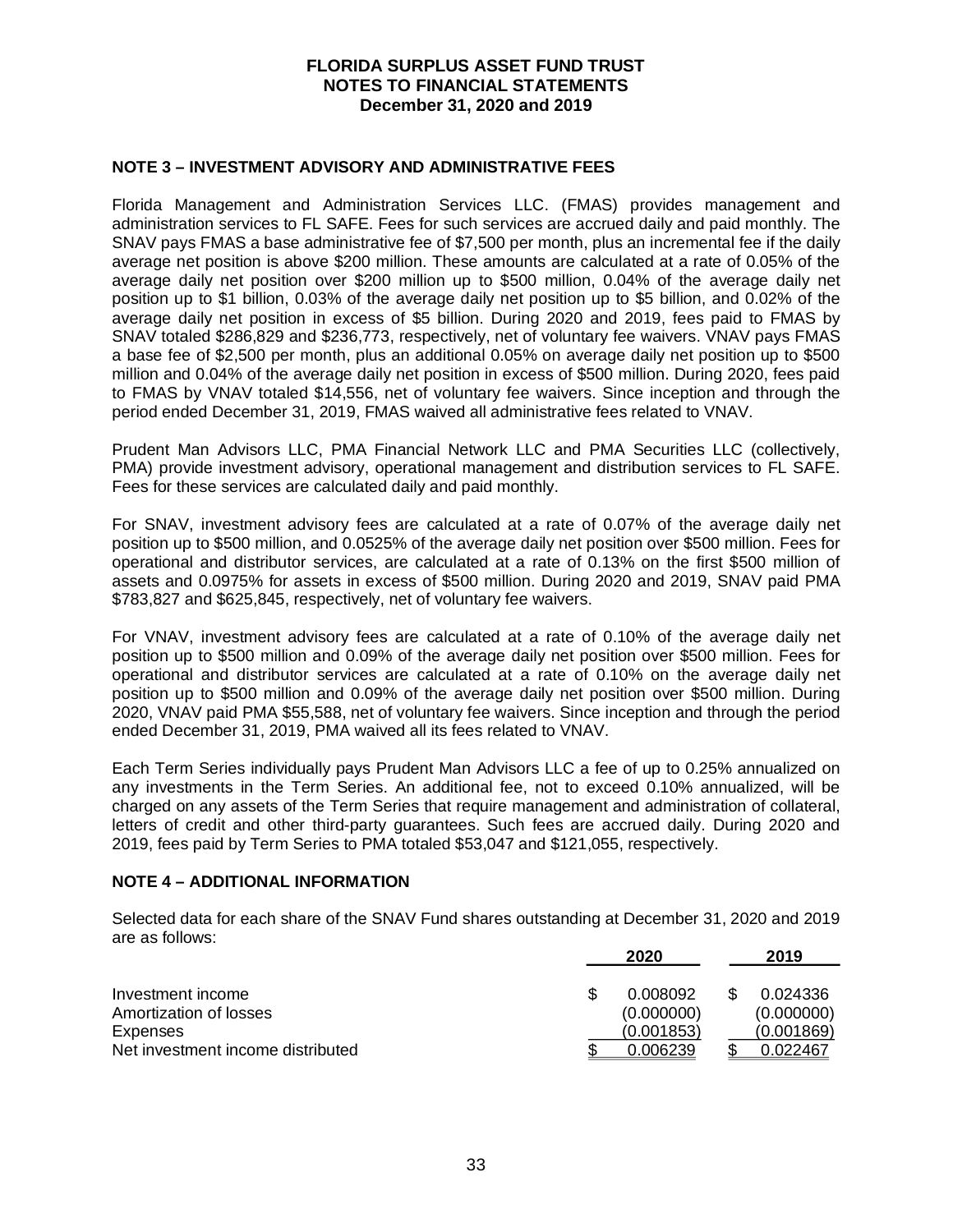### **NOTE 4 – ADDITIONAL INFORMATION** (CONTINUED)

Additional data on the investment portfolio of the SNAV Fund as of December 31, 2020 and 2019 is as below:

|                                   | 2020 | 2019 |
|-----------------------------------|------|------|
| Weighted-Average Maturity in Days | 4۶   |      |

The SNAV Fund's net average yield was 0.67% and 2.25% for the years ended December 31, 2020 and 2019, respectively.

Selected data for each share of the VNAV Fund shares outstanding at December 31, 2020 and 2019 are as follows:

|                                                         | 2020                                 | 2019                                 |
|---------------------------------------------------------|--------------------------------------|--------------------------------------|
| Investment income<br>Amortization of losses<br>Expenses | 0.193767<br>(0.000000)<br>(0.017116) | 0.200313<br>(0.000000)<br>(0.005033) |
| Net investment income distributed                       | 0.176651                             | 0.195280                             |

Selected data for each share of Term Series Fund shares outstanding at December 31, 2020 and 2019 are as follows:

|                                   | 2020                   | 2019                   |
|-----------------------------------|------------------------|------------------------|
| Investment income<br>Expenses     | 0.037285<br>(0.002652) | 0.025951<br>(0.001398) |
| Net investment income distributed | 0.034633               | 0.024553               |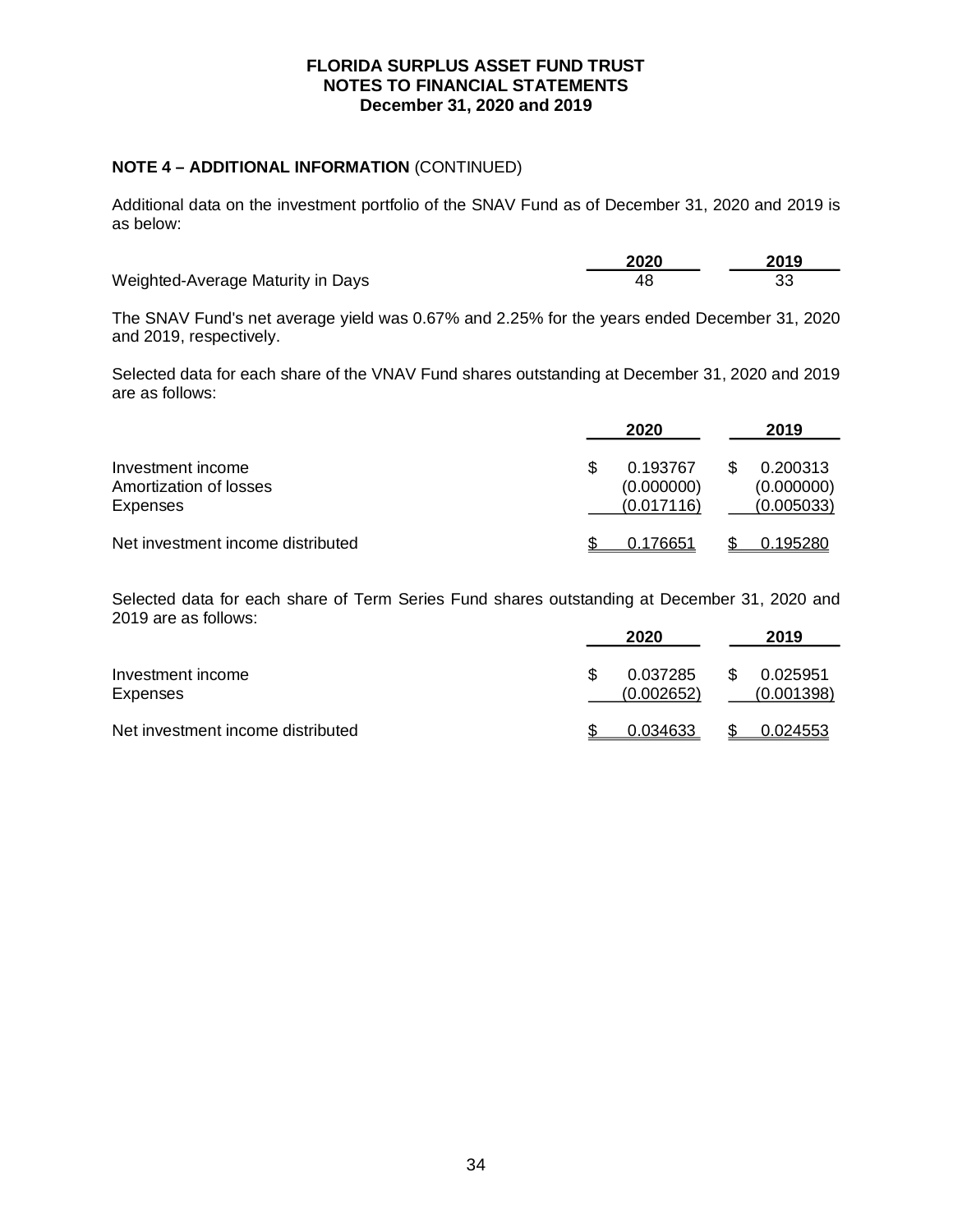### **NOTE 5 – ROYALTY AGREEMENT**

Pursuant to a Royalty Agreement with PMA Financial Network, LLC and PMA Securities, LLC, PMA may work with the Board and the Administrator to market the Fixed Income Investment Program (FIIP) and other value added service and investment programs, including the Term Series, to FL SAFE participants. This agreement provides that PMA pay 15% of any gross revenue earned from this program to FL SAFE and the FL SAFE Administrator (with 50% of the Royalty paid to each) and may pay a voluntary additional Royalty fee of up to 5% of such gross revenues at their discretion. Currently, PMA is paying a Royalty of 20% of such revenue. Sales made by PMA to FL SAFE during 2020 and 2019 resulted in deposits of \$8,922 and \$23,055, respectively.

### **NOTE 6 – RELATED PARTY TRANSACTIONS**

PMA may execute investment transactions with related parties on a best execution basis. The Board of Trustees has approved the Fund's use of PMA as a potential investment provider. There were no related party transactions during 2020 and 2019, respectively.

### **NOTE 7 – TERM SERIES**

The Fund had one Term Series that was opened during the year and that had not matured as of December 31, 2020. This Term Series is presented combined on the Financial Statements, including the Statements of Net Position and Statements of Changes in Net Position. The Term Series are optional to any FL SAFE participant and designed for participants who will not need access to their investment prior to the termination date of the Series. Each Term Series is independent from all other Term Series. If one Term Series loses value, no other Term Series is impacted by such loss.

#### **NOTE 8 – VARIABLE NAV**

FL SAFE Variable NAV Fund or (VNAV) commenced operations on November 1, 2017. FL SAFE VNAV is rated by S&P's with a rating of AAAf bond fund rating and a S1 fund volatility rating. FL SAFE VNAV is invested in approved investments by the Investment Advisor, resulting in an average maturity for the portfolio between one and two years. The net asset value of FL SAFE VNAV will fluctuate as the market value of the investments held change over time. Participants are required to maintain a \$250,000 minimum balance, but there is no minimum required for deposits or withdrawals. A Participant can withdrawal funds on the third Wednesday of each month with at least two weeks' advance notice.

#### **NOTE 9 – SUBSEQUENT EVENT**

Management has evaluated events that have occurred subsequent to year end and through May 19, 2021, the date these financial statements were available to be issued, and has concluded that no such events are required to be disclosed.